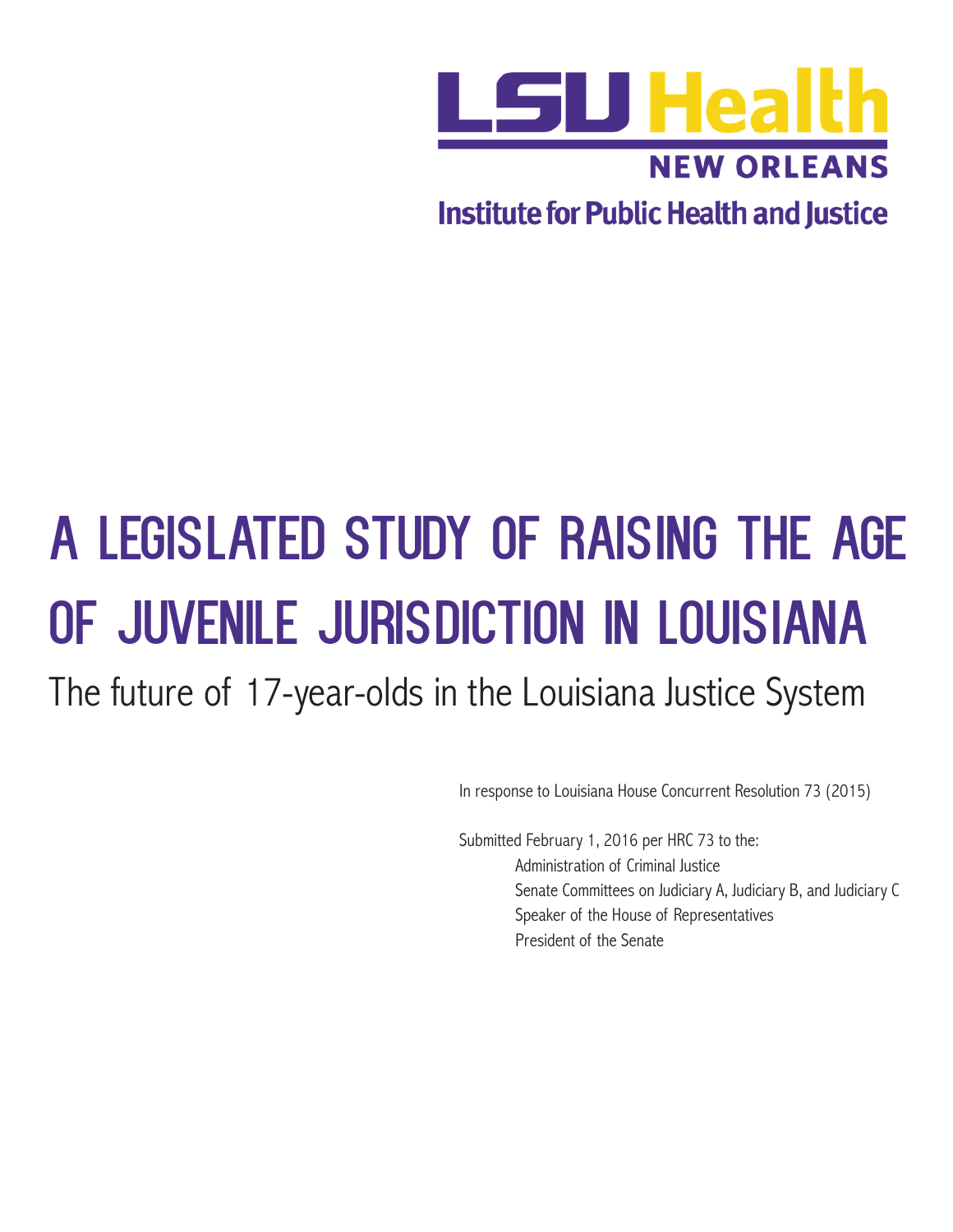# Acknowledgements

The Institute for Public Health and Justice (IPHJ) at the Louisiana State University's Health Science Center (LSUHSC) would like to thank the Louisiana Legislature for their ongoing commitment to developing a blueprint for justice reform. Special thanks is extended to Walter "Walt" Leger, III, Speaker Pro Tempore of the Louisiana House of Representatives, for championing the resolution making this study possible.

Per Act 3 of the 2013 regular session, the LSU IPHJ is designated as an advisor to the legislature on matters related to youth in the criminal justice system. Within the scope of that work, House Concurrent Resolution No. 73 of the 2015 Regular session requested the IPHJ to perform this study.

IPHJ would also like to acknowledge and thank the MacArthur Foundation for funding the work required to conduct and complete this study.

Most importantly, IPHJ would like to acknowledge the many organizations and stakeholders from across the state and country who contributed to this process by sharing information, data, and research about the topics discussed in the report. This document would not have been possible without their support. Although this list is not exhaustive, the IPHJ formally acknowledges the following contributors:

Baton Rouge Department of Juvenile Services Caddo Parish Juvenile Services Calcasieu Parish Office of Juvenile Justice Services Jefferson Parish Department of Juvenile Services Louisiana Center for Children's Rights Louisiana Commission on Law Enforcement Louisiana Department of Safety and Corrections Louisiana District Attorney's Association Louisiana District Judges Association Louisiana Juvenile Court Judges Association Louisiana Office of Juvenile Justice Louisiana Public Defender Board Louisiana State University Law School – Hector Linares Louisiana Supreme Court National Center for Juvenile Justice New Orleans Youth Study Center Rapides Parish Juvenile Services Southern Poverty Law Center Raise the Age of Juvenile Jurisdiction Study Leadership in Illinois, North Carolina, Connecticut, and Mississippi

# Report Authors:

Stephen Phillippi, PhD Gene Siegel, MA Peter Scharf, PhD Rebecca Atkinson, MPH Ellen McCann, PhD Patricia Arteaga, MBA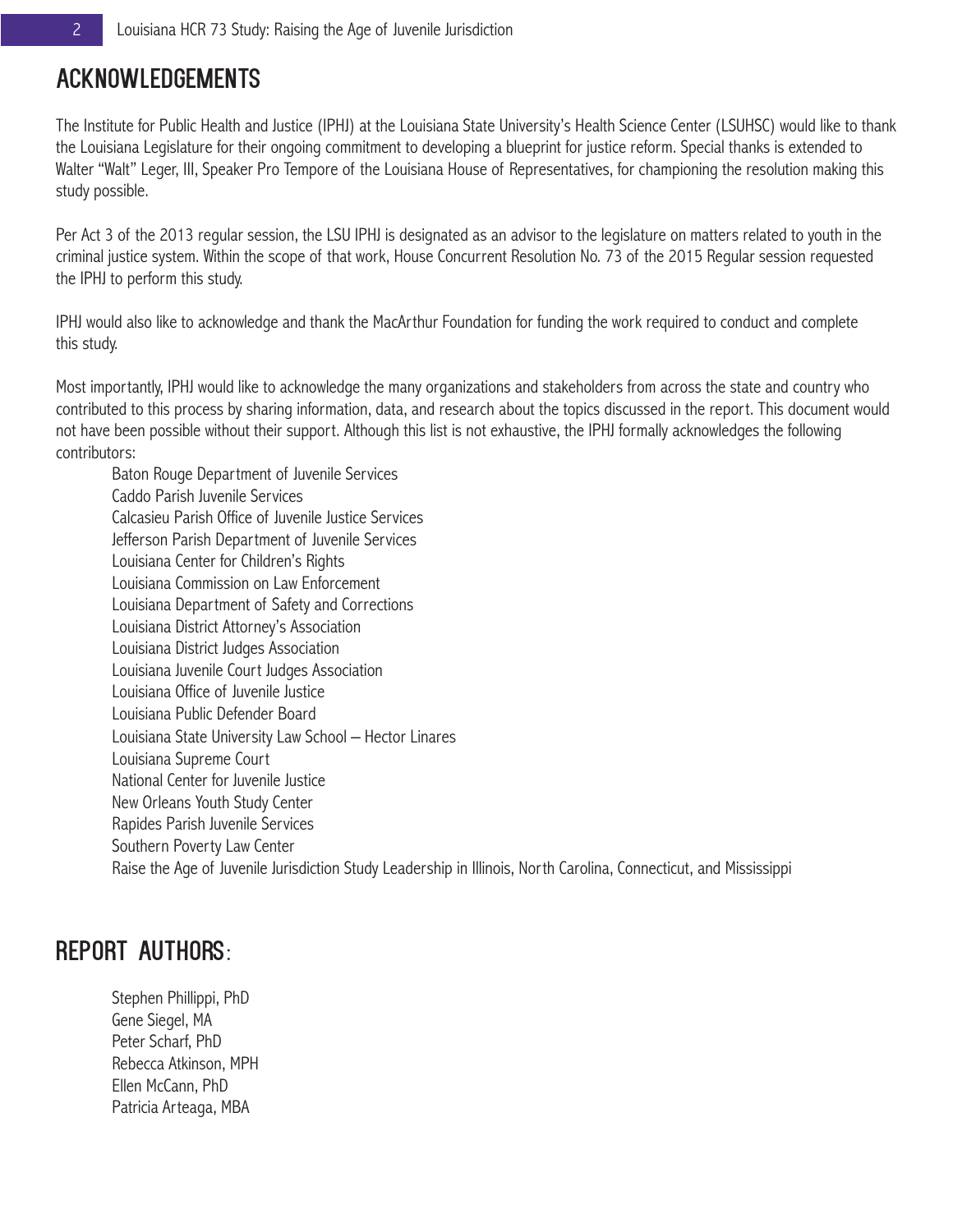# TABLE of CONTENTS

| <b>Executive Summary</b>                                                       | 4              |
|--------------------------------------------------------------------------------|----------------|
| <b>Authorization &amp; Purpose</b>                                             | 6              |
| Background                                                                     | 7              |
| Age of Juvenile Jurisdiction                                                   | 7              |
| Nationally                                                                     | $\overline{7}$ |
| Louisiana                                                                      | 7              |
| Louisiana Juvenile Jurisdiction Legal History                                  | 8              |
| <b>Study Methodology</b>                                                       | 9              |
| <b>Study Findings</b>                                                          | 10             |
| Adolescent Brains, Behavior, & the Law                                         | 10             |
| Neurological & Psychosocial Development During Adolescence                     | 10             |
| U.S. Supreme Court Rulings: Adolescence as Mitigating Factor & an Opportunity  | 12             |
| <b>Public Safety</b>                                                           | 13             |
| Most 17-Year-Olds Can & Do Stop Offending                                      | 13             |
| Youth in Adult Systems Recidivate More                                         | 14             |
| Youth May Be Less Deterred by Adult Consequences                               | 15             |
| Exposure to the Adult Criminal Justice System Can Harm Youth                   | 15             |
| Step-by-Step: System Impacts Related to Jurisdictional Change                  | 16             |
| Investigation & Arrest                                                         | 16<br>18       |
| Waiver of Jurisdiction                                                         | 19             |
| Diversion Programs & Community-Based Services<br>Jails & Detention             | 19             |
| Prosecution, Defense, & Court Proceedings                                      | 22             |
| Supervision & Custody                                                          | 26             |
| Incarceration                                                                  | 32             |
| Recordkeeping & Expungement                                                    | 34             |
| Impact Analyses of Placing 17-Year-Olds in Louisiana's Juvenile Justice System | 35             |
| Arrest and Detention Impact                                                    | 35             |
| Dispositional Impact                                                           | 37             |
| Stakeholder Input                                                              | 39             |
| Cost-Benefit Projections                                                       | 41             |
| <b>Lessons From Other States</b>                                               | 44             |
| Connecticut                                                                    | 44             |
| <b>Illinois</b>                                                                | 44             |
| Massachusetts                                                                  | 45             |
| Mississippi                                                                    | 45             |
| Conclusions & Recommendations                                                  | 46             |
|                                                                                |                |

# APPENDICIES

| Appendix A: Local Probation Data Summaries                                   |  |
|------------------------------------------------------------------------------|--|
| Appendix B: Supplemental Louisiana Office of Juvenile Justice Data Summaries |  |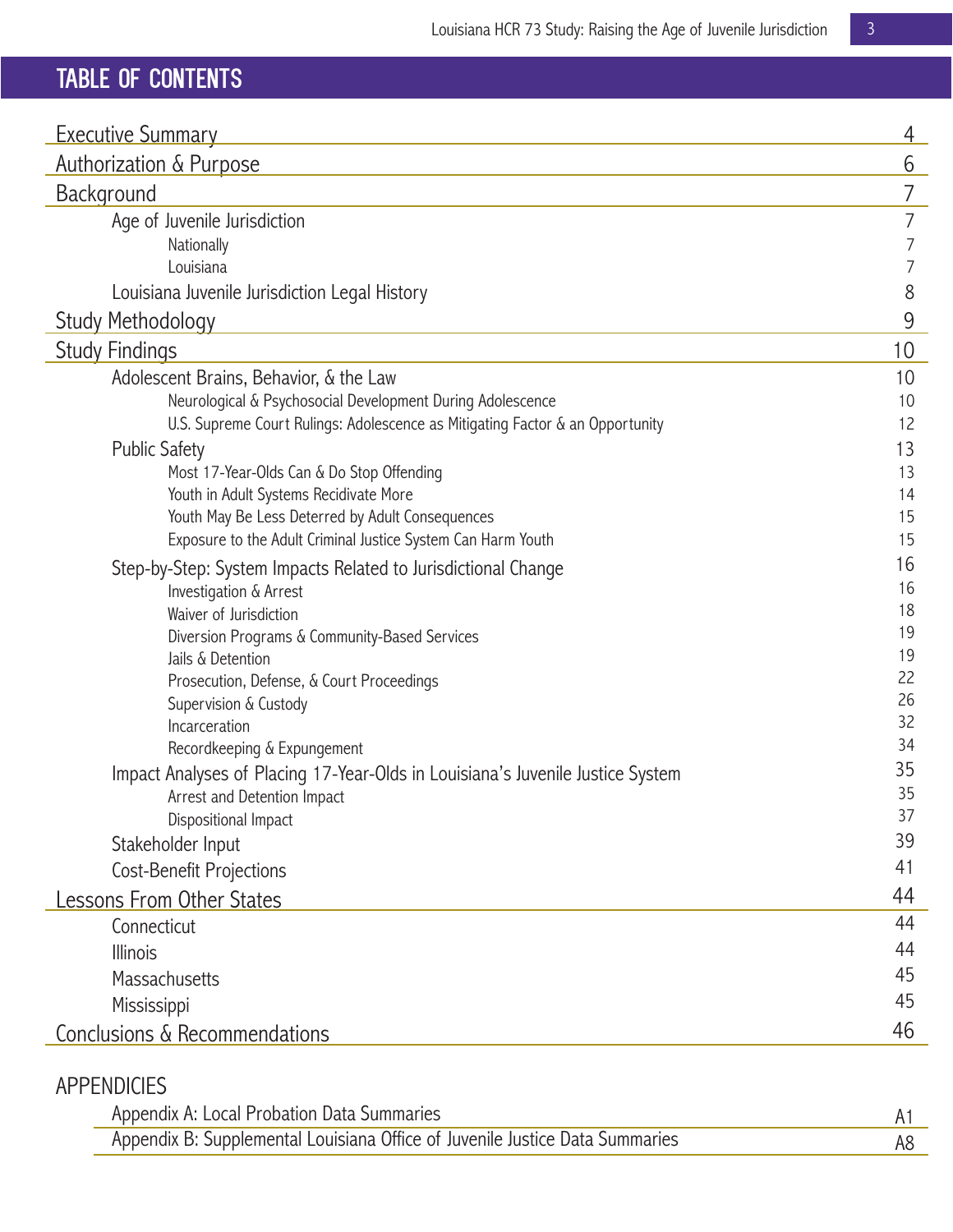# **EXECUTIVE SUMMARY**

This study, authorized by the Louisiana State Legislature in House Concurrent Resolution No. 73 of the 2015 Regular session, was completed at an expedited pace over a six-month period to meet the deadlines established in the resolution. With the involvement of key stakeholders in the justice system from across Louisiana and input from national partners who have worked to study raising the age of juvenile jurisdiction in other states, three key findings of this study are summarized below.

- There is a growing consensus, based on a large body of scientific evidence, that 17-year-olds are developmentally different than adults and should be treated as such. They have a far greater potential for rehabilitation and are particularly influenced – for good or ill – by the environments in which they are placed.
- The last several years of reform in the Louisiana juvenile justice system have created a capacity to accept, manage, and rehabilitate these youth in a manner that will predictably generate better outcomes than the adult system.
- The initial impact projections are generally lower than states that have recently gone before Louisiana in raising the age of juvenile jurisdiction, and those states found that the impact on the system was substantially less than first predicted. In fact, states have reported substantial fiscal savings. We have reason to suspect this will be the same for Louisiana.

# primary Recommendation

The study therefore concludes that:

# *Louisiana should strongly consider raising the age of juvenile court jurisdiction to include 17-year-old offenders. Findings suggest that this change would benefit public safety, promote youth rehabilitation, and create long-term savings.*

Crime by youthful offenders continues to trouble Louisiana communities but at reduced rates according to arrest trends over the last decade. This reduction in juvenile crime, accompanied with several reforms in the justice system, has created a smaller and more resilient juvenile justice system. Appropriately resourced, it should be able to absorb the impact of raising the age of juvenile jurisdiction while increasing public safety.

The following strategies should be considered to ease the transition, promote clarity, and ensure system integrity during an implementation period for the jurisdictional change.

- 1. A one-year planning period should commence immediately, after passage of any legislation raising the age of juvenile jurisdiction, to assist justice agencies in planning for the processing, managing, and, when necessary, housing of youth under 18 in juvenile facilities, rather than adult jails or lockups, whenever possible.
- 2. Creation of state and local workgroups to resolve technical and procedural issues including:
	- a. Identifying discipline-specific training needs (e.g. law enforcement, prosecution, defense, courts, detention, and probation).
	- b. Assisting detention centers with providing safe, developmentally appropriate care and supervision of adolescents, including the possibility of raising the minimum age of juvenile detention from 10 to 13 and developing appropriate placement alternatives for children under 13.
	- c. Reviewing aggregate screening and assessment information to analyze system performance and youth outcomes in order to inform local and state juvenile justice planning and resource allocation.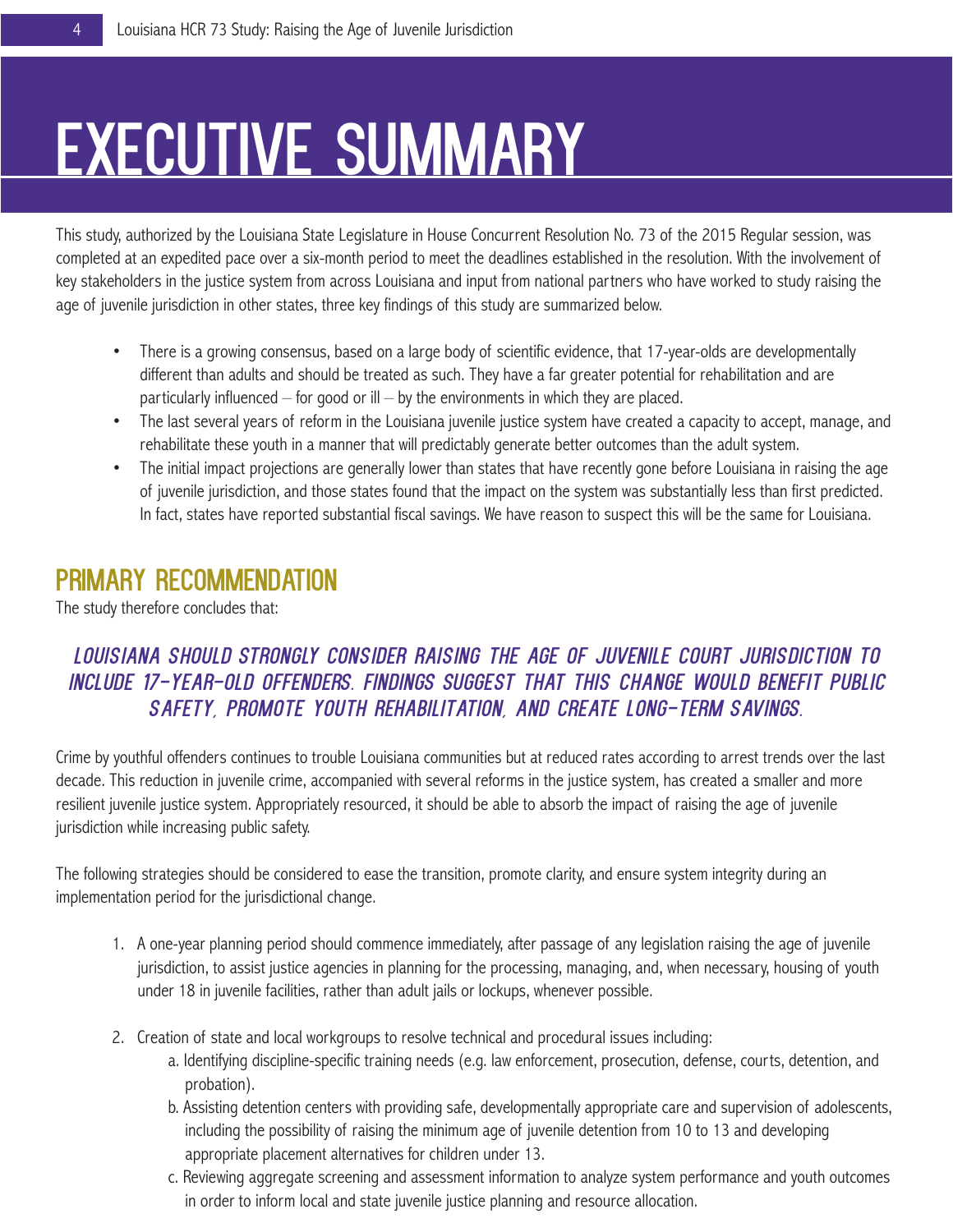3. Identifying opportunities to connect federal, state, and local funds to support evidence-based, effective programming for older youth in community settings, further developing alternatives to detention, and continuing to develop processes to focus scarce incarceration and re-entry resources on the highest-risk youth.

# Supplemental Recommendation

To respond to the many changes in research, legal, and regulatory environments, Louisiana should take the opportunity to create its next comprehensive five-year strategic plan for juvenile justice, including the transition of 17-year-olds. This plan should focus on the use of the latest evidence-based practices and the development of a comprehensive data infrastructure to inform policy, practice, and decision making at all stages in the juvenile justice system, including:

- law enforcement contact, arrest and diversion decisions;
- community-based prevention and intervention services;
- detention use and detention alternatives;
- facility-based services;
- commitment and sentencing decisions;
- community-based supervision strategies (e.g. probation and parole);
- aftercare and reentry services and strategies.

Finally, it should be noted that if Louisiana should raise the age of juvenile jurisdiction to include 17-year-olds, under current stakeholder discussions, it will not impact the transfer statutes under which youth may be transferred into adult court. In reviewing the data on youth in jails, although not the focus of this study, it was noted that there are wide variations in the rates at which youth are processed through adult courts and placed in adult jails and facilities. Given the noted effects of sending minors to the adult system, particularly higher recidivism rates, Louisiana should ensure that the use of transfer promotes public safety.

Stephen Phillippi, PhD, Director

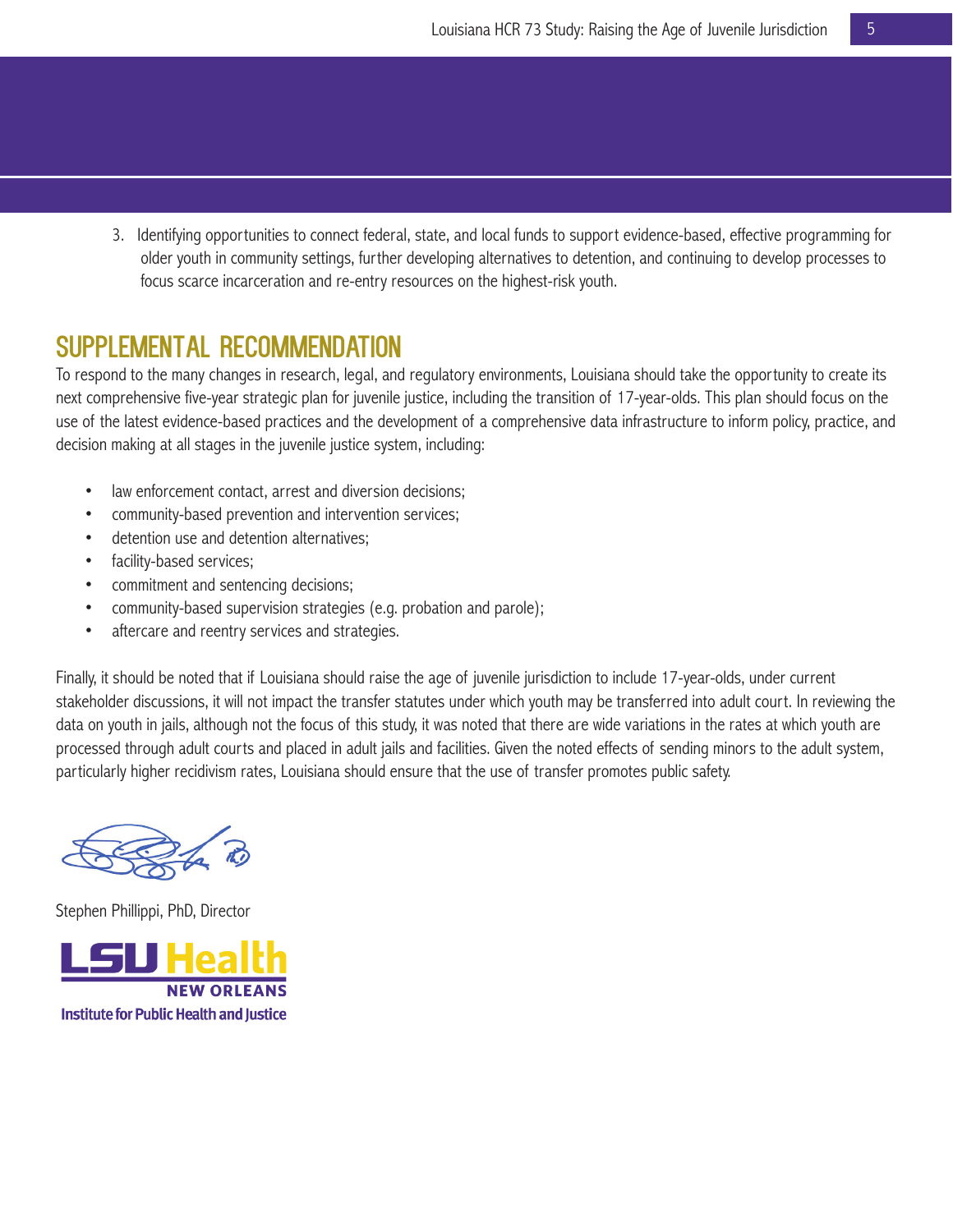# Authorization & Purpose

Tasked by the passage of House Concurrent Resolution 73 of the 2015 Regular session, the LSU Health New Orleans' Institute for Public Health and Justice was requested, "to study the current state of juvenile justice and criminal justice systems to understand the potential impact of raising the age of juvenile jurisdiction to include seventeen-year olds."1 This study focuses only on the question of raising the age of juvenile jurisdiction and it does not examine the automatic or discretionary transfer of youth to the adult system for specific acts as outlined in Louisiana criminal code.

Over more than 15 years, Louisiana's justice reform efforts have sought to assure that programs for youth are based upon current research regarding adolescent development. HCR 73, citing rulings by the U.S. Supreme Court that youth are fundamentally different from adults and warrant developmentally responsive treatment, authorized the LSU Health New Orleans Institute for Public Health & Justice to analyze sentencing patterns, needs of this group, and developmentally responsive alternatives for them available in the juvenile justice system. The study also examines the capacity of the juvenile justice system to manage these youth.

The study is supported by the John D. and Catherine T. MacArthur Foundation through funding directed to the LSU Health New Orleans School of Public Health and the Baton Rouge Area Foundation. Planning, in collaboration with a number of leading justice focused organizations in the state, began immediately after the passage of HCR 73 in June of 2015. The majority of those organizations are identified in the resolution. National organizations, such as the National Center for Juvenile Justice, and consultation with states that have recently raised the age of jurisdiction (Illinois, Connecticut, Massachusetts, and Mississippi) were also engaged in the production of this study. The report and recommendations are submitted to the House Committee on the Administration of Criminal Justice, the Senate Committees on Judiciary A, Judiciary B and Judiciary C, the Speaker of the House of Representatives and the President of the Senate by February 1, 2016.

<sup>1</sup> House Concurrent Resolution No. 73 – 2015 Regular Session of the Louisiana Legislature.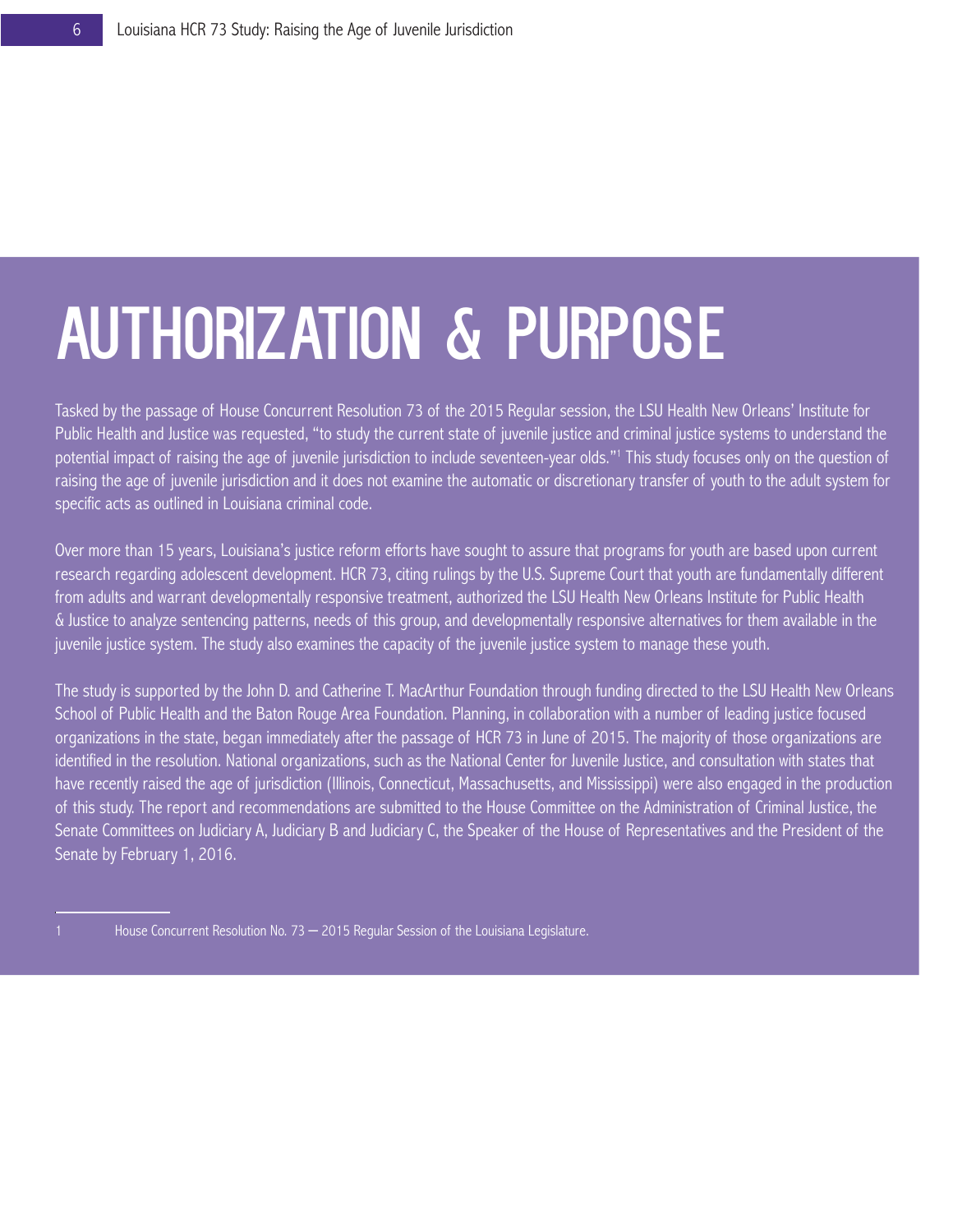# **BACKGROUND**

# Age of Juvenile Jurisdiction

# **Nationally**

At the national level, adolescents are more consistently being viewed by justice scholars, policy makers, and practitioners as a distinct population, with unique and particular needs. Recent research has concluded that adolescents, including seventeen-year-olds, are in the midst of significant neurological and psychosocial developments quite different from adults.<sup>234</sup> In the legal realm, three U.S. Supreme Court decisions since 2005 recognize the behavior, reasoning, and judgment of adolescents as fundamentally different from adults and warranting developmentally responsive treatment.<sup>5</sup> Furthermore, research has shown that youth sent through the adult criminal justice system are more likely to recidivate compared to similar youth who remain in the juvenile justice system.<sup>6</sup>

Forty-one of the 50 states recognize the age of juvenile justice jurisdiction through age 17. At least four of the remaining nine states are actively seeking to raise their age of juvenile jurisdiction to include 17-year-olds. Each state that has sought to address the issue of raising the age of juvenile jurisdiction has attempted to project the impact prior to implementation, and, to date, most have been shown to have over-projected increases in youth entering the system. In fact, three states<sup>7</sup> (Connecticut, Illinois, and Massachusetts) that recently raised their age of juvenile justice jurisdiction to include 17-year-olds, experienced smaller increases than expected, and have reported varying declines in areas such as juvenile arrests, court hearings, technical probation violations, and secure-juvenile correctional placements.

## Louisiana

The state of Louisiana has not reviewed the age of juvenile jurisdiction legislatively in over 100 years – despite adolescent brain development research, legal precedents, and public safety findings suggesting this review is overdue. Louisiana's successful juvenile justice reforms, and an overall decline in juvenile crime reflective of national trends, have opened up system capacity for raising the age that may not have previously existed. These reforms have contributed to reduced arrests/referrals, improved community programming, smaller dockets in several jurisdictions, downsized detention utilization, smaller probation caseloads, and reduced reliance on secure and residential care.

<sup>2</sup> National Conference of State Legislatures (2012). Adolescent Development & Competency. Juvenile Justice Guide Book for Legislators. Retrieved from http://www.ncsl.org/documents/cj/jjguidebook-adolescent.pdf.

<sup>3</sup> Steinberg, Cauffman & Monahan (2015). Psychosocial Maturity and Desistance from Crime in a Sample of Serious Juvenile Offenders. OJJDP Juvenile Justice Bulletin. www.ojjdp.gov/pubs/248391.pdf.

<sup>4</sup> Steinberg (2008). Adolescent Development and Juvenile Justice. Annual Review of Clinical Psychology, 16(3). Retrieved from http://fairsentencingofyouth.org/wp-content/uploads/2010/02/Adolescent-development-and-juvenile-justice.pdf.

<sup>5</sup> Roper v. Simmons (2005); Graham v. Florida (2010); Miller v. Alabama (2012). U.S. Supreme Court.

<sup>6</sup> U.S. Department of Health and Human Services – Centers for Disease Control (2007). Effects on Violence of Laws and Policies Facilitating the Transfer of Youth from the Juvenile to the Adult Justice System: A Report on Recommendations of the Task Force on Community Preventive Services, Morbidity and Mortality Weekly Report. 1, 6. Available at http://www.cdc.gov/mmwr/PDF/rr/rr5609.pdf.

<sup>7</sup> New Hampshire raised the age of juvenile jurisdiction to include 17-year-olds in 2015; however, it is too soon to gauge impacts so it is not included.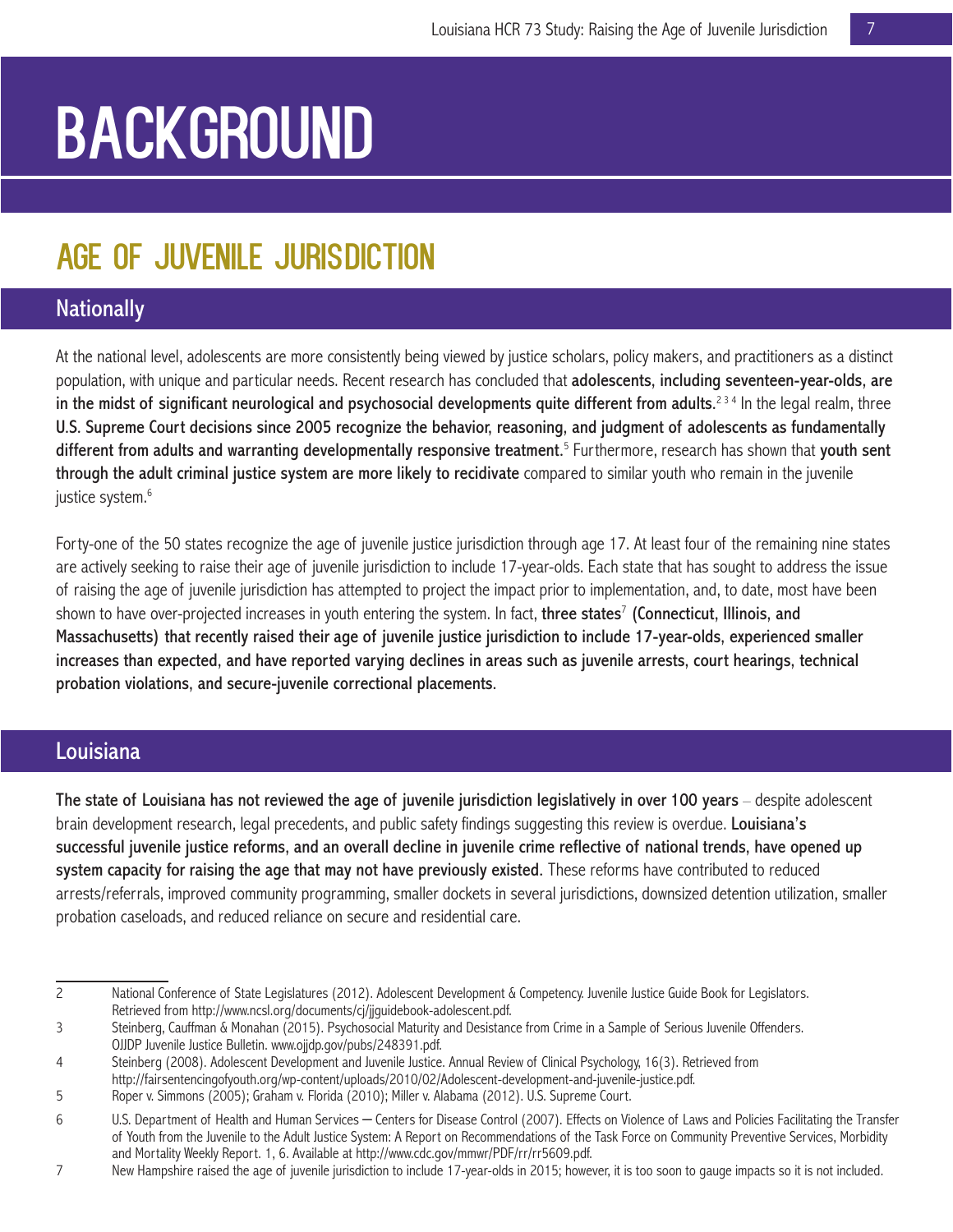It could be argued from the many disciplines active in Louisiana's juvenile justice system, including judges, prosecution, defense, enforcement, case management, and other areas of care, that the system is more established to be developmentally responsive to the needs of adolescents than it has been in several decades. Based on preliminary review of Louisiana Office of Juvenile Justice (OJJ) and Department of Public Safety and Corrections data, it appears, consistent with national findings, that better outcomes are achieved for youth, including 17-year-olds, by managing them in the juvenile system rather than the adult criminal justice system.

# Louisiana Juvenile Jurisdiction Legal History

Louisiana's juvenile court system dates back to the beginning of the 20th century, when many states were creating juvenile courts. In 1906, the General Assembly passed Senate Bill No. 51, creating Act No. 82 which amended the Louisiana Constitution of 1898. This led to the establishment of a juvenile court system for offenders under 16 years of age. In 1908, the General Assembly revised the juvenile court act with Senate Bill No. 49, passed into law as Act No. 83. Act No. 83 set the juvenile court jurisdiction for minors at 17 years of age. While information about the motivation for the creation of juvenile jurisdiction is available through case law, no information about why the jurisdictional ceiling was set at 16 and then 17 seems to be documented – or at least been preserved.

The juvenile court act revised the application of criminal law to minors based on the social premise

*that the ordinary process of the criminal law does not provide such treatment and care and moral encouragement as are essential to all children in the formative period of life, but endangers their whole future; that the real interest of children requires that they be not incarcerated in penitentiaries and jails, as members of the criminal class, but be subjected to a wise care, treatment, and control, that their evil tendencies may be checked and their better instincts may be strengthened. . .* (Parker v. Taylor, 43 So. 54, 54 [1907]).

While the motivation behind the law is well recorded, the rationale behind the age distinction for the criminal majority of a juvenile remains unclear. There is scant legislative history for either Act No. 82 of 1906 or Act No. 83 of 1908. Act No. 82 passed through both the Senate and the House of Representatives without amendment. The calendars of both the House and the Senate provide only the procedural movement of the bill through the legislature and the text of the Act. There is slightly more information on Act No. 83 of 1908 which passed through the Senate only after a series of minor amendments. The amendments are recorded in the Calendar of the Senate. From the information available in the Senate Calendar, the amendments did not change the substance of the Act.

Like the legislative history, jurisprudence regarding the juvenile court act is similarly sparse. The Louisiana legislative archivists do not maintain records from this time period. The available cases discussing the implementation of the juvenile courts are relatively short in substance; opinions usually do not exceed two pages in length. Consequently, case law provides only a limited glimpse into the implementation of the juvenile court system in Louisiana.

Some case law does discuss the age of majority, but does not explain it. Stemming from the motivations behind establishing the juvenile court system – concern for the good of the child and the best interest of the state in preserving orderly society – Act No. 83 gave broad judicial discretion to juvenile judges on determining the most appropriate sentencing scheme for delinquent minors. Per State v. Prater, 51 So. 647, 648 (1910) "The fundamental idea of the statute is the reformation, not the punishment, of the child; and in the carrying out of that idea the broadest discretion is allowed the judge." Yet, while judges had wide discretion in sentencing, the Louisiana Supreme Court narrowly interpreted the jurisdiction of the juvenile court. In State v. Lanassa, 51 So. 688, 688 (1910), the Louisiana Supreme Court overturned a series of decisions from a juvenile judge for the Parish of Orleans who "ruled that his court had jurisdiction of minors over the age of 17 and up to the age of 18 years." The Supreme Court found the rulings to be "clearly erroneous" as "[t]he statute, in effect, defines the period [sic] of childhood as beginning with the day of birth and terminating on the day the minor reaches the age of 17 years." Id., at 688-689. The opinion goes on to relate the division of minority back to Roman law, "under which infancy extended to the age of 7 years, childhood from 7 to 14, puberty from 14 to 18, and full puberty from 18 to 25." Id., at 689. The opinion also references the Bouvier Law Dictionary definition of age. It is important to note that neither the Roman law nor the definition provided in Bouvier reference the age of 17. It remains unclear how the legislature determined 17 to be the appropriate age for criminal majority.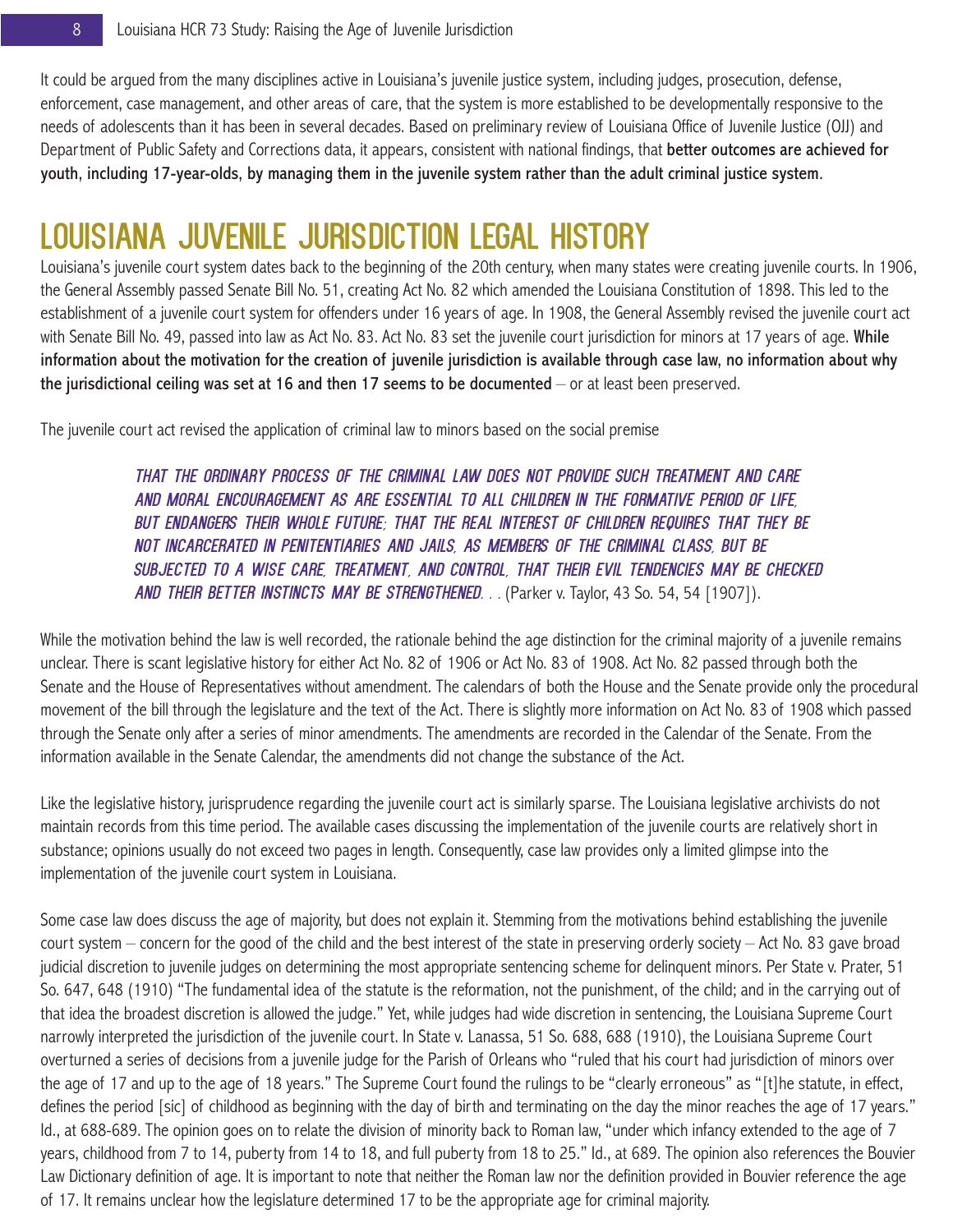# STUDY METHODOLOGY

The Institute for Public Health and Justice (IPHJ) in consultation with state and national partners, as well as examining methods used in other states,<sup>8</sup> identified a mixed methods approach to this study that included both quantitative and qualitative approaches. This mixed methods approach incorporated the following four key activities:

- 1. Legal Analysis: Study partners, namely the Louisiana State University Law School faculty, Louisiana Center for Children's Rights, and Southern Poverty Law collected information and analyzed Louisiana law, United States Supreme Court jurisprudence on juvenile issues, and the policies of other states. This analysis included history of the juvenile court system establishment, creation of the Juvenile Court Act, a discussion on the age of majority (see above), and a comparison of current justice system responses to 16-year-olds vs. 17-year-olds (to follow).
- 2. Examination of Best Practice Research: The IPHJ collected and summarized current research on adolescent development and documented "best practices" described to produce more favorable outcomes for youth who become in conflict with the law. This analysis focused on the current body of literature describing the developmental characteristics of youth, interventions shown to be effective in reducing offending, and the known public safety impact of 17-year-olds being processed in the adult vs. juvenile systems.
- 3. Stakeholder Input: The IPHJ conducted outreach and surveys of several key justice stakeholders throughout the state. These discussions and surveys provided feedback and perspectives from law enforcement, judges, district attorneys, public defenders, probation officers, correctional officials, and juvenile justice system administrators. Anonymous surveys and interviews explored the impact of raising the age of juvenile jurisdiction to include 17-year-olds.
- 4. Data Collection and Analysis: The IPHJ and several of the partnering agencies identified in HCR 73 requested, acquired, produced, and analyzed a significant body of available data to examine the potential impact of raising the age of juvenile jurisdiction, the capacity of the juvenile system to handle such a change, and projections of costs and benefits. Data were collected from several key system points including arrest, detention, jail, court, adult and juvenile probation, secure juvenile facilities, and adult prisons.

<sup>8</sup> Methods and reporting for the Louisiana study most closely replicates the Illinois legislated study although the timeframe for completing the study in Louisiana was at least half of that in other states.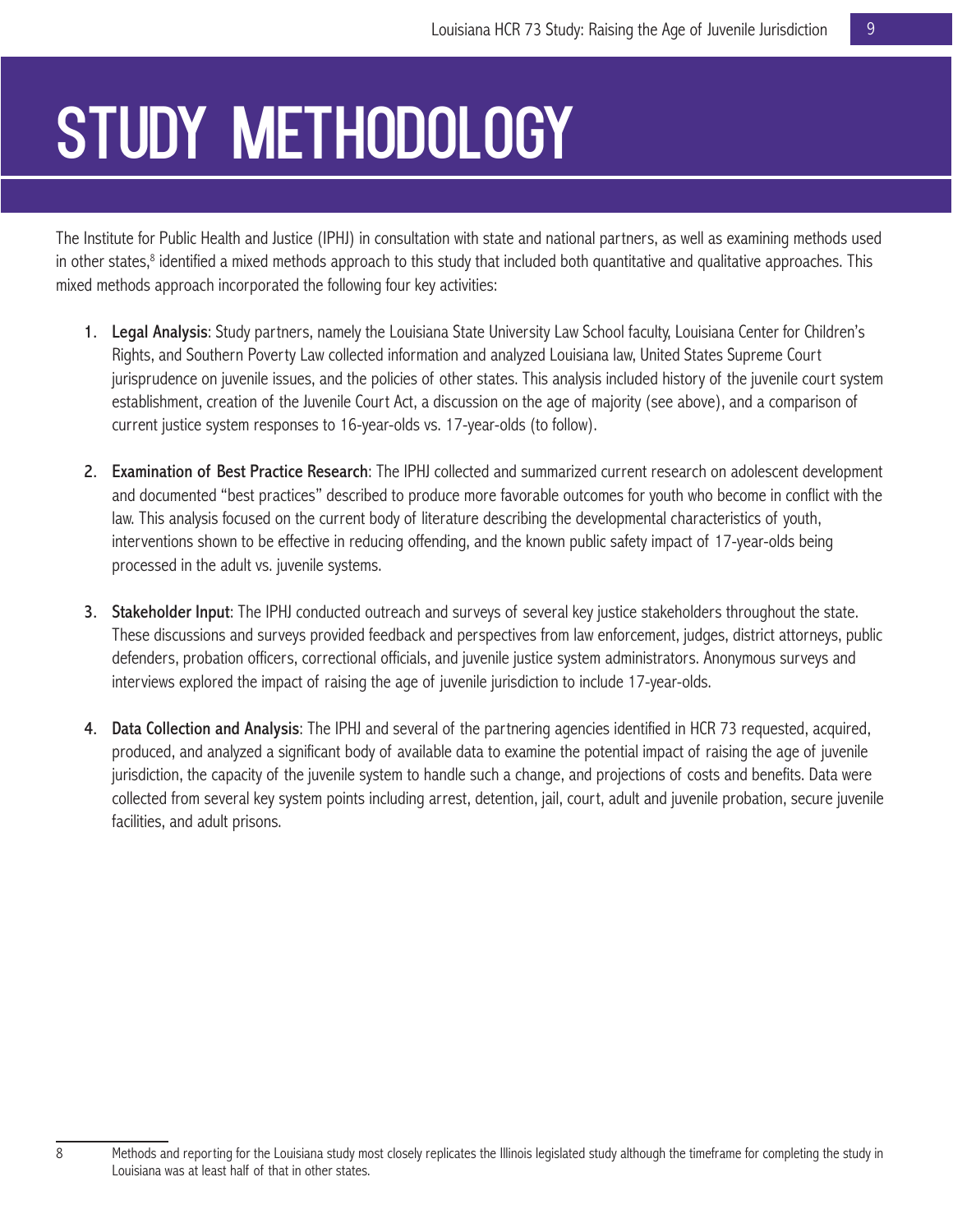# STUDY FINDINGS

# ADOLESCENT BRAINS, BEHAVIOR, & THE LAW

# Neurological & Psychosocial Development During Adolescence

An emerging body of research over the last decade has drastically expanded our understanding of adolescent brain development. Specifically, it is clear that the brains of 17-year-olds are still developing, causing 17-year-olds to engage in more risky and impulsive behavior, and this behavior is exacerbated when in the presence of peers.<sup>9</sup> This explains, but does not excuse, why even a straight-A student, active in their community and school, can be prone to a reckless night of riding around in a car with a friend who has been drinking. Even the smartest and most responsible of youth can be clueless at the same time. They are facing an unprecedented period that combines development, opportunities for risk, and a still developing judgment process. In the simplest of terms, the brain of a 17-year-old is not fully wired and is still entrenched in the progression of remodeling itself and maturing toward adulthood.

Modern brain scanning technology has enabled scientists to understand how the brain changes over time. This science, coupled with psychological research, has substantiated that the neurodevelopment and psychosocial growth of adolescents extends well into the early twenties. Some experts believe that this process may not be complete until approximately age 25. Adolescence, as a life phase between childhood and adulthood, serves as a period of cognitive and psychosocial development, identity formation, and increased autonomy.10 These observations about neurological development have lasting implications in defining responsibility and mens rea (i.e. intent) for 17-year-olds. Youth make decisions differently and engage in risky behavior (including criminal conduct) for different reasons than adults do. Fortunately, youth are also capable of significant positive growth and change, including often simply "growing out of it."

While brain development has been thought to occur in a chronological fashion, research now demonstrates that this process is actually dynamic and is dependent upon how quickly connections are established between neurons. This process occurs at two developmental peaks – the first during infancy and the second during adolescence. Research has identified a key feature of adolescent brain development as synaptic pruning – the over-production and critical selection of synaptic connections that will be preserved and maintained. It follows the "use it or lose it" principle and is governed by the experiences youth are exposed to – healthy and unhealthy. Adolescence is truly an age of opportunity to change the course of a young person's brain development. This pruning assists in shifting to more developed thought processes.11 Research has shown that neurodevelopment during adolescence includes changes in the rate that information is processed and how efficiently it is processed, indicating that as children grow into later adolescence, their neural connectivity gradually becomes more adult-like.<sup>12</sup>

<sup>9</sup> Steinberg, Cauffman & Monahan (2015) see note 3. Steinberg (2008) see note 4.

<sup>10</sup> National Research Council (NRC) (2013). Reforming Juvenile Justice: A Developmental Approach. Committee on Assessing Juvenile Justice Reform, Richard J. Bonnie, Robert L. Johnson, Betty M. Chemers, & Julia A. Schuck, Eds. Committee on Law and Justice, Division of Behavioral and Social Sciences and Education. Washington, DC: The National Academies Press.

<sup>11</sup> Spear. L.P. (2013). Adolescent Neurodevelopment. The Journal of Adolescent Health: Official Publication of the Society for Adolescent Medicine, 52(2 Suppl 2), S7-13.

<sup>12</sup> Fair, D. A., Cohen, A. L., Dosenbach, N. U. F., Church, J. A., Miezin, F. M., Barch, D. A., et al. (2008). The Maturing Architecture of the Brain's Default Network. Proceedings of the National Academy of Sciences of the United States of America, 105(10), 4028.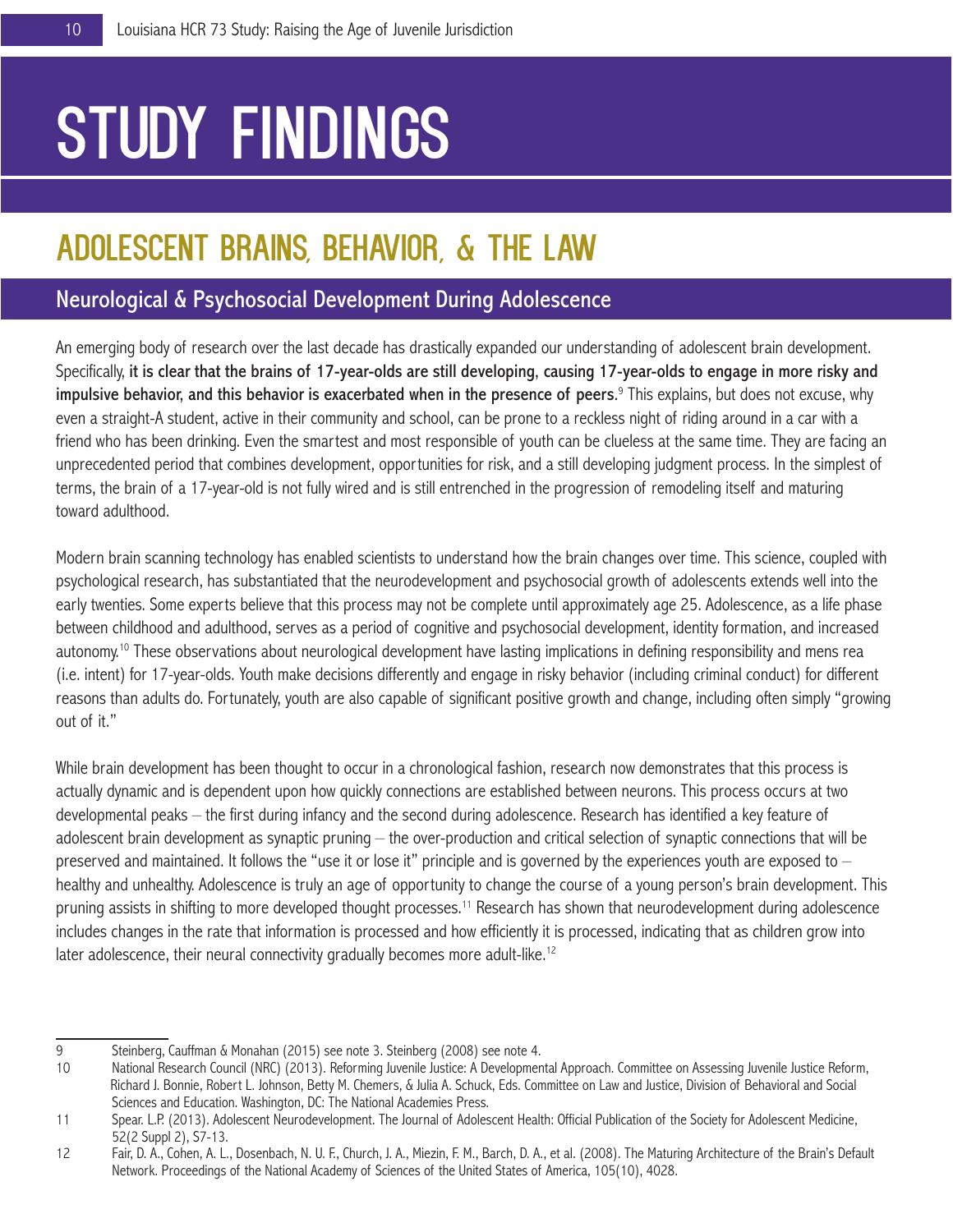Two areas of the brain that undergo significant changes during adolescence are the prefrontal cortex and the limbic system. In the prefrontal cortex, the frontal lobes of 17-year-olds are less developed than adults.<sup>13</sup> The frontal lobes, the so called "executive center" of the brain, are where decisions, risk assessment, impulse control, moral judgment, consideration of future consequences, and evaluation of reward and punishment are processed.<sup>14</sup> Because the frontal lobes are less developed, 17-year-olds rely more heavily on the instinct-driven limbic system, and specifically the amygdala, to make decisions as compared to adults.15 The amygdala plays a vital role in emotions and is particularly associated with strong negative emotions,<sup>16</sup> including impulsive and aggressive behavior,<sup>17</sup> and the "fight or flight" response.<sup>18</sup> What this means is that the adolescent typically struggles to reason through dangerous scenarios, while adults tend to identify and react to a similarly dangerous scenario or bad idea with considerably less effort.19 This propensity for risk-taking may influence adolescents in a variety of ways. Because their brains are still growing and developing, this population is prone to behavioral experimentation. This pattern, in even the most normally developing teens, may sometimes lead to their participation in socially-disruptive, self-harming, and unlawful behaviors and activities.<sup>20</sup> Specifically, current behavioral research indicates that, compared to adults, most 17-year-olds are less capable of impulse control; more prone to risky behavior; less able to regulate their emotions; different in their approach to moral reasoning; less able to consider the long-term consequences of their actions; and more susceptible to peer pressure. $^{21\,\,22\,\,23\,\,24\,\,25}$ 

This is not to say that adolescents are not intelligent or incapable of making many responsible decisions. Studies emphasize that they are particularly capable of exercising intelligent, responsible decision-making when using "cold cognition" (i.e. when confronted with low emotional stimuli), but applying reasoned thought in novel, emotional-stimulated decisions made in the moment (i.e. situations requiring "hot cognition" skills) are far more difficult for adolescents.<sup>26</sup> The problems adolescents face when responding to problems using "hot cognition" are further complicated by other changes, including hormonal changes associated with developing sexual maturity.<sup>27</sup> In these situations, adolescents are more likely to act on an impulse, less likely to slow down to consider the consequences, and less likely to change their minds.28 In other words, because the brains of 17-year-olds are still developing, they are predisposed to making more impulsive, aggressive, and shortsighted decisions as compared to adults, and they are physically unable to consistently make the same type of reasoned and responsible decisions as adults.

<sup>13</sup> Sowell, E.R. et al. (1999). In Vivo Evidence for Post-Adolescent Brain Maturation in Frontal and Striatal Regions. Nature Neuroscience, 10 (finding that the frontal lobe does not mature until the early 20s and undergoes far more change during adolescence than any other stage of life).

<sup>14</sup> Brief of Amici Curiae, American Medical Association et al. at 12, Roper v. Simmons, 543 U.S. 551 (2005) (No. 03-633).

<sup>15</sup> Talukder, G. (2000). Decision-Making is Still a Work in Progress for Teenagers, Brain Connection. Retrieved from http://brainconnection.positscience. com/topics/?main=news-in-rev/teen-frontal.

<sup>16</sup> Goldberg, E. (2001). The Executive Brain: Frontal Lobes & the Civilized Mind.

<sup>17</sup> See American Medical Association, Supra note 14.

<sup>18</sup> See Goldberg, Supra note 16.

<sup>19</sup> Baird, A.A. Fugelsang, J.A., Bennett, C.M. (2012) What Were You Thinking? Vassar College. Retrieved from http://faculty.vassar.edu/abbaird/research/projects/goodidea.php .

<sup>20</sup> World Health Organization (WHO) (2014). Adolescence: A Period Needing Special Attention. Retrieved from http://apps.who.int/adolescent/second-decade/section2 .

<sup>21</sup> Spear (2000). The Adolescent Brain and Age-Related Behavioral Manifestations. Neuroscience & Biobehav. 417, 420-429.

<sup>22</sup> MacArthur Foundation Research Network on Adolescent Development & Juvenile Justice, Issue Brief 3: Less Guilty By Reason of Adolescence. Retrieved from http://www.adjj.org/downloads/6093issue\_brief\_3.pdf .

<sup>23</sup> Cauffman, E. & Steinberg, L. (2000). (Im)Maturity of Judgment in Adolescence: Why Adolescents May Be Less Culpable Than Adults. Behav. Sci. & Law. 18, 741-742.

<sup>24</sup> Scott, E.S. et al. (1995). Evaluating Adolescent Decision Making in Legal Contexts, Law & Hum. Behav. 19, 221-231.

<sup>25</sup> Gardner, M. & Steinberg, L. (2005). Peer Influence on Risk Taking, Risk Preference and Risky Decision-Making in Adolescence and Adulthood: An Experimental Study. Developmental Psychol. 41, 625-632.

<sup>26</sup> National Juvenile Justice Network (2012). Using Adolescent Brain Research to Inform Policy: A Guide for Juvenile Justice Advocates.

<sup>27</sup> See National Juvenile Justice Network, Supra note 26.<br>28 Chein. J. et. al. (2010). Peers Increase Adolescent Ris

<sup>28</sup> Chein, J. et. al. (2010). Peers Increase Adolescent Risk Taking by Enhancing Activity in the Brain's Reward Circuitry, Dev. Science, 1.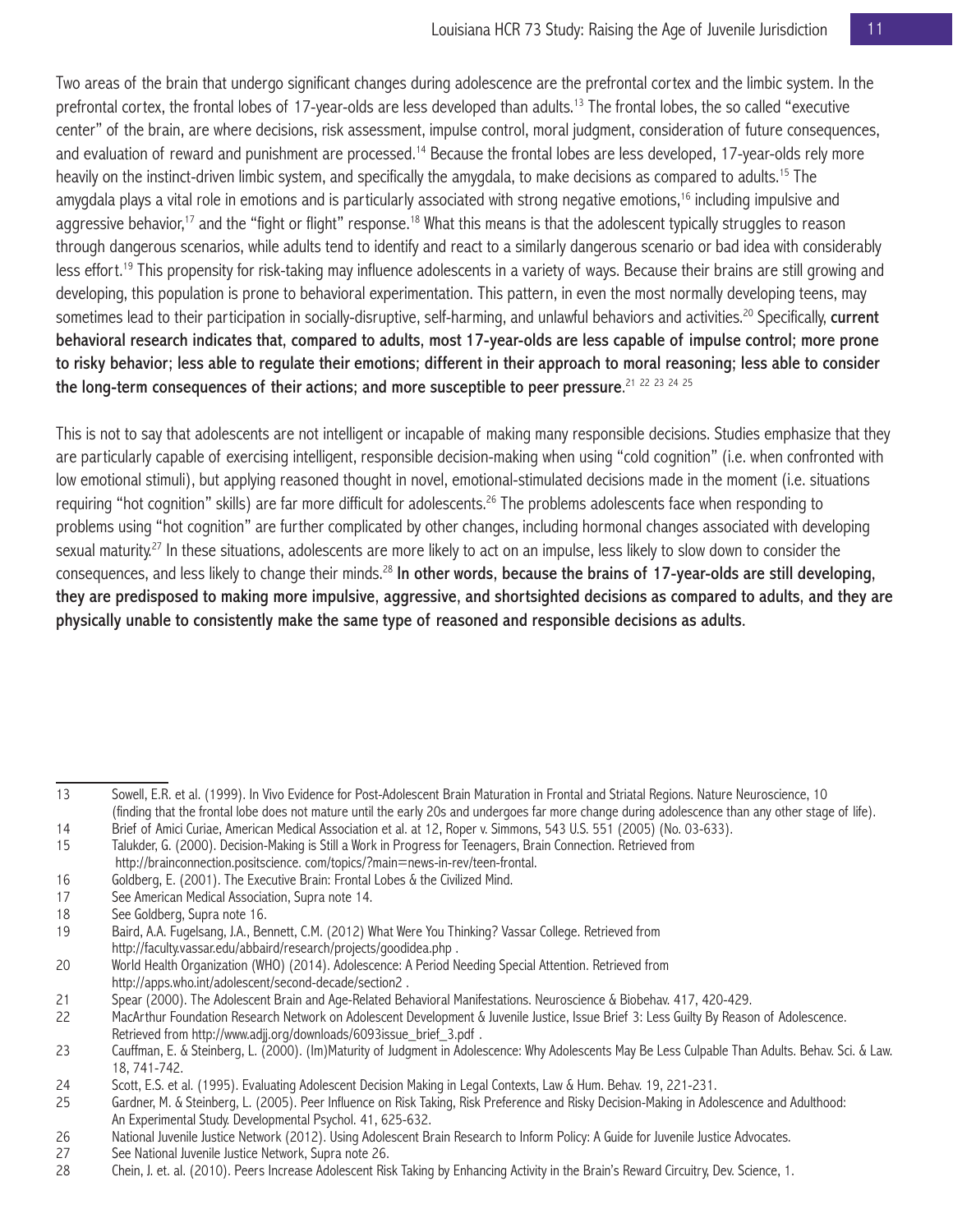Although basic intellectual abilities reach adult levels around age 16 (meaning they might score as well as adults on standardized measures of intelligence), adolescents are far from being psychosocially mature. It is important to not confuse intellectual ability and psychosocial maturity as this is directly relevant to holding youth accountable for their behavior and attempting to prevent future problematic behaviors, including through the court system. Punishing accordingly and concentrating more on the opportunity the changing adolescent brain offers, should focus more on ways to help youth, including 17-year-olds, practice and develop impulse control while also learning strategies for resisting peers while under the supervision of caring adults.

# U.S. Supreme Court Rulings: Adolescence as a Mitigating Factor & an Opportunity

Beginning in the 1960s the U.S. Supreme Court began to consider adolescent development as a deciding factor in assessing youth culpability. In 1966, the Supreme Court in Kent v. U. S. affirmed standards for determining juvenile maturity and sophistication. In 1967 through the In re Gault case, the Supreme Court established due process provisions for individuals within the juvenile system. Most recently, the Supreme Court has specifically recognized the emerging adolescent development research and ruled that youth, including 17-year-olds, are fundamentally different from adults and must be treated differently under the law. Citing that adolescence is a mitigating factor in culpability, the Supreme Court abolished the juvenile death penalty for crimes committed when the defendant was younger than 18 (Roper v. Simmons, 2005); prohibited life sentences for juveniles convicted of non-homicide offenses (Graham v. Florida, 2010); and prohibited automatic life sentences without the possibility of parole, for juveniles convicted of any crime (Miller v. Alabama, 2012). With a developmentally informed view based on research, the Supreme Court noted that because adolescents are still developing, including 17-year-olds, they "are more capable of change than are adults, and their actions are less likely to be evidence of 'irretrievably depraved character' than are the actions of adults."<sup>29</sup> As supported in the Graham decision, youth are capable of remarkable positive change and growth and can benefit greatly from rehabilitative services and support, and according to the Supreme Court, youth, including 17-year-olds, should be given the opportunity and resources to rehabilitate.30 Further emphasizing this point, the court decisions since 2005 have consistently ruled that a criminal offense does not turn youths into adults.

<sup>29</sup> Graham v. Florida, 130 S. Ct. 2011, 2025-26 (2010) (citing "developments in psychology and brain science" showing "fundamental differences between juvenile and adult minds" and concluding that offenses committed by youth younger than 18 are "not as morally reprehensible as that of an adult").

<sup>30</sup> Graham, 130 S. Ct. at 2030 ("[T]he State must...give defendants...some meaningful opportunity to obtain release based on demonstrated maturity and rehabilitation").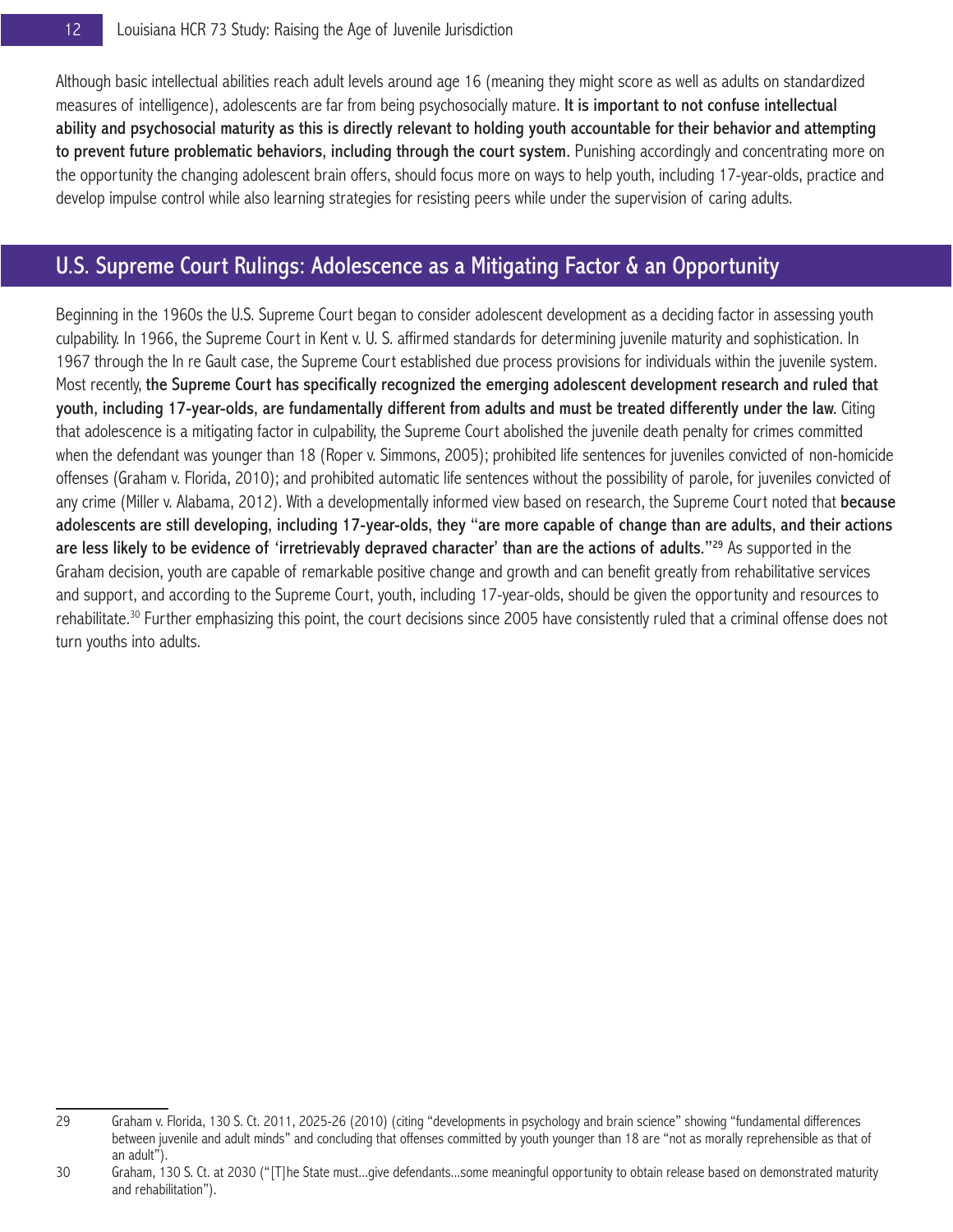# PUBLIC SAFETY

A growing body of research supports keeping 17-year-olds in the juvenile justice system. This research confirms that such practice enhances long-term community safety and is more likely to ensure the well-being of youth while in the justice system. It should be noted that, consistent with research, this is a long-term view of public safety. Research on the "desistance" of crime shows similar patterns for younger adolescents and 17-year-olds and suggests that similar intervention approaches (i.e. all adolescents being served by the juvenile justice system) can yield similar results.<sup>31</sup> In contrast, outcomes associated with youth processed through adult courts indicate higher recidivism rates than similar youth handled by juvenile court processes.<sup>32 33</sup> In other words, processing youth in the adult system can increase risks to public safety and may fail to deter crime in the long-term. Research shows an approximately 34% lower rate of recidivism for youth being processed through the juvenile justice system.<sup>34</sup> Beyond recidivism, there is a significant body of research that shows youth are safer in juvenile facilities in comparison to adult facilities.<sup>35</sup>

# Most 17-Year-Olds Can & Do Stop Offending

Justice policymakers often rely on two false assumptions. The first false assumption is that justice system interventions are certain to benefit, or at least not harm, low-risk offenders. The second false assumption is that the vast majority of offenders at the more serious end of the justice system are uniformly treading down the path of continued, high-rate offending. The research on serious adolescent offenders shows otherwise.<sup>36 37 38 39</sup>

The findings of the Pathways to Desistance study, which followed over 1,300 serious juvenile offenders for seven years post-conviction, show the link between psychosocial maturity and desistance from crime as youth transition from 14 to 25 years of age. The study found that, "the vast majority (over 91%) of juvenile offenders, even those who commit serious crimes, grow out of antisocial activity as they transition to adulthood. (And) Most juvenile offending is, in fact, limited to adolescence" (see Figure 1).<sup>40</sup> According to this research, the process of maturing out of much of adolescent criminal behavior (specifically felony-convicted offenses), including that of 17-year-olds, is associated directly with the process of psychosocial maturity. Controlling one's impulses, considering the implications of one's actions on others, delaying gratification for longer term goals, and resisting peer influences are all part of this maturation process that is not fully achieved by 17 years of age. According to the researchers, "the most important conclusion of the study is that even adolescents who have committed serious offenses are not necessarily on track for adult criminal careers."<sup>41</sup> In other words, most 17-year-old felons are equally appropriate candidates for rehabilitation through the juvenile justice system as their younger, equally serious offending peers, as both are likely to desist in their patterns of future criminal behavior.

<sup>31</sup> Mulvey, E.P. (2011). Highlights From Pathways to Desistance: A Longitudinal Study of Serious Adolescent Offenders. U.S. Dept of Justice. Available at https://ncjrs.gov/pdffiles1/ojjdp/230971.pdf.

<sup>32</sup> See U.S. Dep't of Health and Human Services (2007), Supra note 6.

<sup>33</sup> Butts, J.A. (2012). Transfer of Juveniles to Criminal Court is Not Correlated with Falling Youth Violence. John Jay College of Criminal Justice. Available at http://johnjayresearch.org/wp-content/uploads/2012/03/databit2012\_05.pdf.

<sup>34</sup> See U.S. Dep't of Health and Human Services (2007), Supra note 6.

<sup>35</sup> Redding, R.E. (2010). Juvenile Transfer Laws: An Effective Deterrent to Delinquency? U.S. Office of Juvenile Justice and Delinquency Prevention. Available at https://www.ncjrs.gov/pdffiles1/ojjdp/220595.pdf.

<sup>36</sup> Mulvey, E.P. et. al. (2010). Trajectories of Desistance and Continuity in Antisocial Behavior Following Court Adjudication Among Serious Adolescent Offenders. Development and Psychopathology, 22,453-470. However, high-risk juvenile offenders gain a great deal more from services compared to low-risk juvenile offenders. See generally; Karen Hennigan, et al., Final Report, Five Year Outcomes in a Randomized Trial of a Community-Based Multi-Agency Intensive Supervision Juvenile Probation Program, U.S. Dep't of Justice, Grant No. 2007-JF-FX-0066 (Dec. 2010). 22

<sup>37</sup> Borum, R. (2003). Managing At-Risk Juvenile Offenders in the Community: Putting Evidence-Based Principles Into Practice, J. Contemp. Crim. Just. 19, 114.

<sup>38</sup> Probation and Parole FAQs, Am. Prob. & Parole Assoc., According to the Executive Director of the American Probation and Parole Association, "low risk offenders are more likely to recidivate with too much correctional intervention than no intervention." Carl Wicklund. See http://www.appanet.org/eweb/DynamicPage.aspx?WebCode=VB\_FAQ#9.

<sup>39</sup> Lowencamp, C.T. & Latessa, E.J. (2004). Understanding the Risk Principle: How and Why Correctional Interventions Can Harm Low Risk Offenders. Nat'l Inst. of Corr. Available at www.yourhonor.com/dwi/sentencing/RiskPrinciple.pdf.

<sup>40</sup> Steinberg, Cauffman & Monahan (2015). Psychosocial Maturity and Desistance from Crime in a Sample of Serious Juvenile Offenders. OJJDP Juvenile Justice Bulletin. U.S. Department of Justice. Washington, DC.

<sup>41</sup> See Mulvey, E.P. (2011). Supra note 31.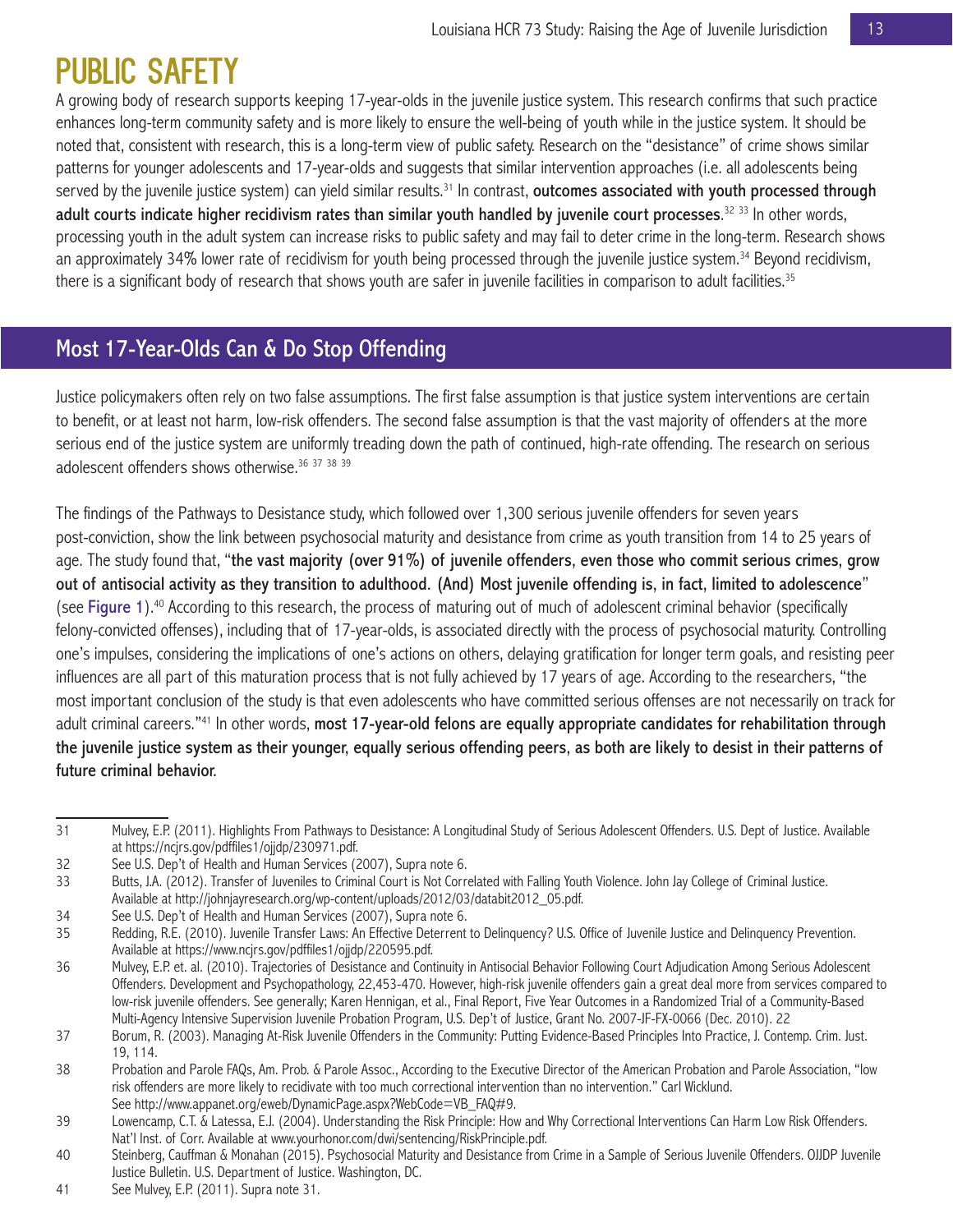Figure 1: Pathways to Desistance Study Shows Most Adolescents, Including 17-year-olds, Desist Criminal Activity as they Psychosocially Mature



# Youth in Adult Systems Recidivate More

Due to the existence of states that allow youth to be processed in the adult criminal justice system, researchers have the opportunity to match and compare outcomes of youth with similar characteristics who have committed similar crimes but experience two different system interventions – adult versus juvenile. Studies show that recidivism rates for youth processed through the adult system are far higher than those of comparable youths processed in the juvenile justice system. Through a comprehensive review of published studies and government-conducted examinations of policies allowing youth to be handled by the adult criminal justice system, the Centers for Disease Control Task Force found that youth were 34% more likely to be rearrested after going through the adult system. 42

Similarly, the U.S. Department of Justice, OJJ and Delinquency Prevention, reviewed the results from six large studies on the impact of youth in adult court (including 17-year-olds). These studies matched youth who were sent through the adult system with those who remained in the juvenile justice system. The studies matched youth according to geography, gender, age, race, gang involvement, number of previous juvenile arrests, most serious prior offense, current offense, victim injury, property damage, use of weapons, and more. Every study of these comparable youth found higher recidivism rates for youth processed through the adult system, even when youth were given probation instead of incarceration.<sup>43</sup> These studies identified a number of significant factors influencing higher youth recidivism rates in the adult system including: socializing with adult criminals; the stigma associated with adult felony convictions; trauma from incarceration; lack of rehabilitation focus in adult facilities; loss of employment opportunities post-incarceration; decrease in lifelong earning potential; and lack of emphasis on family support in the adult system.<sup>44</sup>

<sup>42</sup> See U.S. Department of Health and Human Services (2007). Supra note 6.

<sup>43</sup> See Redding, R.E. (2010). Supra note 35.

<sup>44</sup> See Redding, R.E. (2010). Supra note 35.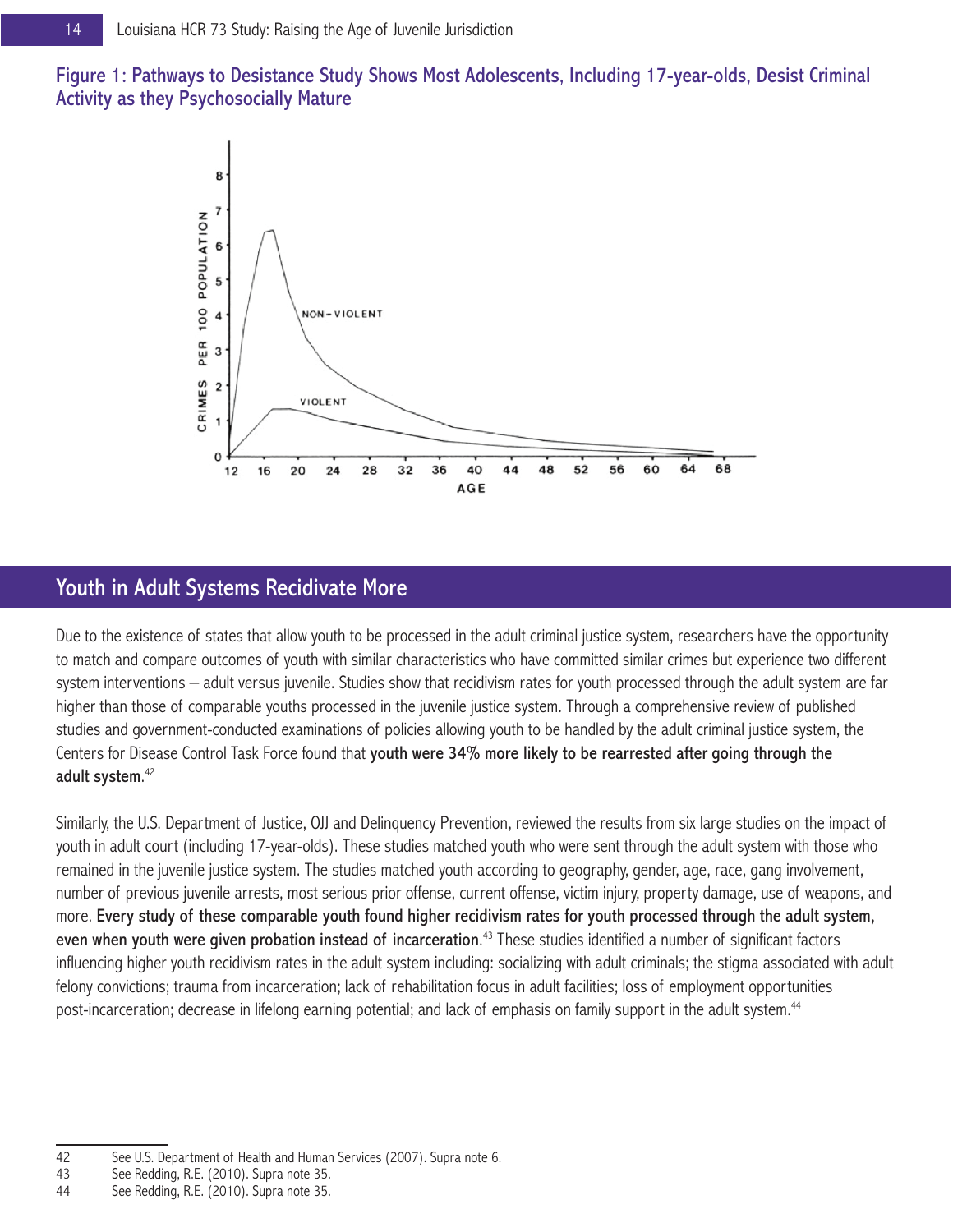## Youth May Be Less Deterred by Adult Consequences

In a study by the John Jay College of Criminal Justice comparing youth in states where 17-year-olds are subject to juvenile court jurisdiction to states where 17-year-olds are handled in adult court, researchers found that available evidence indicates that adult processing policies do more harm than good and are, "counterproductive to reducing juvenile violence and enhancing public safety."<sup>45</sup> In other words, the threat of being handled by the adult system as a deterrent for youthful offenders appears unsubstantiated. The reasons for this discrepancy include considerations tied to immaturity, adolescent culpability, and the efficacy of deterrence.46 As discussed in the earlier section on adolescent development and the rulings of the Supreme Court, youthful offenders, including 17-year-olds, are fundamentally different developmentally than adults. It then stands to reason that adult processes and consequences are not designed to be responsive to a 17-year-old's rehabilitation needs. The threat of processing youth in the adult system seems to fail as a deterrent for 17-year-olds. In light of adolescent brain development, this makes logical sense as these youth have developmentally immature impulse control capacities, poor decision-making abilities, and an increased, often negative, impact from peer influence.

# Exposure to the Adult Criminal Justice Systems Can Harm Youth

Investigations consistently show that youth processed through juvenile courts and placed in juvenile facilities are safer and more likely to experience better outcomes than those sent to adult facilities.<sup>47 48 49</sup> Whether housed with the adult population or kept separate while still in adult facilities, juveniles are exposed to far more dangerous environments in these facilities as compared to juvenile facilities. According to the National Institute of Corrections of the U.S. Department of Justice, "jail administrators can face a difficult choice on this issue: They can house youth in the general population where they are at a differential risk of physical and sexual abuse, or, house youth in a segregated setting where isolation can cause or exacerbate mental health problems."<sup>50</sup> Furthermore, whether isolated from adults or not, youth will face challenges in these facilities simply because they are not designed, intended, or equipped, to manage youth.<sup>51</sup> To this point, even at a minimal standard of management, staff in most adult facilities often do not have the necessary training or skills essential for working with juvenile offenders.<sup>52</sup>

The U.S. Department of Justice's Bureau of Justice Statistics reports that prison inmates under the age of 18 are eight times more likely than the adult prison inmate to experience sexual abuse from other inmates while in prison.<sup>53 54</sup> Investigations also indicate that youth are "twice as likely to be beaten by staff and fifty percent more likely to be attacked with a weapon than minors in juvenile facilities."<sup>55</sup> Isolation of youth in adult facilities also appears to fail to offer greater safety as mental health problems are exacerbated. As a number of studies report, "75 percent of all deaths of youth under 18 in adult jails were due to suicide."<sup>56</sup>

<sup>45</sup> See Butts, J.A. (2012). Supra note 33.

<sup>46</sup> Ward, J.M. (2003). Deterrence's Difficulty Magnified: The Importance of Adolescent Development in Assessing Deterrence Value of Transferring Juveniles to Adult Court U.C. Davis J. Juv. L. & Pol'y, 7, 253-267.

<sup>47</sup> U.S. Department of Justice, National Institute of Corrections (2011). You're an Adult Now: Youth in Adult Criminal Justice Systems. 9, 15. (This disparity in safety

between youth and adult facilities pertains to both jails and prisons).

<sup>48</sup> Campaign for Youth Justice (2007). Jailing Juveniles: The Dangers of Incarcerating Youth in Adult Jails in America.

<sup>49</sup> Human Rights Watch (2012). Growing Up Locked Down: Youth in Solitary Confinement in Jails and Prisons Across America.

<sup>50</sup> See U.S. Department of Justice, National Institute of Corrections (2011). Supra note 47.

<sup>51</sup> See U.S. Department of Justice, National Institute of Corrections (2011). Supra note 47.

<sup>52</sup> National Conference of State Legislatures [NCSL], (2012). Adolescent Development & Competency. Juvenile Justice Guidebook for Legislators. Retrieved from http://www.ncsl.org/documents/cj/jjguidebook-adolescent.pdf.

<sup>53</sup> National Standards to Prevent, Detect, and Respond to Prison Rape, 77 Fed. Reg. 37,106 (June 20, 2012) (to be codified at 28 C.F.R. pt. 115). Likewise, the Bureau of Justice Statistics found that youth under 18 in adult prisons have the highest sexual victimization rate of any prisoner demographic. U.S. Department of Justice, Bureau of Justice Statistics, Sexual Victimization Reported by Former State Prisoners 16 tbl.8 (2008).

<sup>54</sup> Bureau of Justice Statistics. (2015). Prison Rape Elimination Act. [Data file].

Retrieved from http://www.bjs.gov/index.cfm?ty=tp&tid=20#data\_collections

<sup>55</sup> See Human Rights Watch (2012). Supra note 49.

<sup>56</sup> See U.S. Department of Justice, National Institute of Corrections (2011). Supra note 47.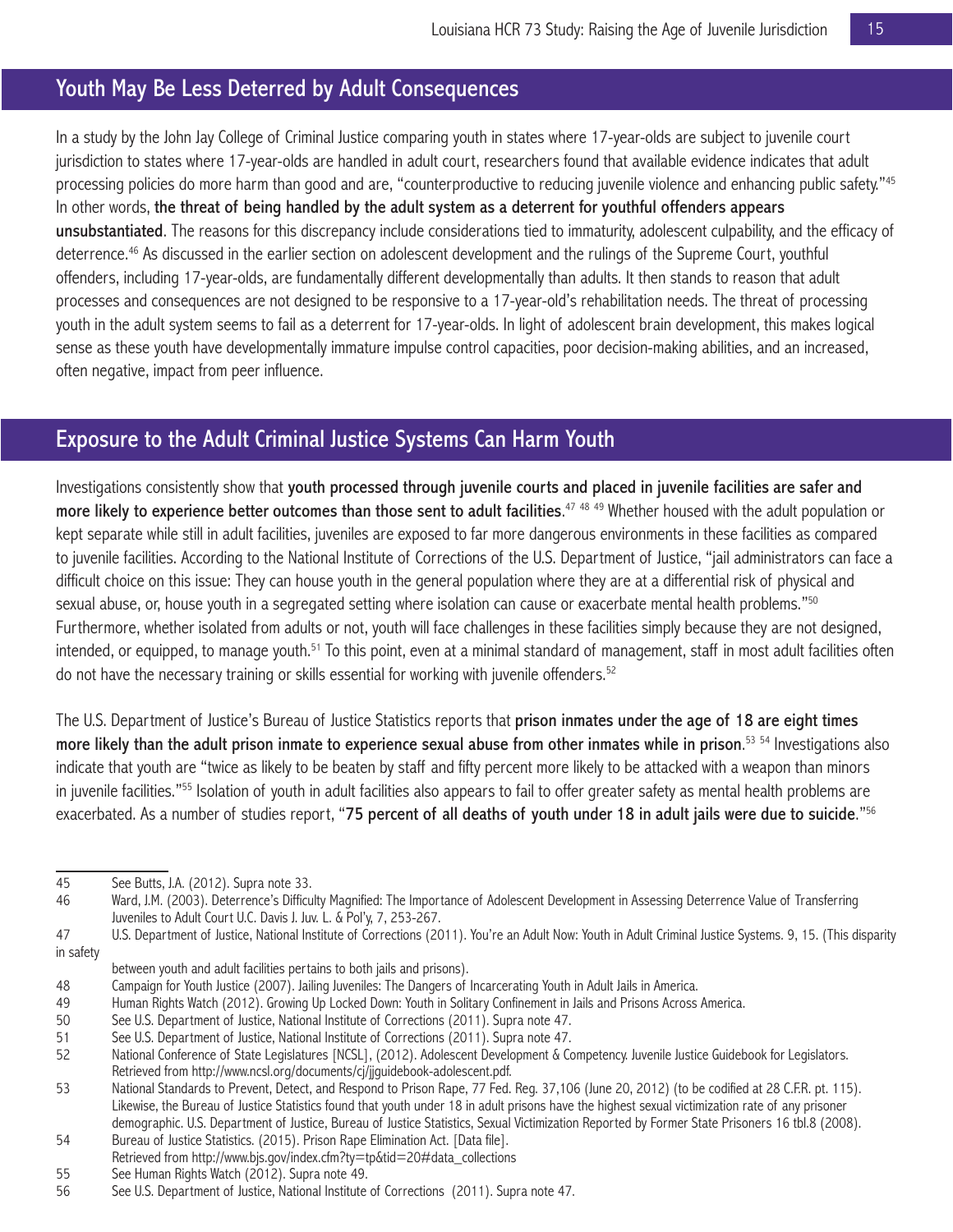# STEP-BY-STEP: SYSTEM IMPACTS RELATED TO JURISDICTIONAL CHANGE

# Investigation & Arrest

| Delinguency Charge in Juvenile Court (16 and Under)                                                                                                                                                                                                                                              | <b>Adult Charge in Criminal Court (17)</b>                              |
|--------------------------------------------------------------------------------------------------------------------------------------------------------------------------------------------------------------------------------------------------------------------------------------------------|-------------------------------------------------------------------------|
| According to the Louisiana Children's Code                                                                                                                                                                                                                                                       | According to the La. Revised Statutes and Code of<br>Criminal Procedure |
| Special procedures for taking a child into custody with or without a<br>court order (Ch.C. $812 - 814$ ); Special procedures for<br>determining if statement given during the course of a juvenile<br>interrogation is made subject to a knowing and voluntary waiver of<br>rights (Ch.C. 881.1) | Adult investigation, interrogation, arrest procedures                   |
| Parents/quardians must be notified of arrest (Ch.C. 813(C) &<br>814(C)                                                                                                                                                                                                                           | Parents/quardians are not notified of arrest                            |

# Arrest Data

Nationally, overall juvenile arrests (also known as referrals) have been declining for a number of years. This includes arrests for violent crimes. More specifically, following five years of decline, the juvenile "Violent Crime Index" arrest rate reached a new historic low-point in 2012. This should not be taken to mean that there are not areas of the country or areas in Louisiana where violent acts committed by juveniles are not a serious concern. But, the national data do reflect the overall downturn in juvenile arrests including violent juvenile crime arrests.<sup>57</sup> This overall decrease has occurred in an environment where the vast majority of states already include 17-year-olds in their juvenile justice systems.

Arrest data in Louisiana have been historically difficult to summarize on a statewide basis. These data are particularly inconsistent statewide on 16- and 17-year-olds as not every law enforcement agency in Louisiana reports arrest information at a high enough threshold to provide data comparable to most other states. Adjusting for the inconsistent reporting, this study used arrest data on 16- and 17-year-olds from the U.S. Bureau of Justice Statistics, the National Center for Juvenile Justice (NCJJ), and the U.S. Department of Justice, OJJ and Delinquency Prevention (OJJDP). These rates do reflect data reported by a proportion of Louisiana law enforcement agencies, though there are some limitations.<sup>58</sup>

Arrest rates for 17-year-olds, under adult-based approaches and criminal justice laws in Louisiana, were mostly for non-violent **offenses.** $^{59}$  This is similar to arrest trends of 16-year-olds (see **Figure 2**). $^{60}$ 

<sup>57</sup> OJJDP Statistical Briefing Book. Online. Available at http://www.ojjdp.gov/ojstatbb/crime/JAR\_Display.asp?ID=qa05201.

Not all law enforcement agencies in Louisiana consistently reported arrest data or disaggregated data by younger age groups (i.e., 16- and 17-year-olds); not all law enforcement agencies reported arrest data for complete/full years; the arrest data described here are two years old or older; and arrest data for three populous parishes in Louisiana, including Caddo, East Baton Rouge, and Orleans, were not available or did not include data in a way that would allow analysts to examine a subgroup of 16- or 17-year-olds.

<sup>59</sup> National Center for Juvenile Justice (2015). Arrest estimates developed from the Bureau of Justice Statistics and disseminated through the "Arrest Data Analysis Tool." Statistical Briefing Book available at http://ojjdp.gov/ojstatbb/crime/qa05301.asp.

<sup>60</sup> 2011 data are presented here as they were the most complete available at the time of this study. Recent arrest data appear to reflect similar patterns to the 2011 data but would need further analysis.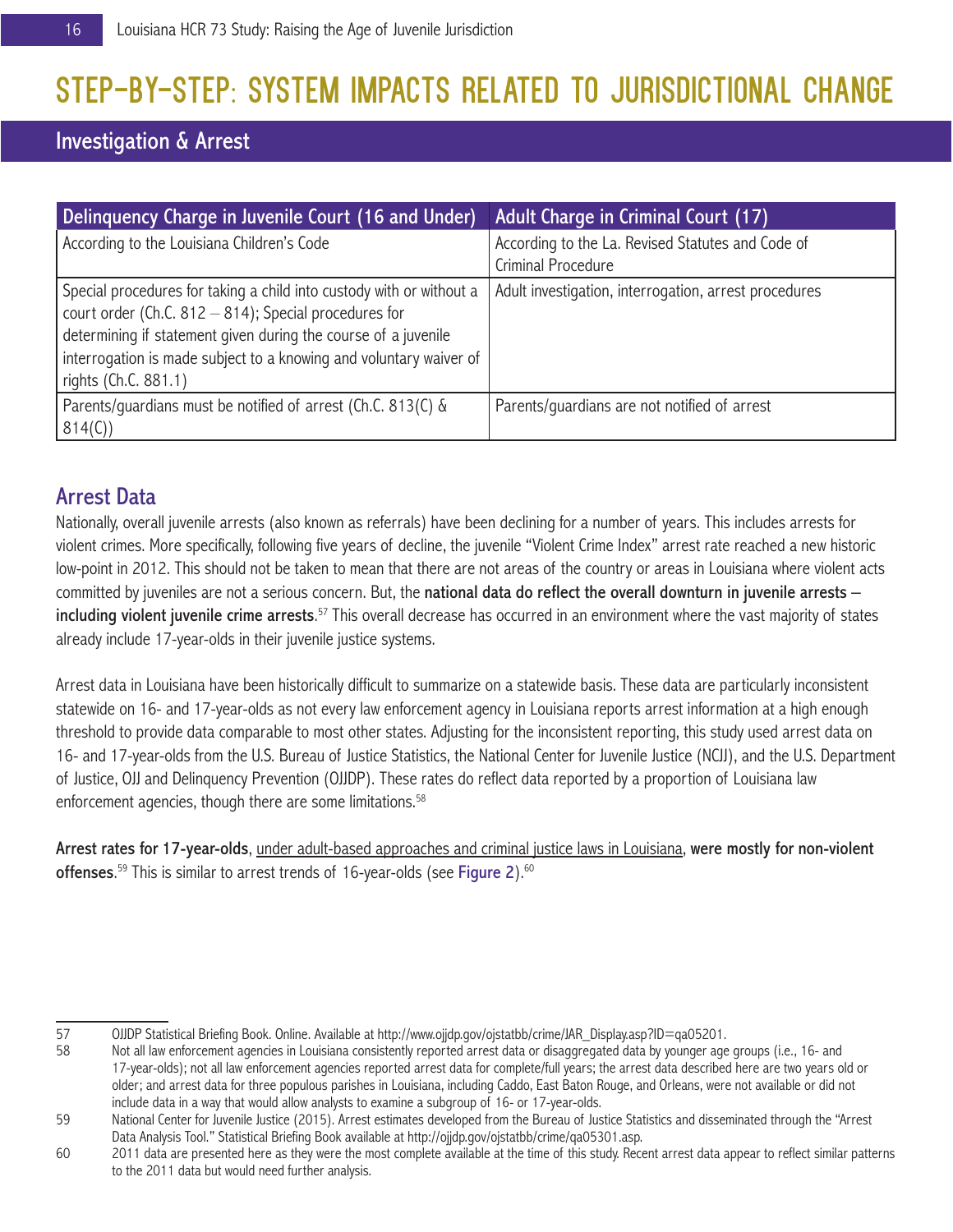#### Figure 2: 2011 Arrest Rates for 16- & 17-Year-Olds per 100,000 Population by Offense Category

| 16-Year-Old Arrest Rate 17-Year-Old Arrest Rate<br><b>Offense Category</b> |       |       |
|----------------------------------------------------------------------------|-------|-------|
| Violent Crime Index                                                        | 395   | 458   |
| Property Crime Index                                                       | 1,936 | 2,152 |
| Weapons                                                                    | 146   | 176   |
| Drug                                                                       | 925   | 1,344 |
| Simple Assault                                                             | 953   | 937   |

Data Source: Arrest estimates developed by the Bureau of Justice Statistics and disseminated through "Arrest Data Analysis Tool." Online. Available from the BJS website.

Internet Citation: OJJDP Statistical Briefing Book. Online. Available: http://ojjdp.gov/ojstatbb/crime/qa05301.asp. Released on February 25, 2014.

Looking next at juvenile arrest data from the 136 Louisiana law enforcement agencies that provided a full year of arrest data for 2013, 16- and 17-year-old arrests are similar. And again, the majority of arrests are for non-violent crimes and these data for 17-year-olds are derived from adult-based approaches and criminal justice laws. These departments represent 68% of the Louisiana resident population. See Figure 3.

### Figure 3: Arrests of 16 and 17 Years Old Youth in Calendar Year 2013



Based on the 136 Louisiana law enforcement departments that reported complete year arrest data in 2013. Combined, these departments represent 68% of the State's resident population.

Source: NCJJ's analysis of the "Uniform Crime Reporting Program Data – Arrests by Age, Sex, and Race, Summarized Yearly, 2013." Available from ICPSR.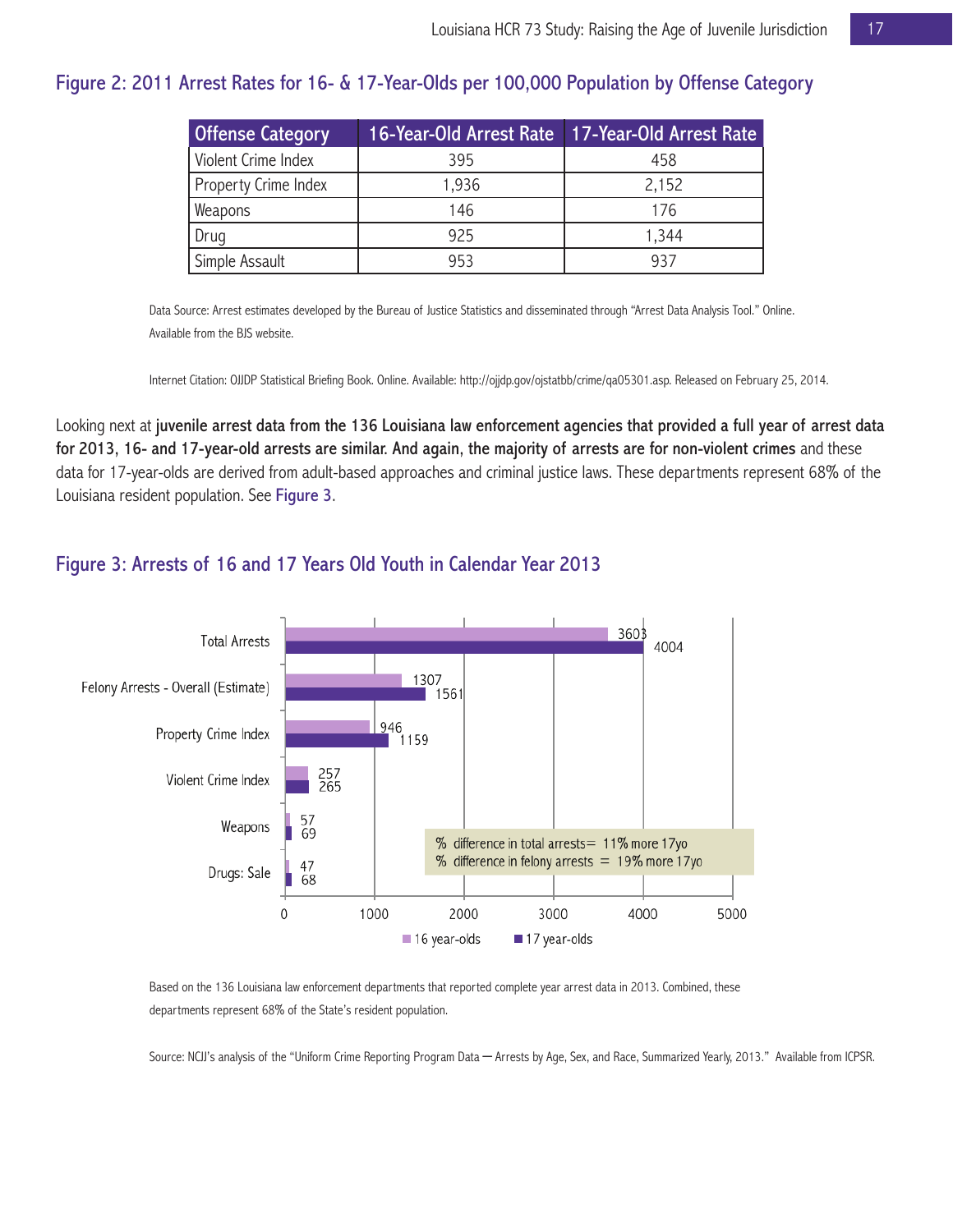A review of Louisiana's juvenile arrests, those arrested and processed by juvenile procedures (i.e. under the age of 17), suggests that arrests decreased in Louisiana between 2010 and 2012. See Figure 4.

## Figure 4: Arrests of Youth Younger than 17 in Louisiana Parishes for Calendar Years 2010 – 2012\*

| Year                       | 2010  | .2011 | 2012  | % Change 2010-12 |
|----------------------------|-------|-------|-------|------------------|
| Louisiana Juvenile Arrests | 9,128 | 8.810 | 7.685 | $-16\%$          |

\*Based on Louisiana parishes that provided juvenile arrest data on 90% or more of their juvenile population (ages 17 and younger) in calendar years 2010 thru 2012. Combined, these parishes represent approximately 32% of the State's overall population. These data do not include arrest reporting from Caddo, Calcasieu, East Baton Rouge, and Orleans parishes as these jurisdictions did not meet federal data reporting thresholds.

Source: Author's analysis of juvenile arrest data provided by Easy Access to Juvenile Populations: 1990-2014. Online. Available: http://www.ojjdp.gov/ojstatbb/ezapop/ (Puzzanchera, C., Sladky, A. and Kang, W. (2015).

# Waiver of Jurisdiction

Under Louisiana's current waiver system, older juveniles subject to original juvenile court jurisdiction may be waived over to criminal court for certain serious offenses and tried as adults. However, under the current system all 17-year-olds are defined as adults for the purpose of criminal court jurisdiction for all offenses, including misdemeanors and low-level felonies.

| Delinguency Charge in Juvenile Court (16 and Under)                                                                                                                                                                                                                                                                                                                                           | Adult Charge in Criminal Court (17)                                                                                                                                                                 |
|-----------------------------------------------------------------------------------------------------------------------------------------------------------------------------------------------------------------------------------------------------------------------------------------------------------------------------------------------------------------------------------------------|-----------------------------------------------------------------------------------------------------------------------------------------------------------------------------------------------------|
| Juveniles older than 15 are automatically waived to criminal court<br>upon a finding of probable cause or indictment for first or second<br>degree murder, first degree rape, or aggravated kidnapping (Ch.C.<br>$305(A)$ ).                                                                                                                                                                  | 17-year-olds are adults for the purpose of criminal court<br>jurisdiction for all misdemeanors and felonies regardless of<br>how minor the charge or the defendant's involvement in<br>the offense. |
| Prosecutors may elect to waive juveniles older than 15 over to<br>criminal court by indictment or upon a finding of probable cause<br>for a range of violent felonies and certain second or subsequent<br>offenses involving burglary of an inhabited dwelling or the<br>manufacture, distribution or possession with intent to distribute<br>controlled dangerous substances (Ch.C. 305(B)). |                                                                                                                                                                                                     |
| Juvenile court judges may elect to waive over to criminal court<br>juveniles older than 14 charged with certain serious offenses after<br>a transfer hearing in which the court finds probable cause for<br>the offense and that the juvenile is not amenable to rehabilitation<br>(Ch.C. 857).                                                                                               |                                                                                                                                                                                                     |

For purposes of this study, examining raising the age of juvenile jurisdiction to include 17-year-olds does not include an examination of the current impact of discretionary transfer laws.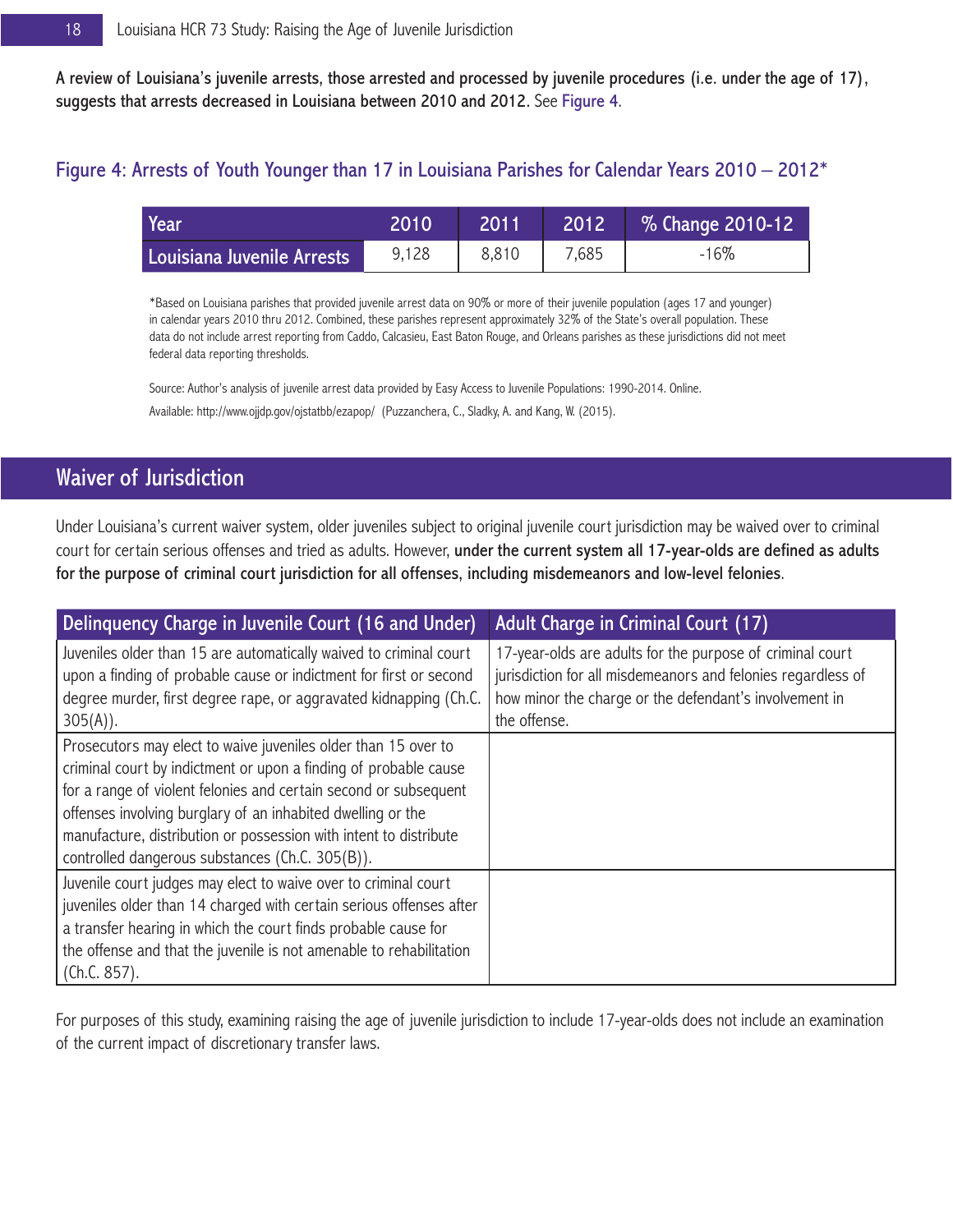# Diversion Programs & Community-Based Services

| Delinquency Charge in Juvenile Court (16 and under)                                                                                                                                                                                                                                                                                                | Adult Charge in Criminal Court (17)                |
|----------------------------------------------------------------------------------------------------------------------------------------------------------------------------------------------------------------------------------------------------------------------------------------------------------------------------------------------------|----------------------------------------------------|
| Juvenile prosecutor may refer to its own diversion program or<br>other diversionary programs such as Teen Court; The juvenile<br>court or prosecutor may authorize an Informal Adjustment<br>Agreement with conditions such as treatment and services or refer<br>the matter as a Families In Need of Services (FINS) case (Ch.C.<br>$ 628\rangle$ | Prosecutor may assess for adult diversion programs |

Although consistent data are not available from District Attorneys related to diversion practices, it is critical to note that the Louisiana District Attorneys created and disseminated one of the first documents on juvenile diversion standards. This document has garnered national attention and has been widely circulated by the MacArthur Foundation, the Institute for Public Health and Justice, and the Georgetown University National Juvenile Justice Prosecution Center. Consistent with the Pathways to Desistance Study noted earlier, and an ongoing study of formal versus informal processing from the MacArthur Research Network, diverting youth from the system provides for improved long-term outcomes for the majority of youth.

## Jails & Detention

| Delinquency charge in juvenile court (16 and under)                                                                                                                                                                                                                                                                          | Adult charge in criminal court (17)                                                                     |
|------------------------------------------------------------------------------------------------------------------------------------------------------------------------------------------------------------------------------------------------------------------------------------------------------------------------------|---------------------------------------------------------------------------------------------------------|
| Detention decision is driven by a risk assessment score in<br>many jurisdictions                                                                                                                                                                                                                                             | Bond is set by criminal court judge or magistrate                                                       |
| If risk assessment indicates secure detention, youth awaits hearing<br>in regional juvenile detention center (Ch.C. 819); juvenile court<br>judge may set bond and order any condition of release<br>reasonably related to assuring the child's appearance before the<br>court, including treatment and services (Ch.C. 826) | If unable to make bond, youth awaits trial in adult parish jail,<br>typically in the general population |
| No child subject to juvenile court jurisdiction may be held in adult<br>jail or lockup ( $Ch.C. 822(C)$ )                                                                                                                                                                                                                    |                                                                                                         |
| Mandatory provision of appropriate educational services provided<br>by local school district, including special education, tailored to<br>youth's abilities, needs, age, and level of functioning. (LAC 67:V<br>§7517)                                                                                                       | May attend GED classes with adults if available                                                         |

NOTE: Time frames are shorter for juvenile justice procedures vs. adult proceedings allowing for a more expedited accountability. For example continued custody hearings must occur within three days, petitions files within two days of continued custody in detention, the petition is answered within five days of petition, and adjudication occurs within 30 to 60 days of the petition.

## Adult Jails

According to jail data available online and submitted via information requests through various partners identified in the study, estimates suggest that the average age of youth below the age of 18 housed in jails is 17.3 years old (note, this analysis could not disaggregate the suspected small cohort of youth, under the age of 18, jailed for violent crimes under Louisiana adult transfer laws). The average length of stay for these youth under the age of 18 varies depending on offense and parish in which the offense occurred; however, the most frequent length of stay in jail was just under two days and the average was just under a month in adult jail facilities. According to the jail booking data available, about 16% of the crimes these youth were charged with are classified as violent crimes based on the Bureau of Justice Statistics Violent Crime Index. As illustrated in Figure 5, the charges are almost evenly split between felony offenses and misdemeanors. It is also critical to note that a small number of "Status Offenders" are housed in adult jails according to charges at booking. These status offenses (e.g. runaway, truancy, ungovernable, etc.) are governed by the Louisiana Children's Code and not criminal code.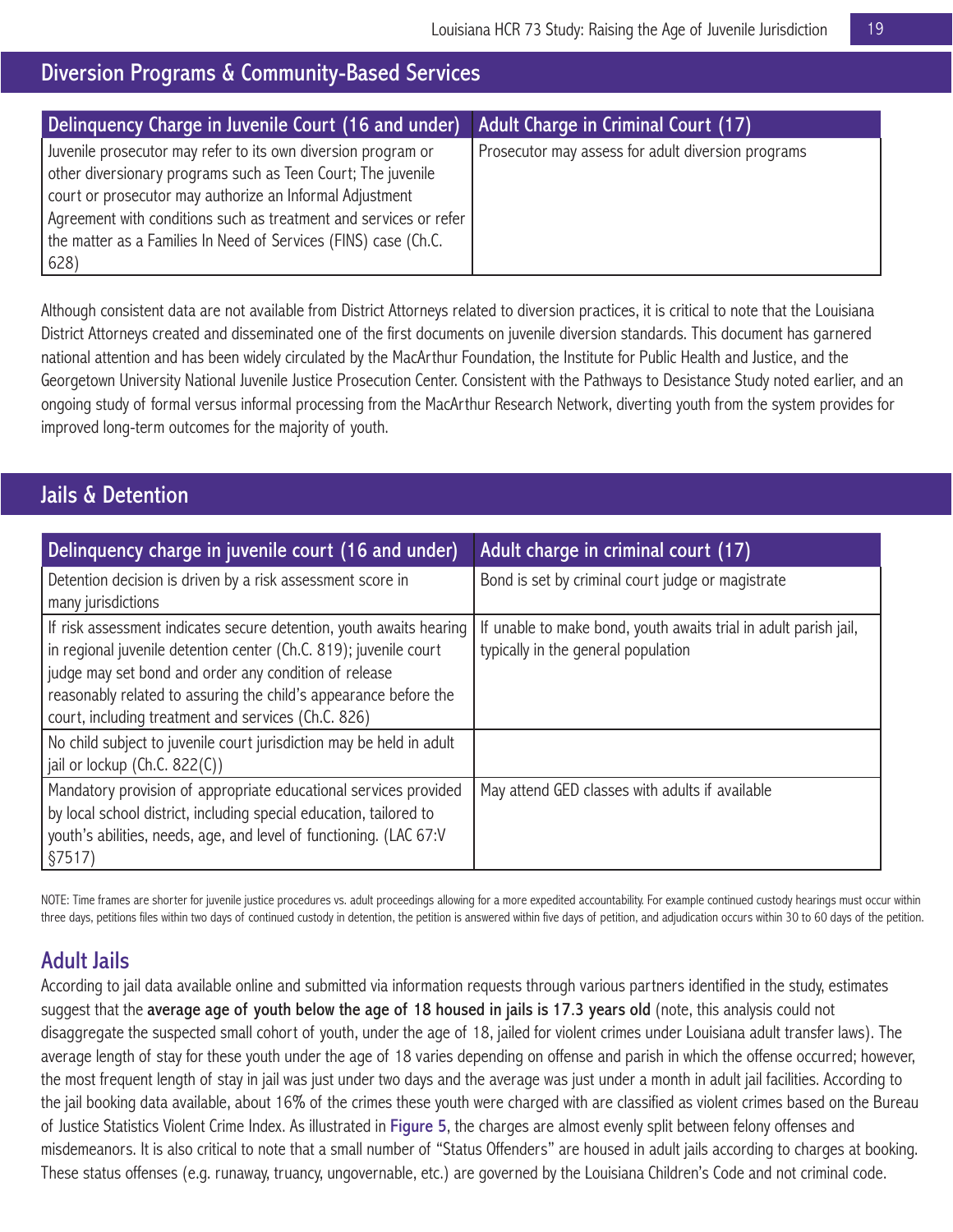The top ten most frequently reported charges for 17-year-olds at adult jail booking were all lower level offenses, none of which are reportable as violent according to the Bureau of Justice Statistics Violent Crime Index (from greatest to least frequent):

- 1. marijuana possession,
- 2. warrant/attachment,
- 3. simple burglary,
- 4. simple battery,
- 5. disturbing the peace,
- 6. theft,
- 7. illegal possession of stolen things,
- 8. resisting an officer,
- 9. simple criminal damage to property, and
- 10. criminal trespassing and domestic abuse battery (tied in frequency).

| Factor                                                               | Approximate Figure*                |
|----------------------------------------------------------------------|------------------------------------|
| Average Age of Juveniles Housed in Jails                             | 17.3 years                         |
| Race/Ethnicity                                                       |                                    |
| <b>Black</b>                                                         | 74%                                |
| White                                                                | 23%                                |
| Other                                                                | 3%                                 |
| Gender                                                               |                                    |
| Male                                                                 | 76%                                |
| Female                                                               | 21%                                |
| Unknown                                                              | 3%                                 |
| Length of Stay for 17-year-olds                                      | Median 1.96 days / Mean 26.27 days |
| <b>Percent for Felony Offenses</b>                                   | 46%**                              |
| (Subset of Felony Offenses Classified as Violent Crimes- 16%**)      |                                    |
| <b>Percent for Misdemeanor Offenses</b>                              | 43%                                |
| <b>Percent for Status Offenses</b>                                   | 1%                                 |
| Percent Other (attachments, warrants, traffic, municipal violations) | 7%                                 |

#### Figure 5: Descriptive Statistics of Youth in Adult Jails

\*Based on available data

\*\* This analysis could not disaggregate the suspected small cohort of youth, under the age of 18, jailed for violent crimes under Louisiana adult transfer laws

## Juvenile Detention

Eight (57%) of Louisiana's 14 juvenile detention facilities responded to a survey of their capacity and utilization. These facilities self-reported that their capacity ranged from 29 to 52 beds with the average available capacity for 2014 reported to be 38 beds in any given juvenile detention center. The average length of stay across these eight facilities was 13 days for all youth served in 2014. On average, 330 individual youth were served by each detention center participating in the Louisiana survey. This includes youth on pre-hearing holds, youth awaiting placement with the OJJ, and youth serving short sentences before returning to their communities.

According to the Louisiana Commission on Law Enforcement, as of 2015, the overall capacity of all 14 juvenile detention facilities was 587 beds. Merged with the data reported in the above survey, the average daily percentage of beds utilized in the 8 detention centers was 56% on any given day. Based on that 56%, it can be estimated that 258 beds could be available on any given day in Louisiana's juvenile detention facilities (note that this does not account for whether the detention center is budgeted or staffed for its licensed capacity).<sup>61</sup> Reported juvenile detention facility capacities are as follows: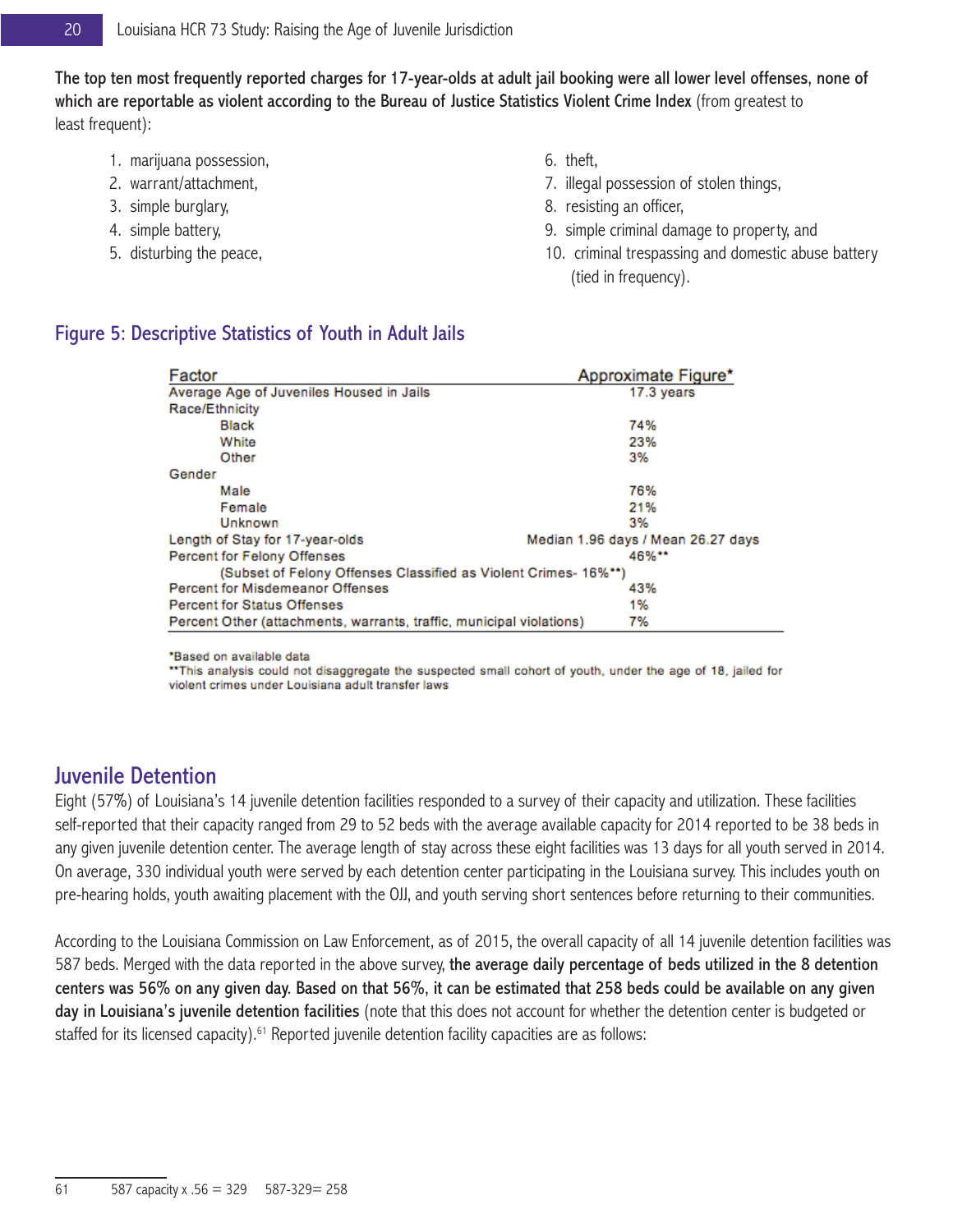| <b>Juvenile Detention Facility</b>                         | <b>Licensed Capacity</b> |
|------------------------------------------------------------|--------------------------|
| Assumption Parish Youth Detention Center                   | 46                       |
| Caddo Parish Juvenile Detention Center                     | 29                       |
| Calcasieu Parish Office of Juvenile Justice Services       | 38                       |
| Community Receiving Home, Inc. Renaissance                 | 10                       |
| East Baton Rouge Parish Juvenile Detention Center          | 52                       |
| Florida Parishes Juvenile Detention Center                 | 91                       |
| Green Oaks Juvenile Detention Home                         | 52                       |
| Lafayette Juvenile Detention Home                          | 34                       |
| Lafourche Parish Juvenile Detention Facility               | 10                       |
| Rivarde Juvenile Detention Facility                        | 55                       |
| St. Bernard Parish Juvenile Detention Center               | 36                       |
| Terrebonne Parish Juvenile Detention Center                | 60                       |
| Ware Youth Center - Coushatta                              | 34                       |
| Youth Study Center (New Orleans Juvenile Detention Center) | 40                       |

Source: Louisiana Commission on Law Enforcement

Examining solely the youth who were in detention and under some level of care with the Louisiana OJJ, afforded more consistent statewide data for this study. When a youth (under the age of 17) is placed by a court into the supervision and care of the OJJ, that youth may be held in a local or regional juvenile detention center while he or she awaits placement. After admission to the OJJ, youth in non-secure custody, on probation, or on parole may also be detained for violating their conditions of placement or committing a new delinquent act.

For this subset of youth, the OJJ reported that a total of 1,480 unique youth, of all ages and who were committed to the agency's care/custody, used a detention facility in calendar year 2014. Some of these youth were 17 at the time of admission to detention. This presents two points. One, a number of youth who are 17 are already being served by the OJJ, and, two, their general needs and detention utilization are known based on consistently captured data. The Louisiana OJJ provided the following detention data as they apply to 16- and 17-year-old youth.

Detention Use for youth 17-years-old and older at the time of OJJ admission:

- 82 unique 17-year-old and older youth utilized detention facilities on 109 occasions during CY 2014.
- For all 109 of these occasions, the average length of stay was 24 days with a median of 14 days.
- 17-year-old and older youth pending secure placement made up 46% of these detention events and youth pending non-secure placements were 15% of the total.
- The average length of stay for these youth pending secure placement was 36 days with a median of 14 days.
- 30% of the 17-year-old and older youth who were detained during CY 2014, were youth remaining and returning to the custody of their guardians under community supervision.

Detention Use for youth 16-years-old at the time of OJJ admission:

- 356 unique youth who were 16-years-old utilized detention facilities on 541 occasions during CY 2014.
- For all 541 occasions, the average length of stay was 26 days with a median of 14 days.
- 16-year-old youth pending secure placement made up 33% of these detention events and youth pending non-secure placements were 9% of the total.
- The average length of stay for the pending secure placement was 39 days with a median of 14 days.
- 46% of the 16-year-old youth who were detained during CY 2014, were youth remaining and returned to the custody of their guardians under community supervision.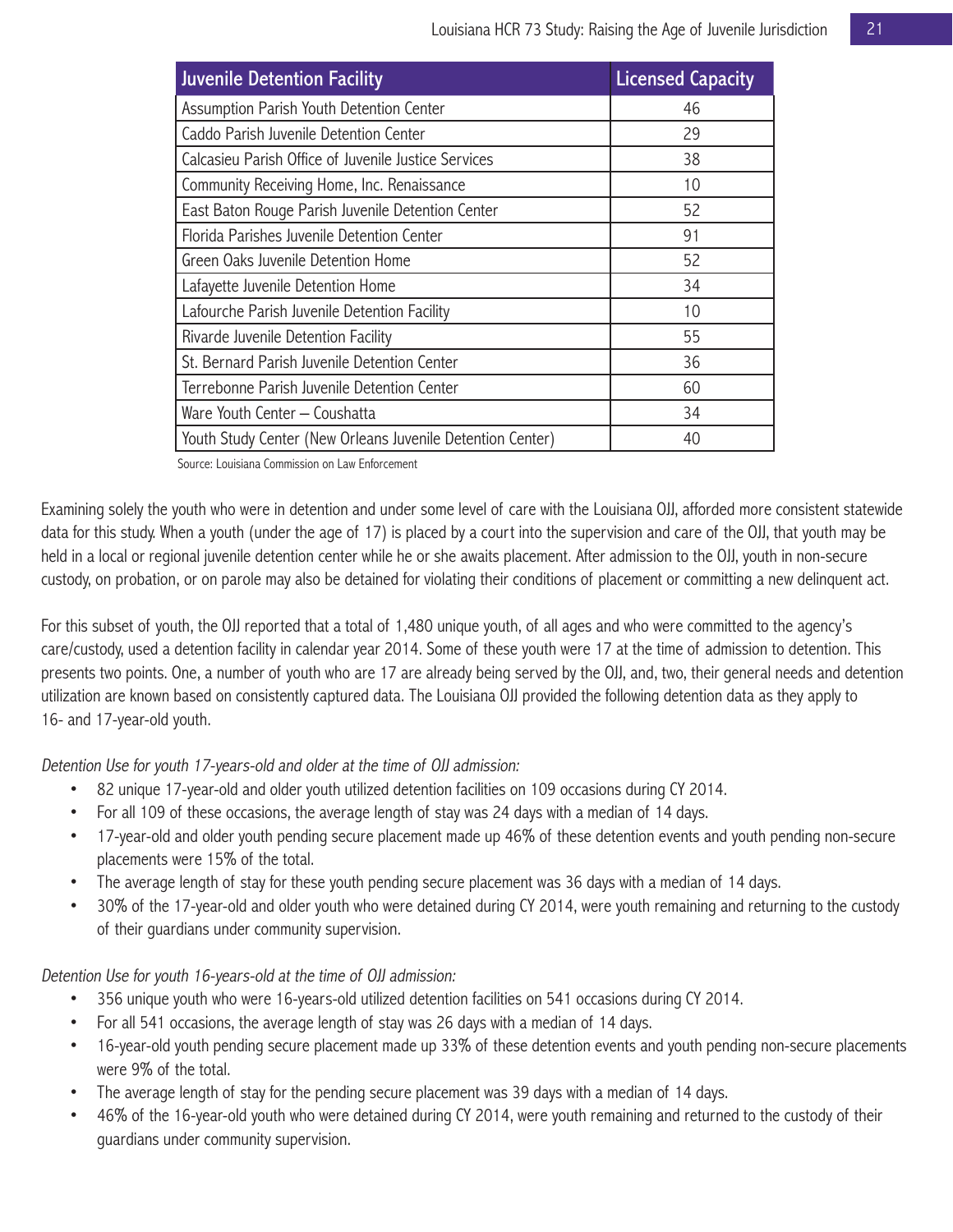As previously shown, a substantial number of youth committed to OJJ spend time in local detention facilities either before placement or post disposition. This includes a sizable cohort of 17-year-olds, demonstrating that the OJJ and Louisiana detention facilities are already managing these youth, in detention, and outside of adult jails throughout Louisiana.

# Prosecution, Defense, & Court Proceedings

| Delinquency Charge in Juvenile Court (16 and Under)                                                                                                                                                                                                                                                                                                   | Adult Charge in Criminal Court (17)                                                                                                                                                          |
|-------------------------------------------------------------------------------------------------------------------------------------------------------------------------------------------------------------------------------------------------------------------------------------------------------------------------------------------------------|----------------------------------------------------------------------------------------------------------------------------------------------------------------------------------------------|
| Parents/guardians are accountable as the juvenile court has the<br>authority to secure their full cooperation and assistance in the<br>child's rehabilitation and their presence throughout proceedings.<br>(Ch.C. 307(B)); if they refuse, a juvenile judge may issue a bench<br>warrant or contempt ruling (Ch.C. 1503 et seq.).                    | Parents/guardians do not play a role in criminal court unless<br>summoned to testify by either the prosecution or defense.                                                                   |
| Juvenile court judge presides over trial proceedings and decides<br>the case. Youth does not have the right to a jury trial (Ch.C. 882).                                                                                                                                                                                                              | Criminal court judge presides over trial; defendant has right to<br>a jury trial (jurors 18 or older) and may waive the right to a<br>jury trial in favor of a guilty plea or a bench trial. |
| Youth has the right to an appointed public defender at every stage<br>of proceedings (Ch. C. 809); Juveniles are presumed indigent<br>(Ch.C. 320); In felony and other serious cases, youth cannot waive<br>the right to counsel (Ch. C. $810(D)$ ).                                                                                                  | Defendant has the right to a court-appointed public defender<br>upon demonstrating indigence to the court's satisfaction.<br>Defendant may waive the right to counsel.                       |
| Juvenile judge may order a juvenile probation officer to prepare a<br>predisposition investigation report focused on all factors relevant<br>to the child's rehabilitation (Ch.C. art. 890); the juvenile court may<br>also order any physical or mental examination or evaluation helpful<br>in determining a fair and just disposition (Ch.C. 888). | Judge may order a presentence investigation report by an<br>adult probation officer but has no authority to order mental or<br>physical examinations or evaluations (C.Cr.P. 875).           |
| Juvenile judge may order probation for all but the most serious<br>offenses (Ch.C. 897 & 899).                                                                                                                                                                                                                                                        | Defendant is subject to all mandatory minimum sentences and<br>enhancements established in the Revised Statutes.                                                                             |

Juvenile court case processing times are expedited by law and are considerably shorter than the comparable adult timelines. For example, for a youth held in juvenile detention a continued custody hearing must take place within 72 hours; a petition filed within two days of continued custody; an answer (i.e. plea) is offered within five days of the petition; adjudication is reached between 30 and 60 days; and a formal adjudication is rendered within 30 days of the adjudication. The process is thus completed, by law, between 100 and 130 days, at a maximum, from the date of being detained. For those not detained, and released back to the community awaiting their hearings, this process is about 135 days or less from the filing of the petition, which has to happen within 15 days of  $\alpha$  arrest.<sup>62</sup> By contrast, 17-year-olds in adult court proceedings are averaging over a year from the date of filing to court disposition in Louisiana's adult courts (see Figure 6). The fact that the adult system has a considerably longer case processing time means that it can be expected that 17-year-olds, if processed in the juvenile justice system rather than the adult system, would likely use fewer total resources like court time and detention center beds while waiting on case determination and disposition.

<sup>62</sup> Timeframes were reported by the Louisiana Public Defender Board according to the Louisiana Children's Code. Note: times can be extended with cause or waived by the child, and filing of a challenge to competence to stand trial can delay the timeframe. Additionally, institution of any informal adjustment agreements suspends these proceedings.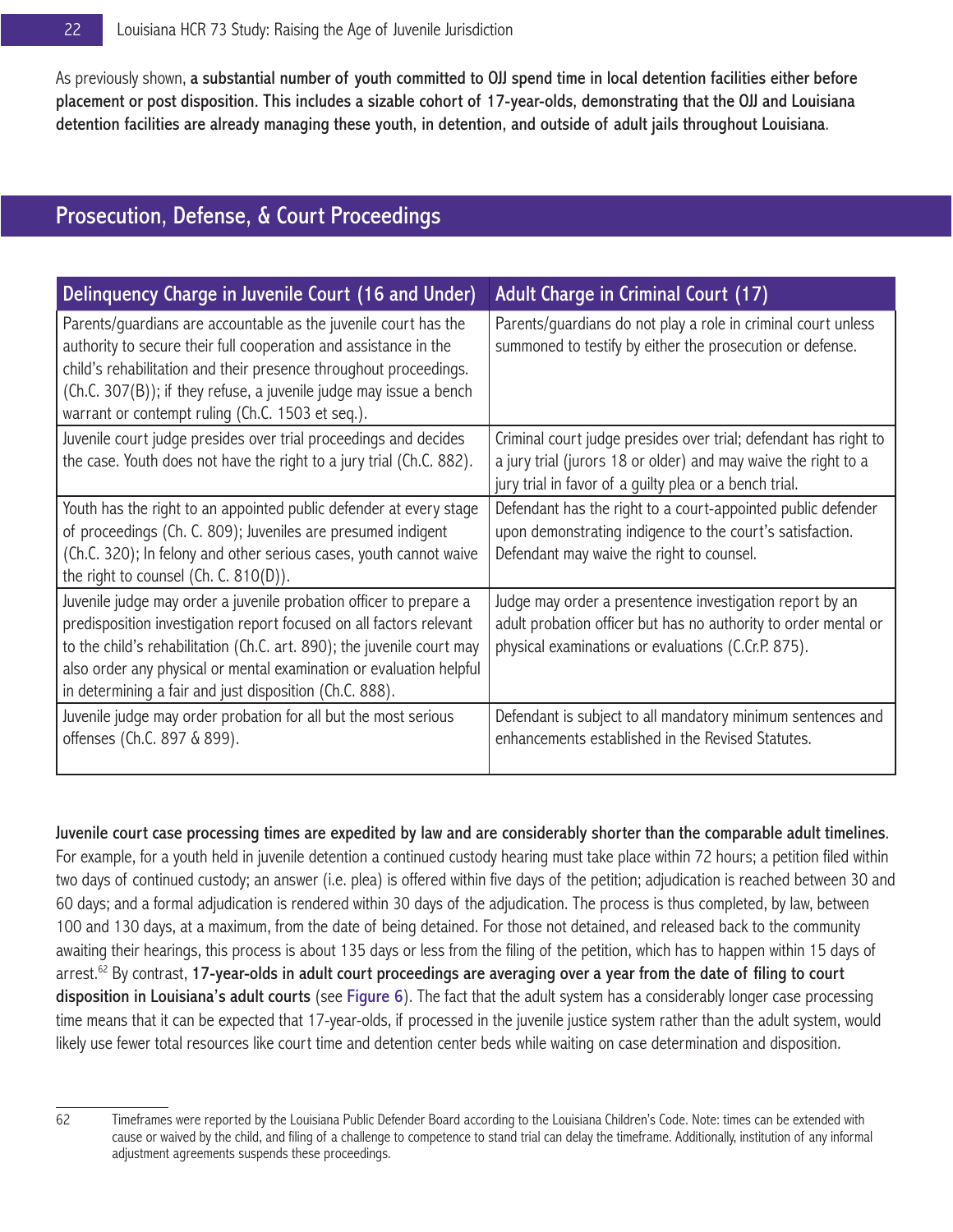## Court Summary Data

#### 17-Year-Old Offenders in Adult District Courts

In examining District Court reports maintained and aggregated by the Louisiana Supreme Court in regard to the "age at filing" and days to disposition in adult criminal courts in 2014, over a third of cases filed were dismissed or nolle prossed, and about two thirds were formally processed and sentenced. Regardless of disposition (dismissed or found guilty), these cases frequently took over a year to reach a decision or sentence (see Figure 6). This is a time period that far exceeds the more rapid response of juvenile courts in relation to holding offenders accountable. These figures offer an estimate of between 400 and 500 17-year-olds who could impact juvenile probation and placements if the age of jurisdiction is raised.

## Figure 6: Louisiana District Court Dispositions Young Offenders Handled in Adult District Courts – Age 17 at Time of Filing

| Disposition<br>(most Serious if multiple<br>charges) | Number | Days to Disposition<br>(from Date of Filing) |        | Age at Disposition |        |
|------------------------------------------------------|--------|----------------------------------------------|--------|--------------------|--------|
|                                                      |        | Mean                                         | Median | Mean               | Median |
| Dismissed                                            | 121    | 567                                          | 327    | 18.8               | 18.2   |
| Nolle Prosse                                         | 171    | 546                                          | 196    | 18.9               | 18.0   |
| <b>Diverted</b>                                      | 5      | 686                                          | 551    | 18.9               | 18.4   |
| <b>Acquittal/Not Guilty</b>                          | 8      | 369                                          | 275    | 18.2               | 18.2   |
| <b>Bench Warrant</b>                                 | 6      | 593                                          | 886    | 19.2               | 20.1   |
| Other                                                | 15     | 901                                          | 886    | 19.9               | 20.1   |
| <b>No Contest</b>                                    | 26     | 456                                          | 211    | 18.6               | 17.9   |
| <b>Suspended Sentence</b><br>Misdemeanor             | 31     | 162                                          | 109    | 17.9               | 17.7   |
| <b>Suspended Sentence</b><br>Felony                  | 16     | 146                                          | 112    | 17.8               | 17.7   |
| <b>Plead Guilty</b>                                  | 353    | 268                                          | 119    | 18.1               | 17.5   |
| <b>Guilty Conviction</b>                             | 72     | 325                                          | 180    | 17.9               | 17.6   |
| Overall                                              | 824    | 391                                          | 149    | 18.4               | 17.8   |

Above statistics do not include 67 cases in which disposition took more than three years (up to 10 years) due to transfer laws, data set also includes an unknown number of youth younger than 17 at time of arrest but reached age 17 by time of filing.

Source: NCJJ's analysis of 2014 District Court Case Processing data from the Louisiana Supreme Court of youth age 17 at time of filing and with disposition in 2014.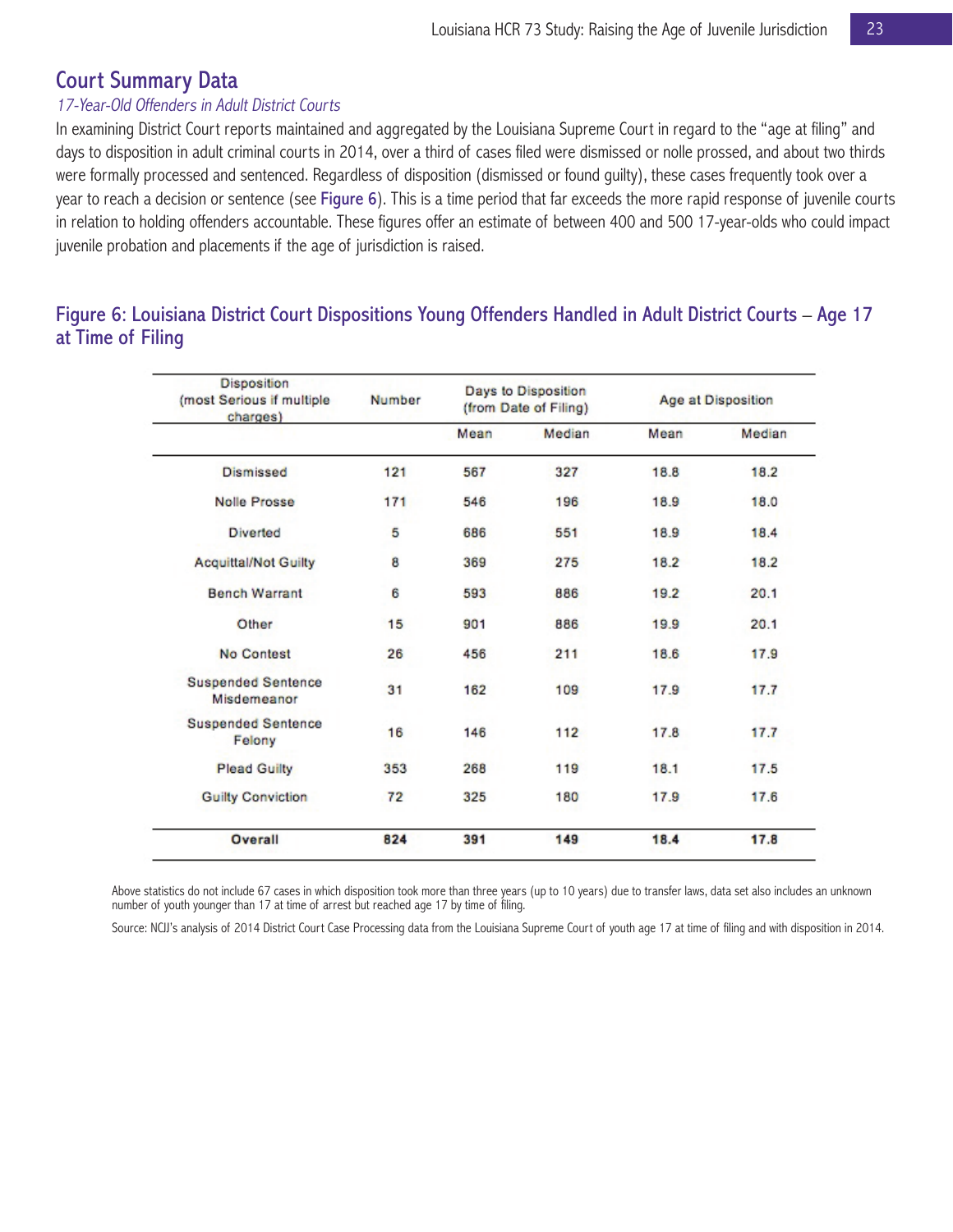#### Juvenile Court

Examining court filing data in the different types of courts (district, city/municipal, and juvenile courts) that handle juvenile matters in Louisiana provided an initial measure of court filing and workload trends. In the four exclusively juvenile courts of Louisiana (Caddo, East Baton Rouge, Jefferson, and Orleans), delinquency filings decreased by 30% between 2010 and 2014. For that same period, juvenile filings in District Courts decreased by 15% and juvenile filings in city/parish courts decreased by 24%. As no reduction in the overall number of judges has been reported, these decreases suggest that courts statewide may have capacity to accommodate 17-year-olds on their juvenile dockets. See Figure 7 for a summary of juvenile delinquency filing data obtained from the Louisiana Supreme Court.

## Figure 7: Juvenile/Delinquency Filings in Louisiana District, City/Parish, & Juvenile Courts (2010 – 2014)



Source: NCJJ's analysis contained in Annual Reports provided by the Louisiana Supreme Court-Judicial Council of the Supreme Court (2010 – 2014). http://www.lasc.org/press\_room/annual\_reports/default.asp.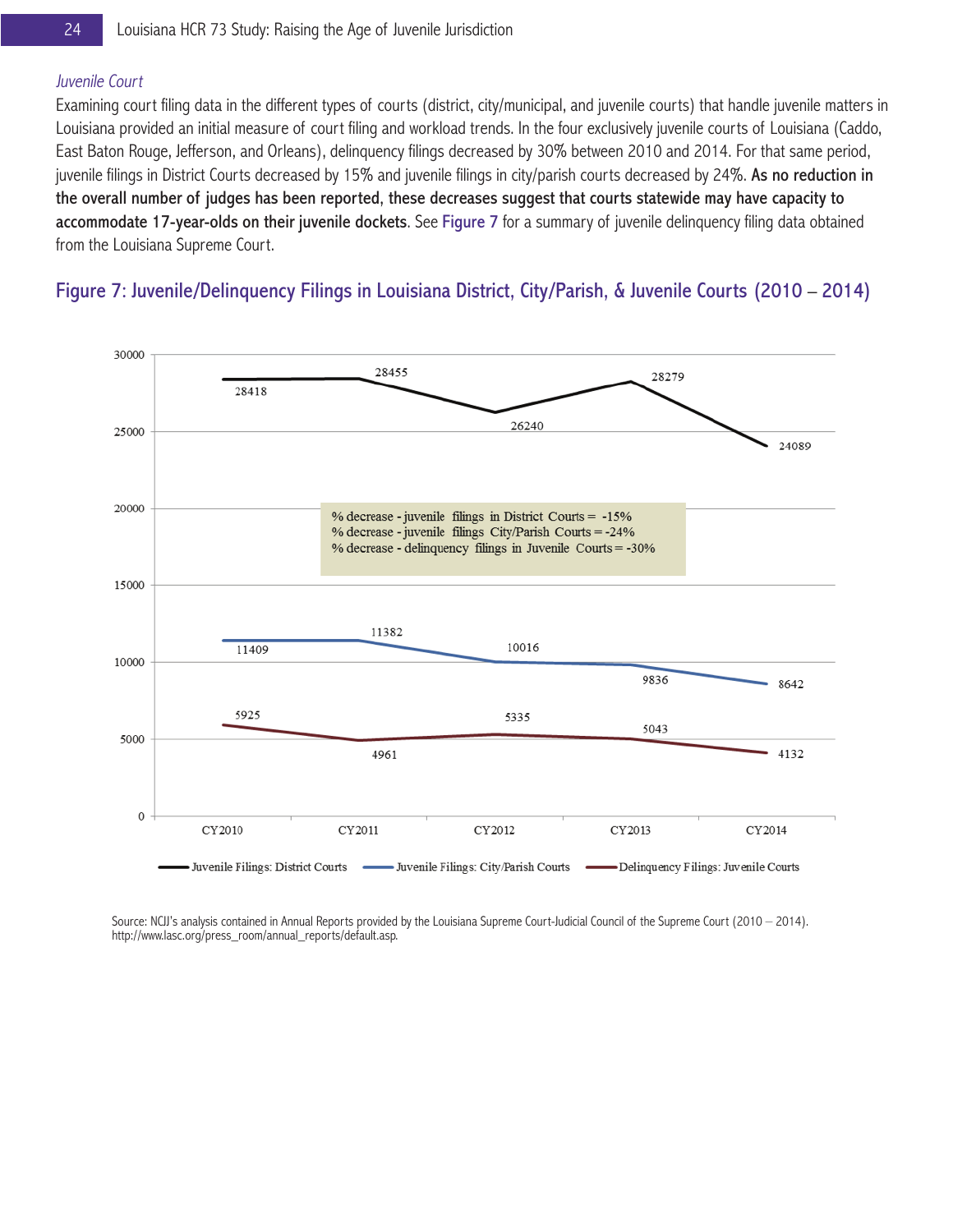# Office of Juvenile Justice Adjudicated Offense Characteristics

The Louisiana Office of Juvenile Justice (OJJ) is able to provide data describing the general categories of offenses for which youth in its care have been adjudicated. Figure 8 displays the most serious adjudicated offense types for youth who were 17 or older at the time of their admission to the OJJ during calendar year 2014. These data are not differentiated or separated by legal statuses/custody levels – they represent all 17-year-olds during CY 2014 only, the majority of whom were adjudicated for non-violent offenses.

## Figure 8: Most Severe Adjudicated Offense Types in 2014 – Unduplicated OJJ Admissions for All Youth Age 17 & Greater

| <b>Statute Group</b>     | <b>Frequency</b> | Percent | <b>Cumulative Frequency</b> |
|--------------------------|------------------|---------|-----------------------------|
| Assault-Battery          | 42               | 15.97   | 42                          |
| Theft                    | 41               | 15.59   | 83                          |
| <b>Burglary</b>          | 35               | 13.31   | 118                         |
| Drugs                    | 34               | 12.93   | 152                         |
| Public Order             | 27               | 10.27   | 179                         |
| <b>Status</b>            | 23               | 8.75    | 202                         |
| Robbery                  | 14               | 5.32    | 216                         |
| Sex Offense              | 14               | 5.32    | 230                         |
| Other Property           | 11               | 4.18    | 241                         |
| Weapons                  | 10               | 3.8     | 251                         |
| Other Person Non-Violent | 5                | 1.9     | 256                         |
| Other                    | $\overline{c}$   | 0.76    | 258                         |
| Other Person Violent     | $\overline{c}$   | 0.76    | 260                         |
| Homicide                 |                  | 0.38    | 261                         |
| <b>Public Safety</b>     |                  | 0.38    | 262                         |
| Traffic                  |                  | 0.38    | 263                         |
| Missing $= 21$           |                  |         |                             |

Source: Louisiana Office of Juvenile Justice

The review of available adjudicated offense data from the Louisiana OJJ revealed that the most serious adjudication offense types have essentially remained the same over the past three and a half years. The top five most severe adjudicated offense types for 17-year-old youth, admitted to the OJJ during this period (2012 through the first six months of 2015), are reported as:

- Assault-battery,
- Burglary,
- Theft,
- Public order offenses, and
- Drug offenses.

"Status" offenses (i.e., Family in Need of Services, or FINS, violations) represented the sixth highest category of adjudicated offenses for this age group during this period.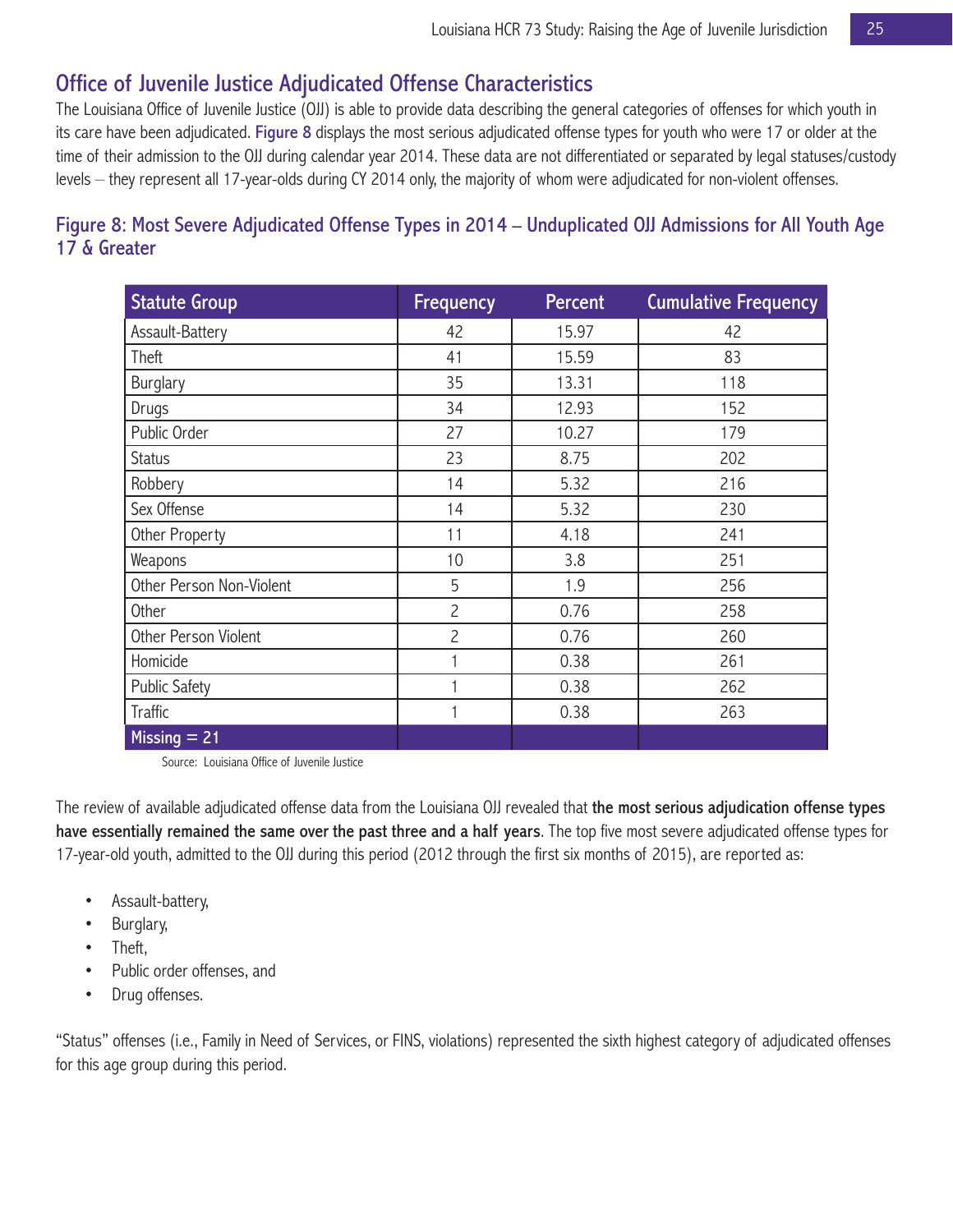# Supervision & Custody

# **Probation**

| Delinquency Charge in Juvenile Court (16 and Under)                                                                                                                                                                                                                                                                                                  | Adult Charge in Criminal Court (17)                                                                                                                                                                                                                                                                                                   |
|------------------------------------------------------------------------------------------------------------------------------------------------------------------------------------------------------------------------------------------------------------------------------------------------------------------------------------------------------|---------------------------------------------------------------------------------------------------------------------------------------------------------------------------------------------------------------------------------------------------------------------------------------------------------------------------------------|
| Judge may sentence youth to probation for all but a few serious<br>offenses (Ch. C. 897(E) & 897.1); youth is accountable for<br>meeting terms of probation (Ch. C. arts 897 & 899); parents/<br>guardians are accountable to enforce terms of probation and may<br>be sanctioned if they do not (Ch. C. art. 307(B); Ch. C. arts. 1503<br>et seq.). | Many offenses, including non-violent offenses, require<br>mandatory minimum sentences or sentences without<br>benefit of parole, probation, or suspension of sentence; For<br>offenses without mandatory minimums, a judge may sentence<br>defendant to probation; defendant is solely accountable for<br>meeting terms of probation. |
| Probation focuses not only on accountability but rehabilitation<br>through education, service provision, and building competencies<br>and skills.                                                                                                                                                                                                    | Probation focus is on compliance monitoring.                                                                                                                                                                                                                                                                                          |

In Louisiana, juvenile probation is administered and managed in most parishes by the Louisiana OJJ. The exceptions are Caddo, Calcasieu, Easton Baton Rouge, Jefferson, and Rapides parishes that operate their own local juvenile probation services (see Appendix A for a summary of local probation data). While these five parishes operate local probation services, the OJJ still provides secure and non-secure placement and parole services. Adult probation in Louisiana is administered and managed by the Louisiana Department of Public Safety and Corrections.

#### Louisiana Office of Juvenile Justice

An objective description of both public safety risk and rehabilitation needs of 17-year-olds in Louisiana exists through the statewide measure used by the OJJ (the Structured Assessment of Violence Risk in Youth, i.e. SAVRY). The OJJ has a sizeable population of youth referred to its care at the age of 17. According to the comparison of these youth, with those that were 16-years-old and in the care of the OJJ, little difference was found in either risk for violence or future delinquency, which is consistent with what would be expected based on developmental research. Their placement in the system according to risk is also similar and has held relatively stable for the last three years. See Figures 9, 10, 11, and 12.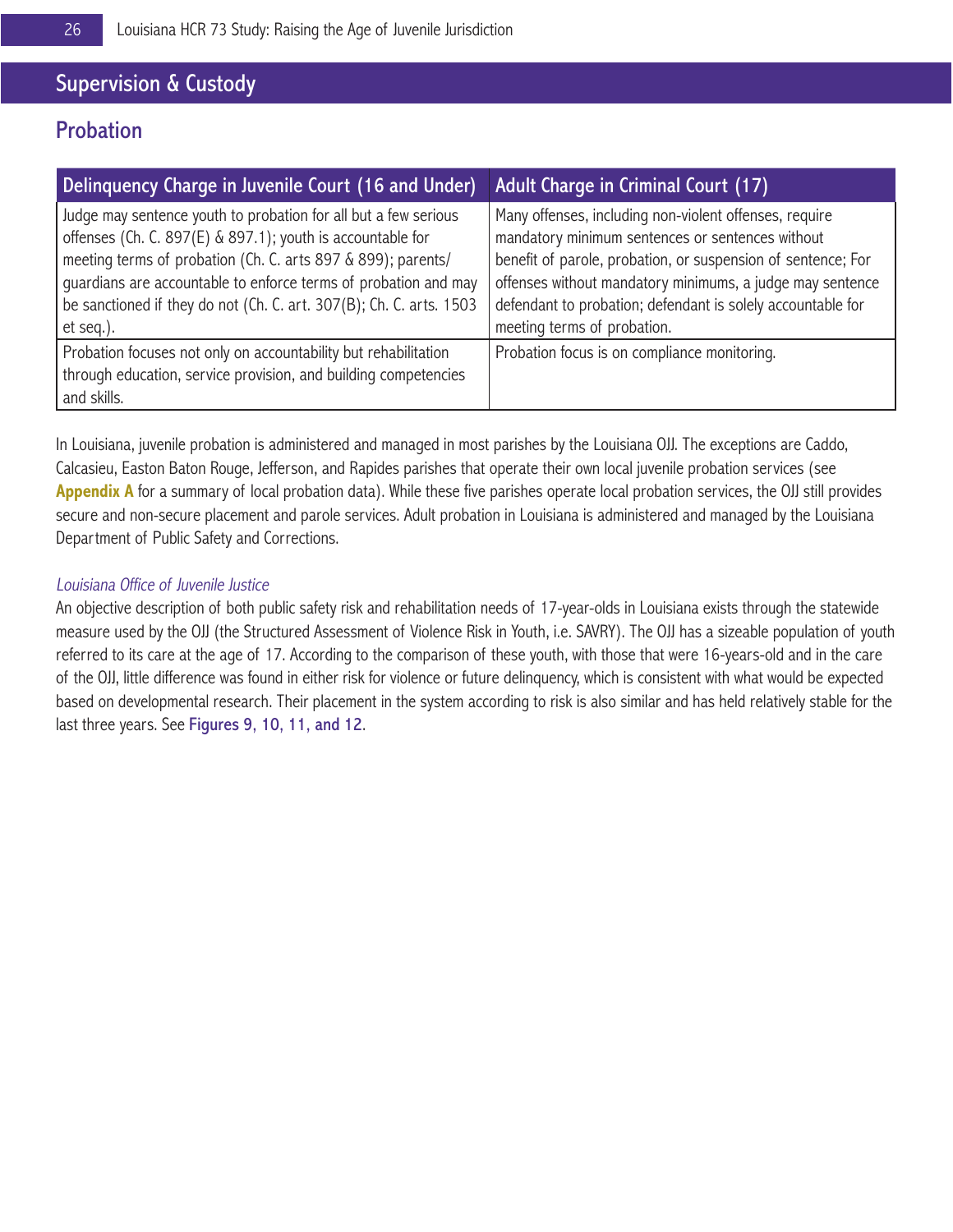

### Figure 9: Risk Rating for Violence Identified in Initial SAVRY at Referral to the Office of Juvenile Justice

Source: Summary data on 16-year-olds and 17-year-olds and older at admission for FY2012 thru FY2014 and for the first six months of FY2015 provided by Louisiana Office of Juvenile Justice

## Figure 10: Risk Rating for Delinquency Identified in Initial SAVRY at Referral to the Office of Juvenile Justice



Source: Summary data on 16-year-olds and 17-year-olds and older at admission for FY2012 thru FY2014 and for the first six months of FY2015 provided by Louisiana Office of Juvenile Justice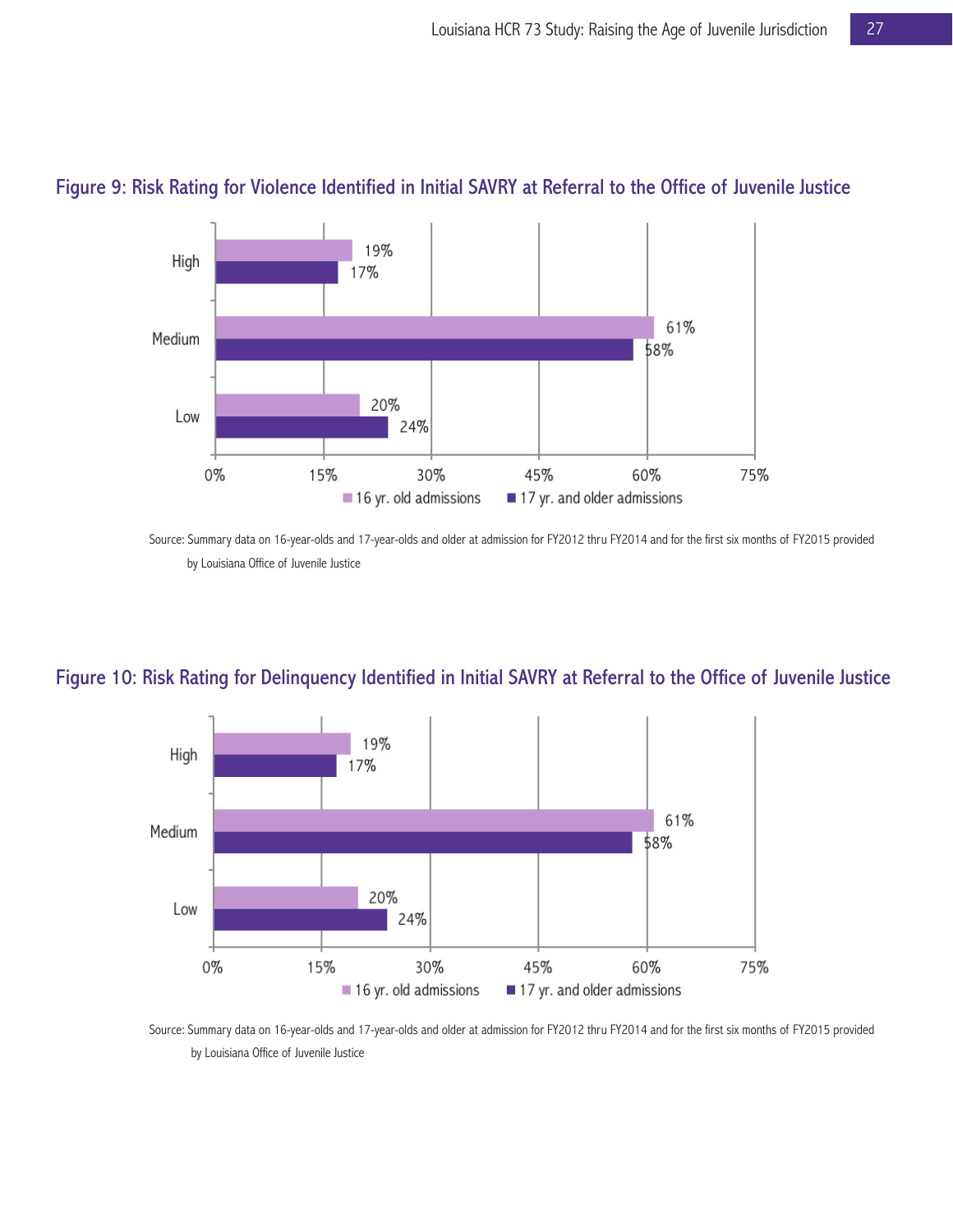### Figure 11: 17-Year-Old Supervision and Placement Levels

| <b>Supervision Status</b> | 2012         | 2013               | 2014       | Avg/Year        | $2015 - 1st$<br><b>6 Months</b> | <b>Estimated 2015</b> |
|---------------------------|--------------|--------------------|------------|-----------------|---------------------------------|-----------------------|
| Secure Custody            | (15%)<br>49  | 55 (17%)           | 40 (14%)   | 48 (15%)        | 29 (18%)                        | 58 (18%)              |
| Non-Secure Custody        | 12 (4%)      | 16 (5%)            | $10(4\%)$  | 13 (4%)         | 4(3%)                           | 8(3%)                 |
| Probation/Parole          | 199 (62%)    | 186 (57%)          | 176 (62%)  | 187 (60%)       | 87 (55%)                        | 174 (55%)             |
| Diversion (incl. INT)     | 46 (14%)     | 52 (16%)           | 46 (16%)   | 48 (15%)        | 30 (19%)                        | 60 (19%)              |
| Missing                   | 15 (5%)      | 19 (6%)            | 12 (4%)    | 15 (5%)         | 7(4%)                           | 14 (4%)               |
| Yearly Totals             | 100%)<br>321 | $(100\%)$<br>328 ( | 284 (100%) | $(100\%)$<br>31 | $(100\%)$<br>57                 | 314 (100%)            |

Source: Louisiana Office of Juvenile Justice

NOTE: 2015 estimates reflect a simple doubling of the OJJ data provided for the first six months of that year. Diversion is generally for low risk/less serious offenders who can be effectively served without being placed in more restrictive levels of custody or supervision. INT refers to youth who may have been in some type of interim status during these periods.

## Figure 12: 16-Year-Old Supervision & Placement Levels

| <b>Supervision Status</b> | 2012       | 2013       | 2014       | Avg/Year   | $2015 - 1st$<br><b>6 Months</b> | <b>Estimated 2015</b> |
|---------------------------|------------|------------|------------|------------|---------------------------------|-----------------------|
| Secure Custody            | 125 (14%)  | 128 (14%)  | 123 (15%)  | 125 (14%)  | 44 (10%)                        | 88 (10%)              |
| Non-Secure Custody        | 73 (8%)    | 65 (7%)    | 46 (6%)    | 61(7%)     | 25(6%)                          | 50(6%)                |
| Probation/Parole          | 556 (61%)  | 544 (60%)  | 495 (60%)  | 532 (60%)  | 241 (57%)                       | 482 (57%)             |
| Diversion (incl. INT)     | 130 (14%)  | 143 (16%)  | 145 (17%)  | 139 (16%)  | 99 (23%)                        | 198 (23%)             |
| Missing                   | 22(2%)     | 24(3%)     | 21(3%)     | 22(3%)     | 15 (4%)                         | 30 $(4%)$             |
| Yearly Totals             | 906 (100%) | 904 (100%) | 830 (100%) | 880 (100%) | 424 (100%)                      | 848 (100%)            |

Source: Louisiana Office of Juvenile Justice

NOTE: 2015 estimates reflect a simple doubling of the OJJ data provided for the first six months of that year. Diversion is generally for low risk/less serious offenders who can be effectively served without being placed in more restrictive levels of custody or supervision. INT refers to youth who may have been in some type of interim status during these periods.

Similarly, there appear to be few differences in the needs of both 16- and 17-year-olds already in the care of the OJJ according to SAVRY results (See Figure 13). Pre- and post-measured need indicators for the 17-year-old group, show marked improvements in both the mental health and disruptive behavior areas of need assessed by the SAVRY and no significant changes in other areas (see Figure 14). Currently, the Louisiana Department of Corrections does not have a similar measure deployed statewide.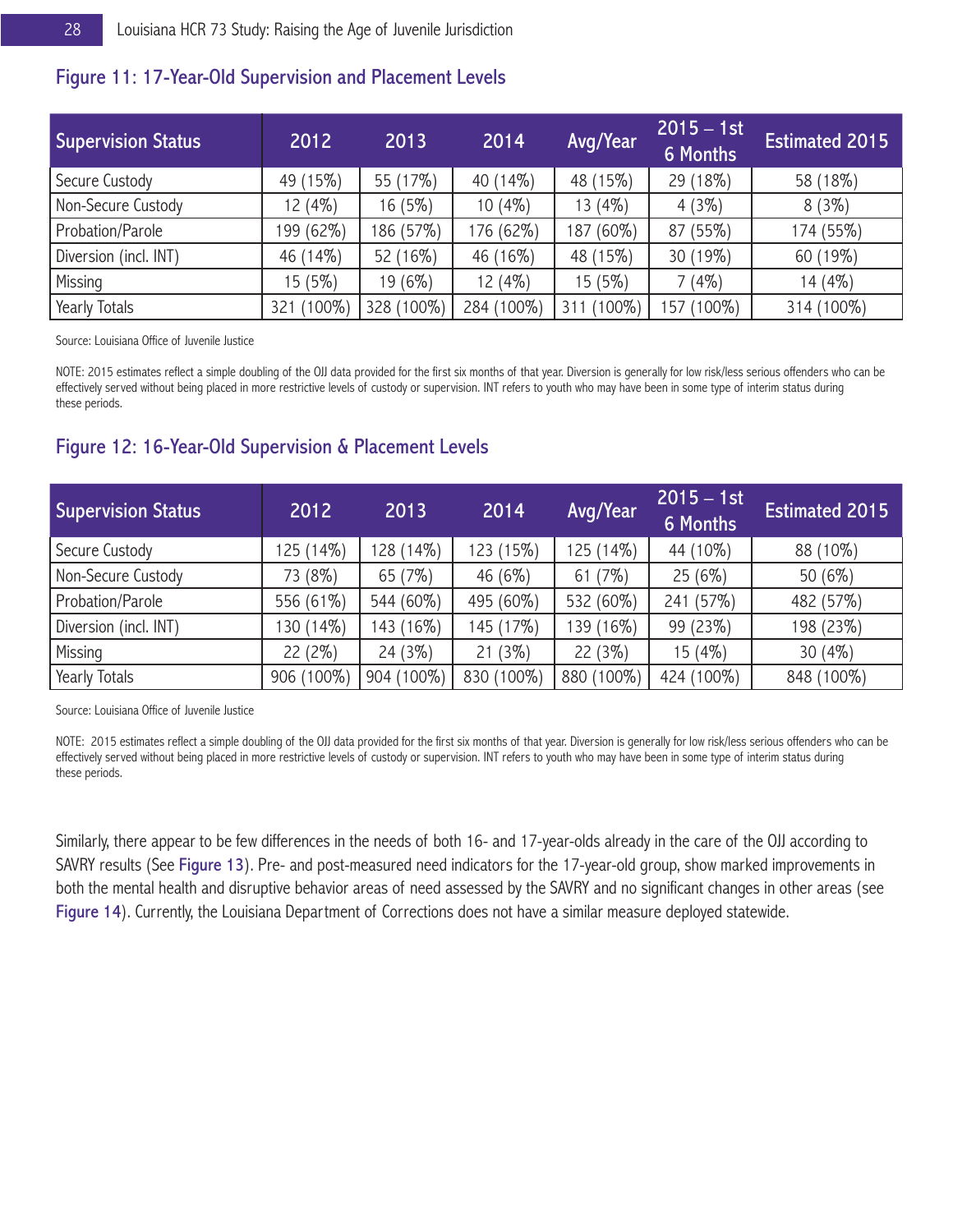

# Figure 13: Need Areas Identified in Initial SAVRY by Age at Referral to Office of Juvenile Justice

Source: Summary data on 16-year-old and 17-year-old and older admissions for FY2012 thru FY2014 and for the first 6 months of FY2015 provided by Louisiana Office of Juvenile Justice

## Figure 14: Comparison of Need Areas Identified in the Initial & Final SAVRY for &outh 17-Years-Old & Older Served by Office of Juvenile Justice



Source: Louisiana Office of Juvenile Justice – Summary data on youth 17-year-old and older served during FY2012 thru FY2014 and for the first six months of FY2015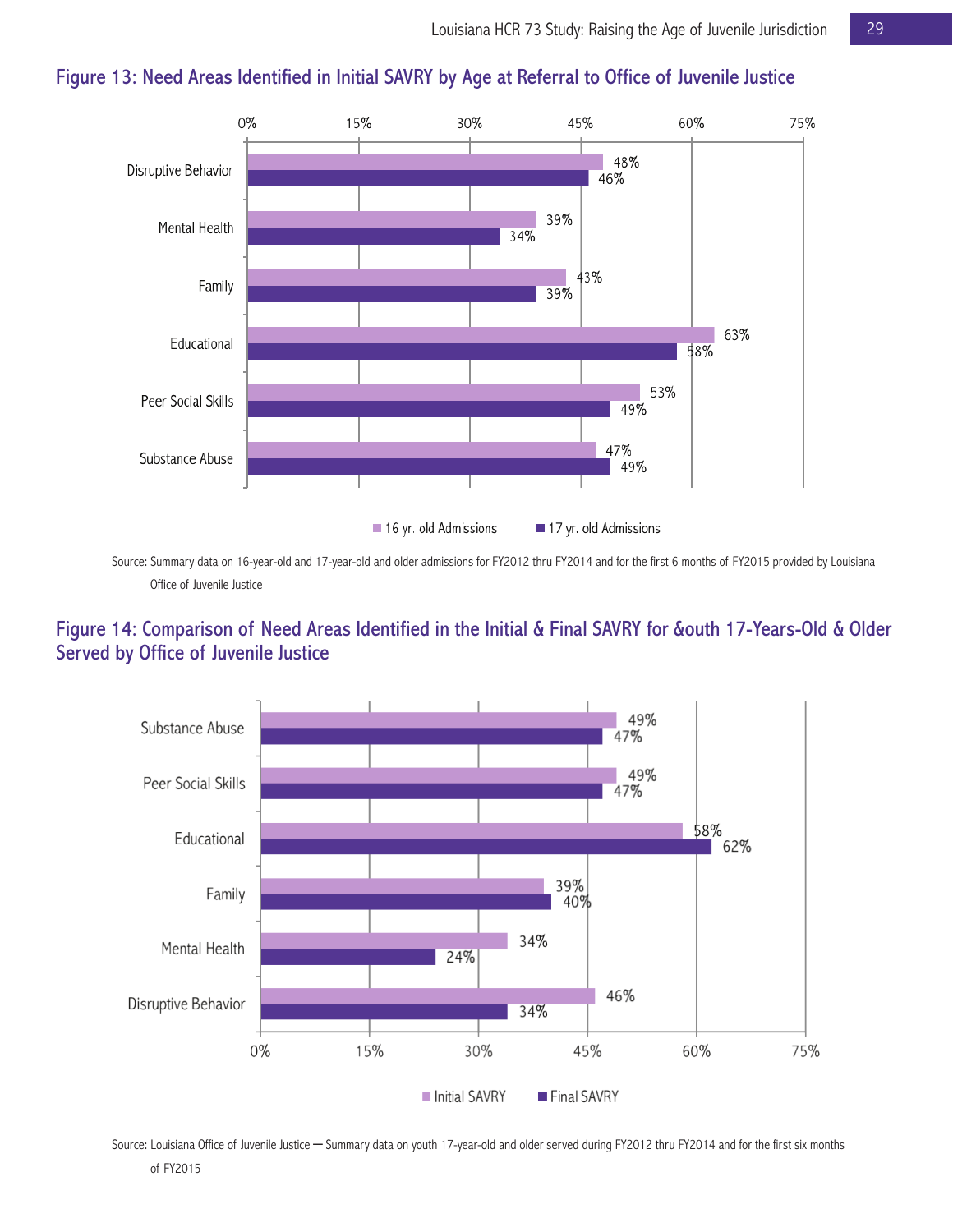#### Office of Juvenile Justice Services Utilized by Youth Admitted at Age 16 and 17

Reflective of the services, already in place for youth being served by the OJJ, there are no substantial differences in utilization patterns between 16- and 17-year-olds. This includes services rendered under current OJJ capacity for both non-residential (see Figure 15) and residential (see Figure 16) programming.

| Service Type - Non-Residential 16-Year-Olds 17-Year-Olds |     |               | $%$ of<br>16-Year-Olds | $%$ of<br>17 - Year-Olds |
|----------------------------------------------------------|-----|---------------|------------------------|--------------------------|
| <b>Electronic Monitoring</b>                             | 188 | 56            | 23%                    | 20%                      |
| Community Program                                        | 50  | 23            | 6%                     | 8%                       |
| Trackers                                                 | 84  | 20            | 10%                    | 7%                       |
| Mentoring                                                | 40  | 18            | 5%                     | 6%                       |
| Magellan Contract                                        |     | 9             |                        | $3\%$                    |
| Substance Abuse                                          | 16  | 4             | $2\%$                  | $1\%$                    |
| Intensive In-Home                                        | 13  | $\mathcal{P}$ | $2\%$                  | $< 1\%$                  |
| Group Home                                               | 6   |               | $1\%$                  |                          |
| Community Counseling                                     | 5   |               | $1\%$                  |                          |
| Halfway House                                            |     |               | $< 1\%$                |                          |

## Figure 15: Comparison of Non-Residential OJJ Services Utilized by Youth Age 16 & 17 at Admission

Source: Summary data on 16-year-old and 17-year-old and older admissions for FY2012 thru FY2014 and for the first six months of FY2015 provided by Louisiana Office of Juvenile Justice

## Figure 16: Comparison of Residential OJJ Services Utilized by Youth Age 16 & 17 at Admission

| Service Type - Residential   |    | 16-Year-Olds 17-Year-Olds | $%$ of<br>16-Year-Olds | $%$ of<br>17 - Year-Olds |
|------------------------------|----|---------------------------|------------------------|--------------------------|
| Substance Abuse              | 60 | 19                        | 7%                     | 7%                       |
| Group Home                   | 51 | 9                         | 6%                     | $3\%$                    |
| Miscellaneous/Other          | 82 | 9                         | 10%                    | $3\%$                    |
| Residential                  | 46 | 9                         | 6%                     | $3\%$                    |
| <b>Emergency Shelter</b>     | 20 | 7                         | $2\%$                  | $2\%$                    |
| Private Psychiatric Facility | 27 | 3                         | $3\%$                  | 1%                       |
| State Hospital               |    | $\mathcal{P}$             |                        | $< 1\%$                  |
| Halfway House                | 4  |                           | $< 1\%$                | $< 1\%$                  |
| Independent Living           |    |                           | $< 1\%$                |                          |
| Job Corps                    |    |                           | $< 1\%$                |                          |
| Private Placement            |    |                           | $< 1\%$                |                          |

Source: Summary data on 16-year-old and 17-year-old and older admissions for FY2012 thru FY2014 and for the first six months of FY2015 provided by Louisiana Office of Juvenile Justice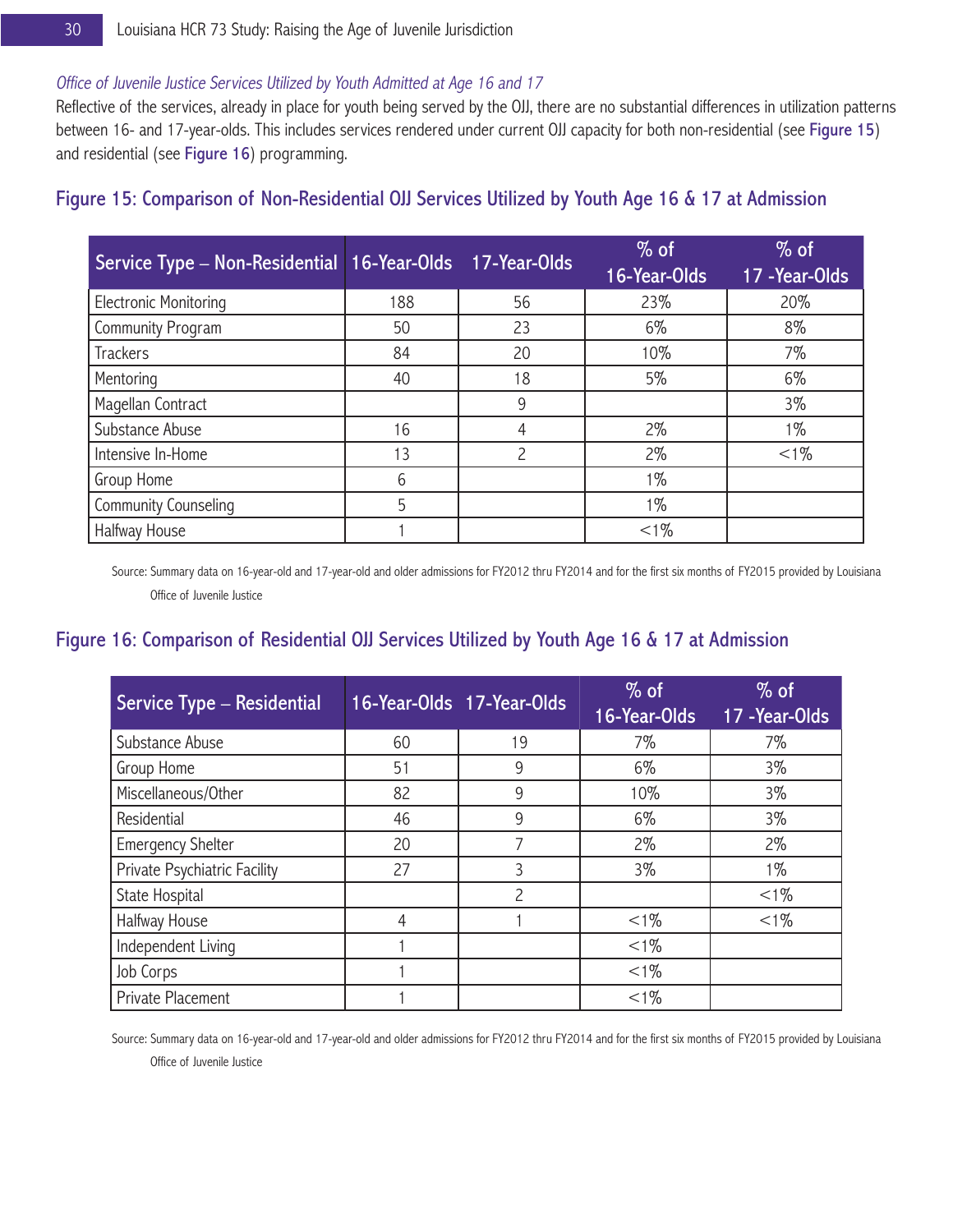# Recidivism

Recidivism, a measure commonly reviewed in relation to public safety, also appears to be less for 17-year-olds, as compared to other age groups, exiting the OJJ's secure care (see Figure 17), non-secure care (see Figure 18), and probation/parole services (see Figure 19). Recidivism rates and comparisons need to be interpreted with caution since current approaches to 17-year-old arrests and processing are based on adult criminal justice standards in Louisiana.

|                   | <b>All Ages</b> | at Admission | 16 Years Old 17 Years or Older<br>at Admission | Recidivism Cohort' |
|-------------------|-----------------|--------------|------------------------------------------------|--------------------|
| 1-Year Recidivism | 21.7%           | $8.3\%$      | 10.2%                                          | FY2013-14          |
| 2-Year Recidivism | 37.5%           | 30.1%        | 23.5%                                          | FY2012-13          |
| 3-Year Recidivism | 45.7%           | 43.9%        | 34.4%                                          | FY2011-12          |

## Figure 17: OJJ Secure Care Post Release Recidivism

## Figure 18: OJJ Non-Secure Care Post Release Recidivism

|                   | <b>All Ages</b> | at Admission | 16 Years Old 17 Years or Older<br>at Admission | <b>Recidivism Cohort</b> |
|-------------------|-----------------|--------------|------------------------------------------------|--------------------------|
| 1-Year Recidivism | 16.0%           | 7.4%         | 6.3%                                           | FY2013-14                |
| 2-Year Recidivism | 30.0%           | 15.7%        | 20.0%                                          | FY2012-13                |
| 3-Year Recidivism | 39.4%           | 43.2%        | 33.3%                                          | FY2011-12                |

## Figure 19: OJJ Probation/Parole Post Release Recidivism

|                   | All Ages | Lat Admission | 16 Years Old 17 Years or Older<br>at Admission | <b>Recidivism Cohort</b> |
|-------------------|----------|---------------|------------------------------------------------|--------------------------|
| 1-Year Recidivism | 11.9%    | 4.8%          | 7.8%                                           | FY2013-14                |
| 2-Year Recidivism | 20.0%    | 12.7%         | 15.9%                                          | FY2012-13                |
| 3-Year Recidivism | 16.6%    | 18.8%         | 16.6%                                          | FY2011-12                |

Source: Louisiana Office of Juvenile Justice

Another, albeit very crude, comparison of recidivism may be derived from comparing the Louisiana OJJ rates for youth admitted at age 17 and the rates of 17-year-old youth placed with the Louisiana Department of Public Safety and Corrections. Recidivism is measured similarly according to both agency's definitions.<sup>63</sup> However, the same cautions noted above should be taken into consideration given that it is suspected that the Department of Public Safety and Corrections is more likely to have predominantly felony offenders and not the mix of 17-year-old offenders (felony, misdemeanor, and status) that the OJJ currently manages. Regardless, those admitted at 17 into the Department of Public Safety and Corrections appear to recidivate at about a 20% greater rate than those admitted to the OJJ at the age of 17 at each annual interval post release. See Figure 20. These findings are also consistent with national studies that report higher recidivism for youth handled in the adult criminal justice system.

<sup>63</sup> OJJ defines a recidivist as a youth who is discharged from OJJ custody and later placed back into the care of OJJ as a result of a subsequent adjudication or as a result of a criminal conviction that results in custody in the adult corrections system (DPSC). DPSC uses essentially the same criteria for tracking its recidivists (i.e., offenders released from adult custody who are convicted of a new offense and returned to agency custody.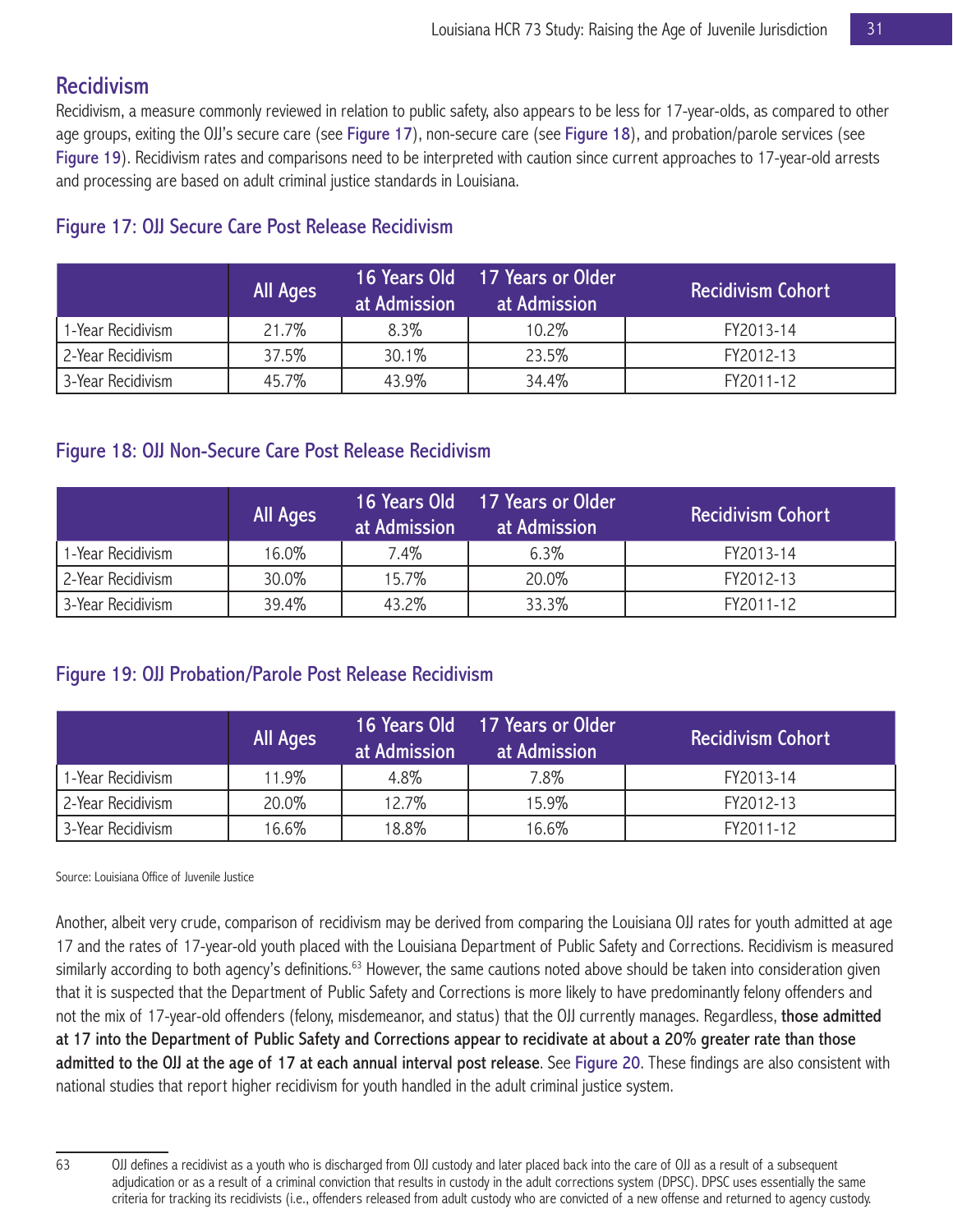## Figure 20: Comparison of OJJ & DPSC Recidivism Rates – All Custody Statuses

|                     | 17 years or older at OJJ Admission<br>(any custody type) | 17 years of age at DPSC Admission<br>(any custody type) |
|---------------------|----------------------------------------------------------|---------------------------------------------------------|
| 1-Year Recidivism   | $8.2\%$                                                  | 28.9%                                                   |
| l 2-Year Recidivism | 17.6%                                                    | 39.3%                                                   |
| 3-Year Recidivism   | 21.3%                                                    | 48.2%                                                   |

Source: Louisiana Office of Juvenile Justice and Louisiana Department of Public Safety and Corrections. These findings are based on separate reports of recidivism of youth admitted into either OJJ or DPSC at the age of 17.

Clarification: DPSC recidivism data are based on a report of 76 individuals that were "17 at admission."

# Incarceration

| Delinquency charge in juvenile court<br>(16 and under)                                                                                                                                                                                                                                                                                                                                                                  | Adult charge in criminal court (17)                                                                                                        |
|-------------------------------------------------------------------------------------------------------------------------------------------------------------------------------------------------------------------------------------------------------------------------------------------------------------------------------------------------------------------------------------------------------------------------|--------------------------------------------------------------------------------------------------------------------------------------------|
| Juvenile judge may impose a determinate disposition of<br>commitment to OJJ custody until the juvenile's 21st birthday<br>provided that period does not exceed the maximum term<br>of imprisonment established in the Revised Statutes for the<br>adjudicated offense; judge may also commit the juvenile to the<br>custody of a private or public institution or agency (Ch.C. 898 &<br>899).                          | Judge may sentence defendant to a set term of incarceration up<br>to the maximum term of imprisonment provided in the<br>Revised Statutes. |
| An adjudication for first or second degree murder, first degree<br>rape or aggravated kidnapping requires confinement in a<br>secure-care placement until the age of 21 without possibility of<br>early release (Ch.C. 897.1); an adjudication for armed robbery<br>requires confinement in a secure-care placement for a length of<br>term imposed by the court without possibility of early release<br>(Ch.C. 897.1). |                                                                                                                                            |
| Juvenile judge maintains authority to modify disposition to more<br>or less restrictive conditions or settings based on rehabilitative<br>needs of the juvenile for all but most serious offenses (Ch.C.<br>909).                                                                                                                                                                                                       |                                                                                                                                            |
| Upon commitment, OJJ must assess the child's academic grade<br>level, develop an individualized learning plan, and report<br>quarterly to the juvenile court on the child's academic progress<br>(Ch.C. 905.1).                                                                                                                                                                                                         | Any educational programming is voluntary, subject to availability,<br>and not monitored by the court.                                      |
| Prior to a juvenile's release from commitment, OJJ must<br>develop transitional plan addressing the juvenile's needs<br>related to education, health, permanent connections, living<br>arrangements, independent living skills, and employment (Ch.C.<br>$908$ ).                                                                                                                                                       | Defendants are typically released with little or no support upon<br>the expiration of their term.                                          |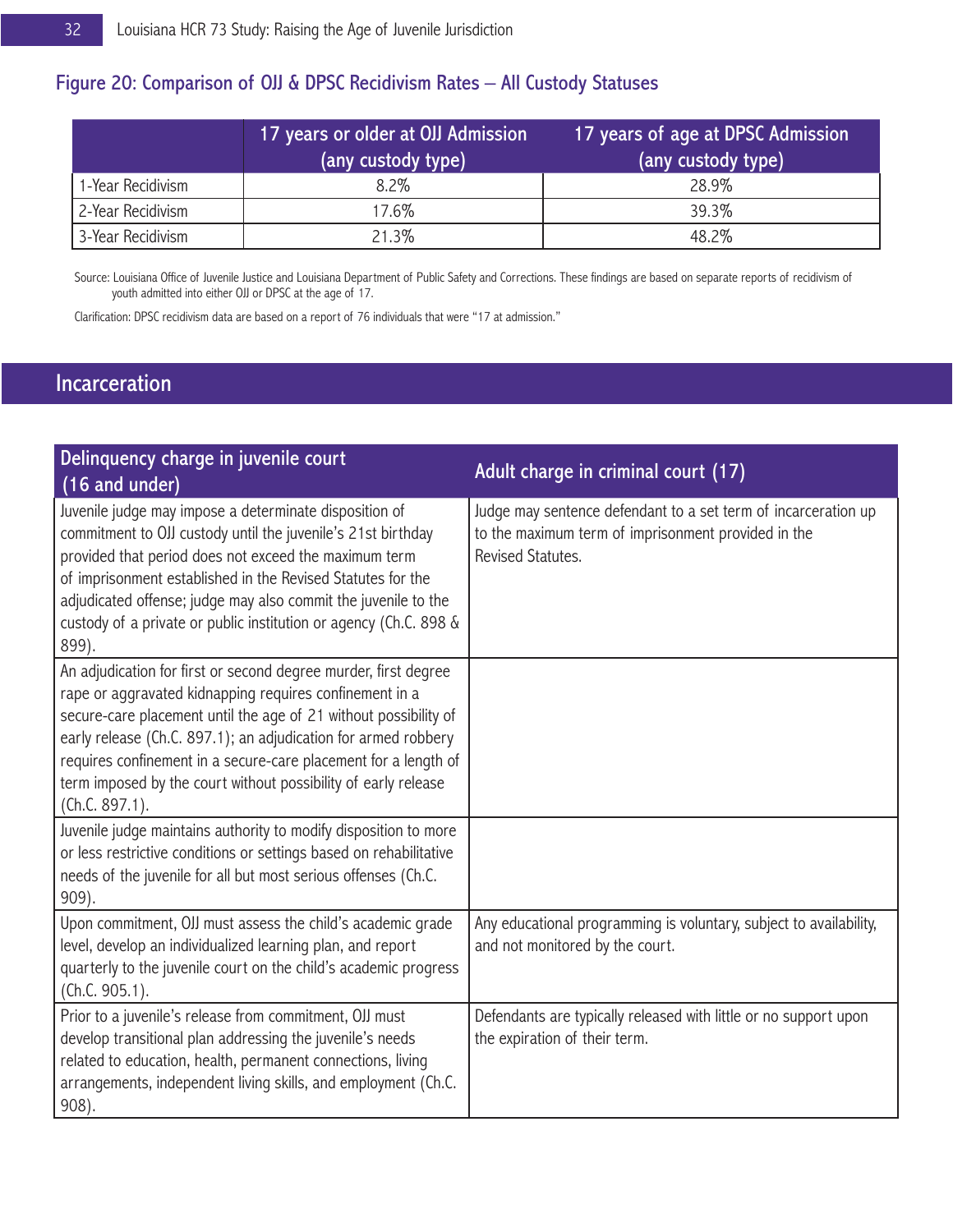## National Comparison of Juvenile Correctional Populations

As Louisiana considers raising the age of juvenile jurisdiction, this study examined other southern states that already include 17-year-olds in their juvenile justice systems. Comparatively, it appears raising the age of juvenile jurisdiction in Louisiana may generate small shifts in the demographics of youth in the juvenile justice system. In general, the proportion of 17-year-olds in juvenile correctional care (secure care) is higher than similarly placed 16-year-olds in states with an upper age of juvenile jurisdiction of 17. A comparison of one-day snapshot data (October 27, 2010) provided to the Council of Juvenile Correctional Administrators (CJCA) by six southern states, with an upper age of juvenile jurisdiction of 17, reveals that 34% of youth residing in correctional facilities were 17 years of age. Youth 16 years of age represent 26% of that population. Louisiana might anticipate a similar proportion with 17-year-olds making up approximately one-third of the correctional population if the age of juvenile jurisdiction was raised. See Figure 21.

#### Figure 21: Age Distribution Snapshot of Youth in Juvenile Correctional Residential Care (October 27, 2010) Six Regional States (Upper Age of 17) & Louisiana (Upper Age of 16)



Source: Author analysis of one-day residential care snapshot data provided the Council of Juvenile Correctional Administrators (CJCA) by six selected states for the CJCA Yearbook 2012.

Please see: Loughran, E.J., Godfrey, K. et al. (2012). CJCA Yearbook 2012. A National Perspective of Juvenile Corrections. Braintree, MA: Council of Juvenile Correctional Administrators.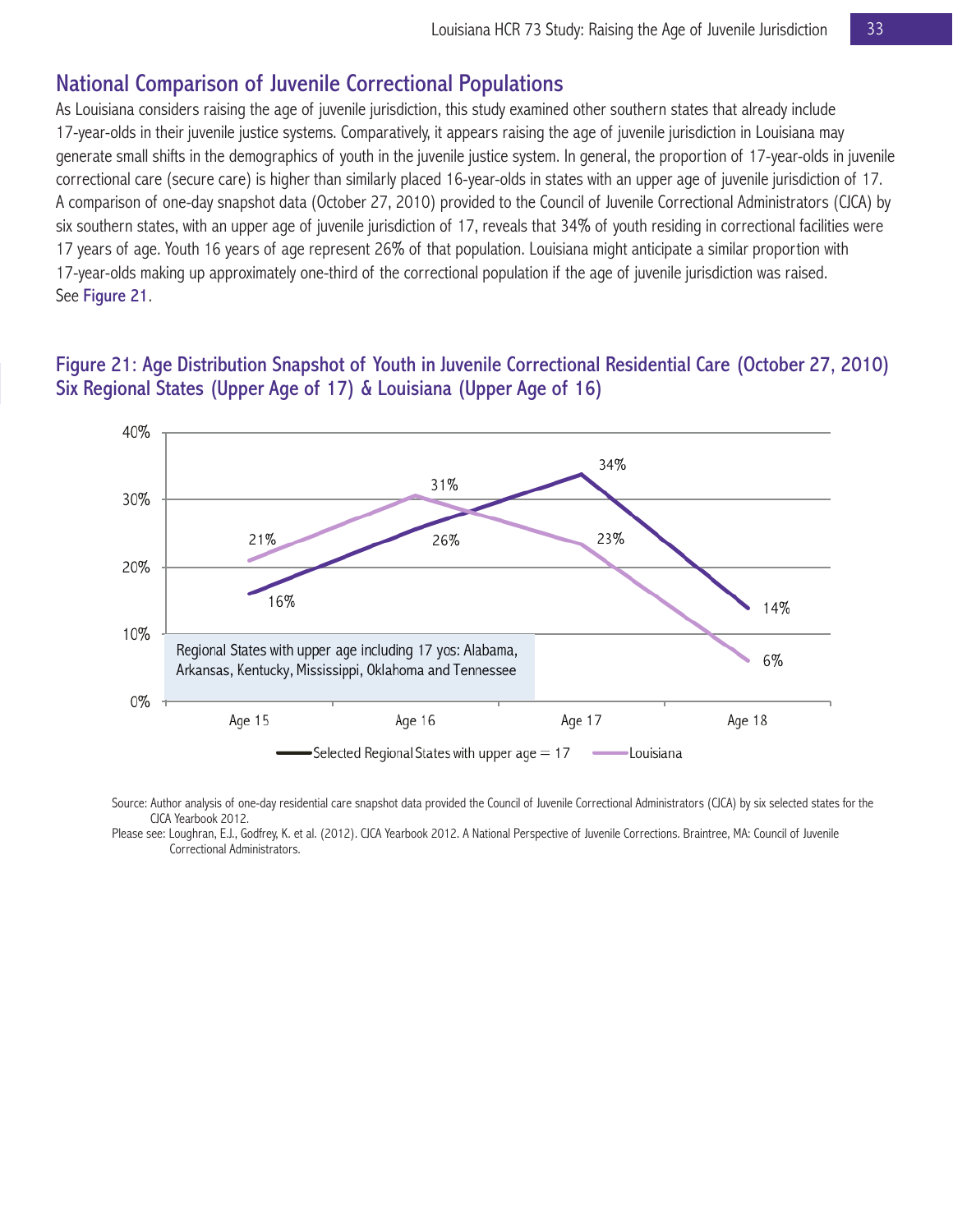# Recordkeeping & Expungement

| Delinquency charge in juvenile court<br>(16 and under)                                                                                                                                                                                  | Adult charge in criminal court (17)                                                                                                                                                                                                                                  |
|-----------------------------------------------------------------------------------------------------------------------------------------------------------------------------------------------------------------------------------------|----------------------------------------------------------------------------------------------------------------------------------------------------------------------------------------------------------------------------------------------------------------------|
| Confidentiality rules apply to arrest and court records (Ch.C.<br>412); court hearings are closed to the public except in cases<br>involving violent felonies and second or subsequent<br>felony-grade adjudications (Ch.C. 407 & 879). | Arrest and court records are public records; court hearings are<br>open to the public.                                                                                                                                                                               |
| Commercial background checks do not reveal juvenile arrests or<br>adjudications, but they are available to law enforcement, courts,<br>and other state agencies (Ch.C. 412).                                                            | Commercial background checks by employers, educational<br>institutions, and insurance carriers reveal arrests<br>and convictions.                                                                                                                                    |
| Juvenile expungement statutes apply to arrests, misdemeanor<br>adjudications, and felony adjudications for offenses other than<br>murder, manslaughter, any sexual crime, kidnapping, or armed<br>robbery (Ch.C. 918).                  | Expungement is not permitted for felony convictions for any crime<br>of violence, sexual offenses, and many violations of the Uniform<br>Controlled Dangerous Substances Law (C.Cr.P. 978).                                                                          |
| Expungements can be granted after two years for a<br>misdemeanor and after five years for a felony (Ch.C. 918).                                                                                                                         | Expungements cannot be granted until five years have elapsed for<br>a misdemeanor and 10 years for a felony (C.Cr.P. 977 & 978).                                                                                                                                     |
| Expungement order requires the destruction of all records and<br>an absolute bar to the release of any information that cannot<br>be destroyed (Ch.C. 920).                                                                             | Expungement of adult records means certain convictions may be<br>sealed and closed to the general public, but does not result in the<br>destruction of records; information may still be released to law<br>enforcement, courts, and licensing boards (C.Cr.P. 973). |

While no data exists specific to expungement and confidentiality of data solely for Louisiana, descriptions of how this is anticipated to impact long-term job attainment, earnings, and recidivism are offered in the earlier examination of national literature. In this study's survey of juvenile justice stakeholders, several judges offered statements regarding confidentiality when asked, "What do you believe would be beneficial about raising the age of juvenile jurisdiction to include 17-year-olds?" Anonymous survey responses from judges included:

#### *"...Additionally, confidentiality (in the juvenile system) provides protections to facilitate a clean start." – Juvenile Court Judge*

*"Preventing young high school students from having an adult criminal record for adolescent behavior would be beneficial." – District Court Judge*

*"...it would be better if they were in juvenile court to keep their 'first' offense out of adult court and a permanent criminal history." – City Court Judge*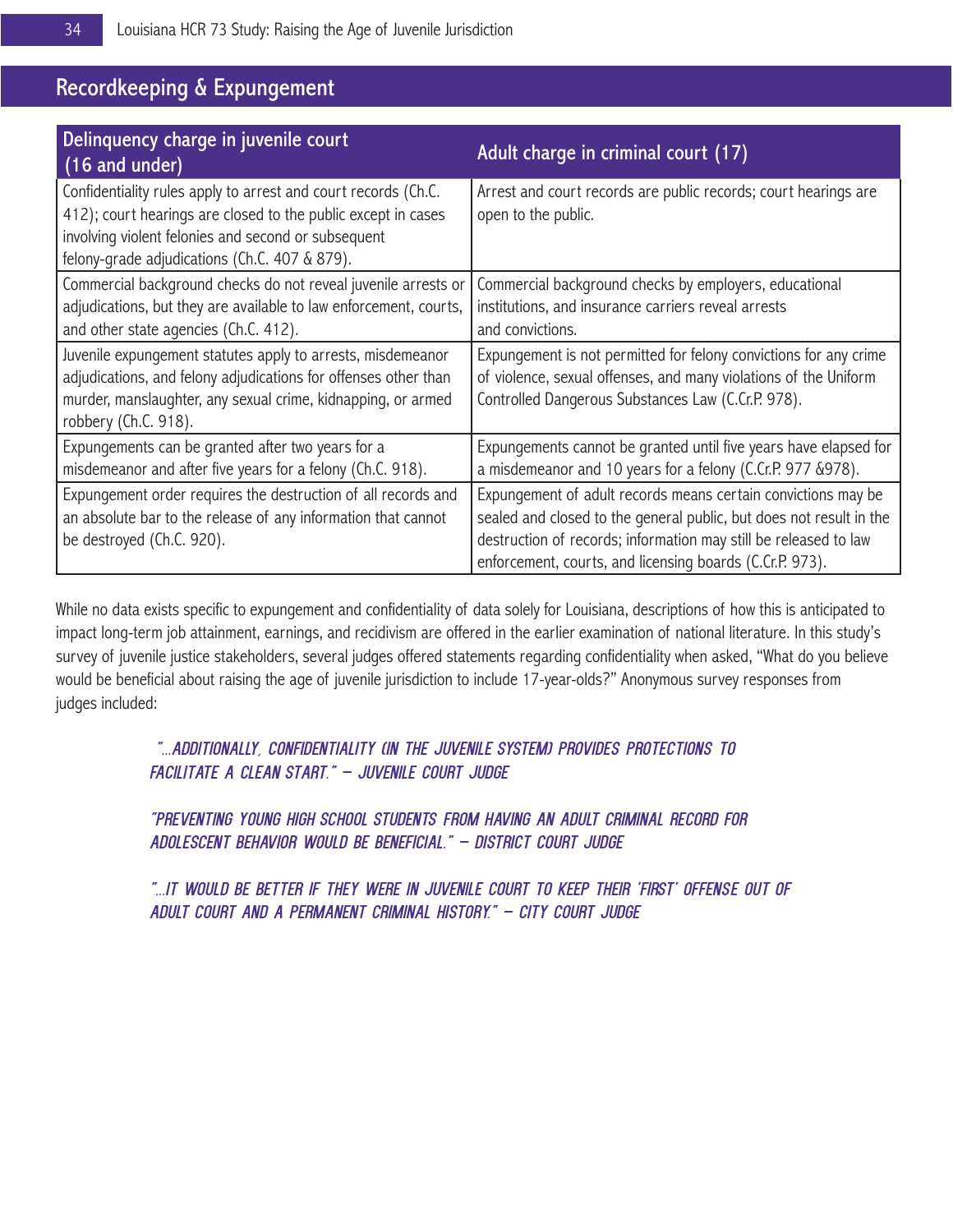# IMPACT ANALYSES OF PLACING 17-YEAR-OLDS IN LOUISIANA'S JUVENILE JUSTICE SYSTEM

When 17-year-olds are arrested for an offense in Louisiana, their experience includes arrest, possible detention or jail, court processes, possible secure or non-secure placement, possible community supervision, and release. Estimating impact at any of these points is difficult at best. Illinois and Connecticut recently raised the age of juvenile jurisdiction to include 17-year-olds and projected 30% increases. Both of these systems have experienced decreases, and not the increases projected, after incorporating 17-year-olds into their juvenile justice systems. One rationale for why these estimates tend to over project is that they cannot account for the different approaches to arrest, court, placement, etc. when to 17-year-olds are viewed as juveniles and not automatically as adults.

This current study's impact analysis focused on the effects 17-year-olds in Louisiana would have on detention facilities, courts, and dispositional placements due to the availability of data to support the inquiry in Louisiana. Arrests are held constant, although this may contribute to an overestimation based on the experience of other states where arrests of 17-year-olds decreased after raising their age of juvenile jurisdiction.

# Arrest & Detention Impact

The study team, with the support of several state partners, attempted to access data directly from facilities and from publicly available jurisdictional data; however, the information was inconsistent. Rather than relying on less-than-optimal data based on inconsistent information, the methods were altered to use more general information that could be formulated to create projections across Louisiana jurisdictions. It is anticipated that these methods will lead to a higher, overestimation of impact. A stepwise analysis was employed beginning with estimating the number of arrests statewide, followed by examining the number of arrestees who are jailed, and then applying logic-based projections based on statewide population estimates.

## Arrests of 17-Year-Olds

According to National Center for Juvenile Justice and Easy Access Statistics of the U.S. Office of Juvenile Justice (OJJ) and Delinquency Prevention, there were 4,004 arrests of 17-year-olds in 2013. This represents reporting from Parishes that make up 68% of Louisiana's population. Based on the 68% reporting, **an estimate for the entire state is 5,888 arrests of 17-year-olds in 2013**.<sup>64</sup>

## Jailed 17-Year-Olds

To estimate how many 17-year-olds were jailed at or after arrest, the analysis turned to those jails for which complete data for the rate of jailing were available. These data points had to include date-of-birth or age, as well as date of arrest or booking to offer sufficient analysis. For most parishes the information shared, or publicly available, was inconsistent in reporting these data points. However, based on arrest and jailing data on 17-year-olds reported by Louisiana jurisdictions to the U.S. Department of Justice and the OJJ Delinquency Prevention, an estimate can be established.<sup>65</sup> For example:

| <b>Bossier City:</b> | 2010 population: 1,610 17-year-olds<br>1.8% of those in the Parish are jailed  |
|----------------------|--------------------------------------------------------------------------------|
| Jefferson:           | 2010 population: 5,719 17-year-olds<br>0.33% of those in the Parish are jailed |

 $64$  Total arrests = 4004 / 0.68. Note this is reliant on the assumption that the 68% reporting is representative.<br>65 Note these estimates will not account for population increases and decreases or the fluctuation in arre

Note these estimates will not account for population increases and decreases or the fluctuation in arrest rates for all age groups.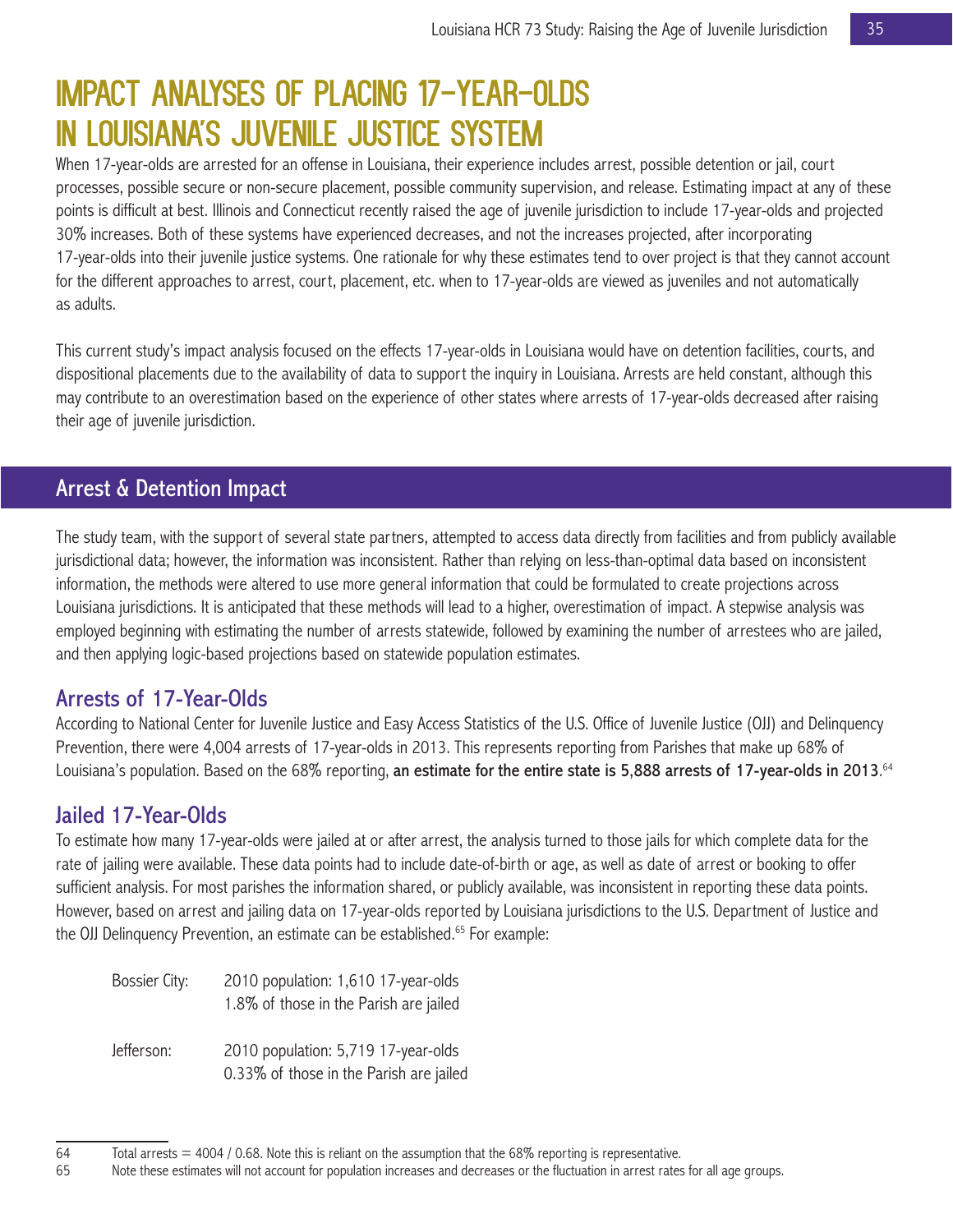The pattern is similar for other parishes, and to the point, it can be assumed that approximately 1% of the 17-year-old population of Louisiana may be jailed in a given year. The arrest rates are more variable than the jailing rates, so it is more consistent to use jailing rates for statewide projections of detention. This means, that using the parishes reporting these data as a standard for the state, approximately 1% of 17-year-olds in any given parish would be jailed.

Impact Assumption #1: For any given Parish we will have similar jailing rates to those for whom we have data (e.g. Bossier City, Jefferson).

# Population of 17-Year-Olds

The U.S. Decennial Census estimated the 17-year-old population in Louisiana was 65,106 for 2010.<sup>66</sup> Using the assumption that 1% of the 17-year-olds in the state will be jailed, rendered an estimate of 651 17-year-olds being jailed in a given year. This is 11% of 5,888 17-year-old arrestees overall based on adult criminal justice procedures currently experienced by this population in Louisiana.

# Estimating Juvenile Detention Bed Utilization

The next step used the 651 estimated 17-year-olds jailed under adult procedures as part of the formula to approximate how long these youth would stay in a juvenile detention facility and estimate how many beds would be required to accommodate 17-year-olds over the course of a year. The best estimate of the average length of stay (ALOS) in juvenile detention is based on 16-year-olds in a recent year. This facilitated an estimate of bed days in detention for a new 17-year-old population.

Impact Assumption #2: 17-year-olds who are jailed in Louisiana will stay in juvenile detention for similar terms to 16-year-olds currently detained under juvenile procedures. Half will stay the median and half will stay the mean length of stay for current 16-year-olds.<sup>67</sup>

Using 2014 Louisiana OJJ data on detention of 16-year-olds (the best available detention length of stay data), there were 541 admissions to detention with an ALOS of 26 days, and a median of 14 days.<sup>68</sup> Logically, but with reasonable limitations in estimation, a future cohort of 17-year-olds may use juvenile detention facilities in similar ways. Utilizing the mean for half of these youth and the median for the other half offers a higher estimate (i.e. overestimate) than fully relying on the median.

- 651: 17-year-olds detained (half will stay 26 days; half will stay 14 days)
- 13,021: bed-days will be utilized
- 35.7: youth to accommodate on any given day $69$

In summary, to accommodate 17-year-olds would require approximately 36 additional youth to be held in juvenile detention facilities statewide, which currently have a total capacity of 587 beds on any given day in Louisiana. $^{70}$ 

<sup>66</sup> Source: factfinder.census.gov. No adjustments were made for increases or decreases of the Louisiana population since 2010.

<sup>67</sup> The ALOS data for 16-year-olds in detention include those awaiting placement, those awaiting adjudication, and those sanctioned for violating their supervision. This estimate is projected to be similar to what 17-year-olds would be expected to experience, and represents a likely utilization of detention for purposes of this study.

<sup>68</sup> This logic shows consistency, in that the 16-year-old population has similar behavior compared to the 17-year-olds. For example, the estimate of 17-year-old jailings is 651 and the 2014 16-year-olds admitted to detention was 541.

<sup>69</sup> ((651\*.5)\*14 + (651\*.5)\*26)=13,021; 13,021/365=35.7

Louisiana Commission on Law Enforcement report of Louisiana Juvenile Detention Capacity in 2015.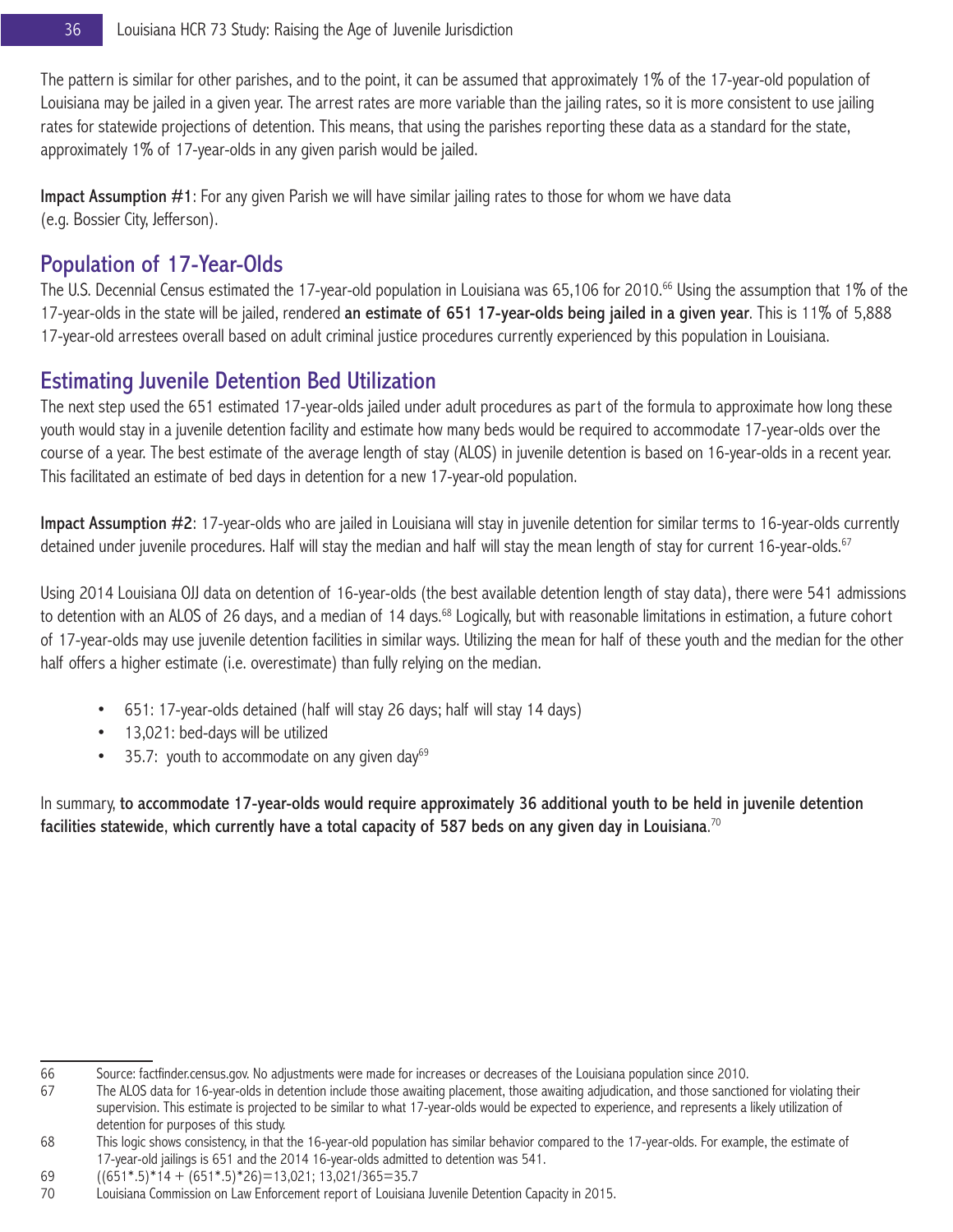# Dispositional Impact

In order to estimate the impact that 17-year-olds would have on the dispositional placements, the best comparable estimate is based how the current 16-year-old population serve their dispositions (albeit an overestimation since 16-year-olds have a longer potential length of stay in the juvenile justice system). Examining the average length of stay for these 16-year-olds, assuming 17-year-olds will serve similar terms on these dispositions, and applying these dispositions to the estimate of 17-year-olds that have been convicted in a recent year, a dispositional impact was projected.

## Disposition Distribution

Data describing the distribution of dispositions for the 16-year-olds who were admitted to the Louisiana OJJ in 2014 was provided by the OJJ.<sup>71</sup>

Impact Assumption #3: 17-year-olds will have similar dispositions as the current 16-year-old population being admitted to the Louisiana OJJ.

Applying these methods, the breakdown of the Louisiana OJJ disposition distributions of 16-year-olds for 2014 is as follows:

- 15% secure
- 6% non-secure
- 63% probation/parole  $+$  missing
- 17% diversion

## Length of Stay in Dispositional Placements

To calculate the average length of disposition if 17-year-olds were processed via juvenile jurisdiction, 16-year-olds' release data per dispositional code, provided by the Louisiana OJJ for 2014, were used.<sup>72</sup>

Impact Assumption #4: 17-year-olds will serve, on average, the same amount of time that 16-year-olds have served prior to release in 2014.

The average length of stay provided by the Louisiana OJJ is based on the youth's highest custody level. If a youth stayed three days, or 300 days, in a secure placement as part of a 350-day disposition/sentence, his total length of stay of 350 days was calculated as a length of stay in secure custody. The estimate, therefore, is higher (i.e. an overestimate), as it weights to the more restrictive stays and maximum length of stay by disposition. Overall, this means that these estimates will reflect the more expensive and more restrictive custody than is actually anticipated to be experienced by 17-year-old youth. The weighted, average length of stay for each placement level for youth released in 2014 was:

- Secure: 331.7 days
- Non-secure: 256.3 days
- Community: 343.1

<sup>71</sup> These data include a group of 16-year-olds categorized as "missing." These "missing" numbers were added to the community supervision, as it is the most common disposition, and it is assumed that those in secure and non-secure facilities (i.e. physical custody of the Office of Juvenile Justice) would have more consistently known values.

<sup>72</sup> Per the Louisiana Office of Juvenile Justice, these placements represent the most serious placement during this sample of 16-year-old's supervision or custody. Community placements include both probation and parole.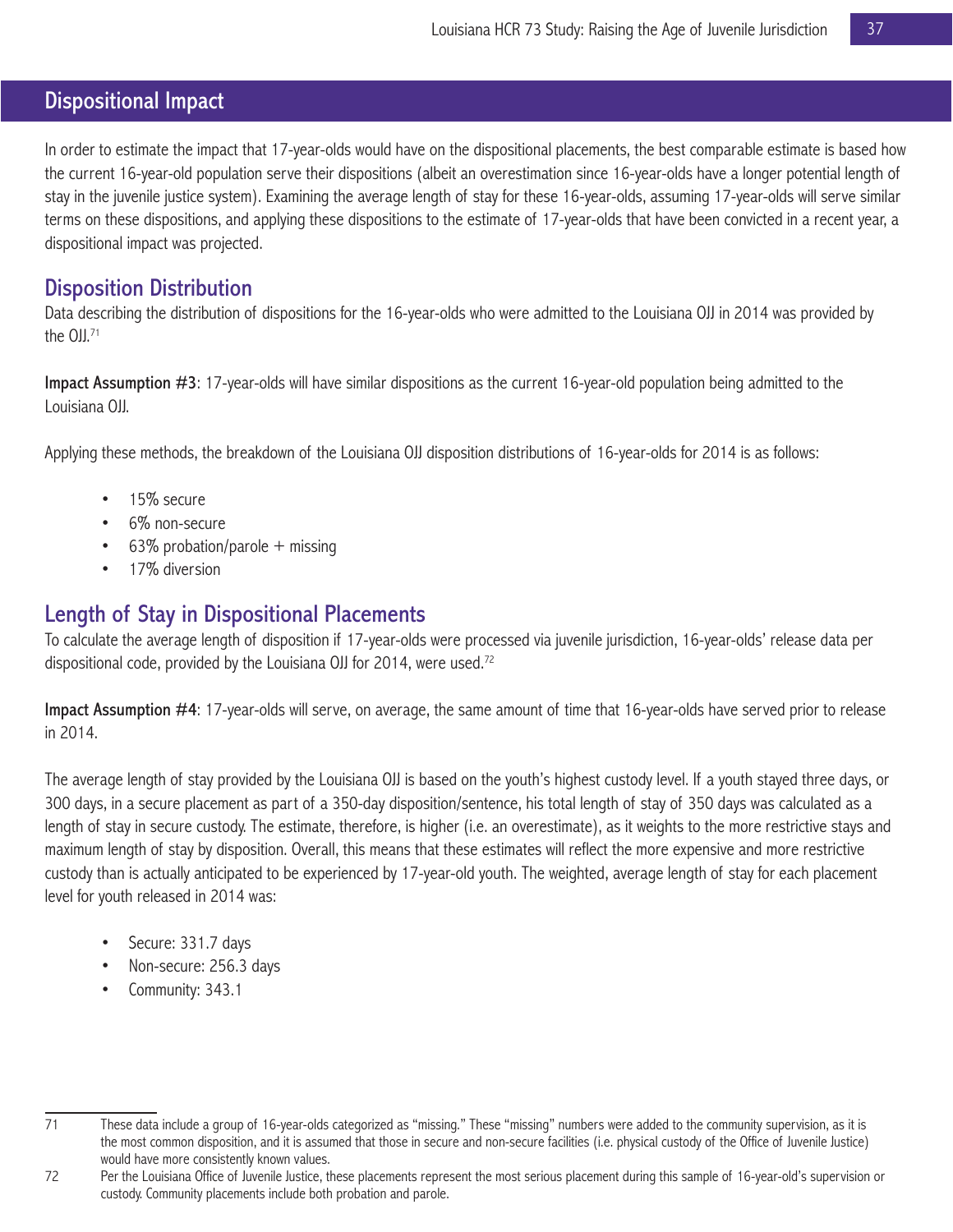# Number of 17-Year-Olds Disposed & Placed

To approximate the number of 17-year-olds to whom these disposition estimates would apply, the Louisiana District Court Dispositions data provided the number of 17-year-olds who were handled by the adult district courts.<sup>73</sup> In total there were 824 cases in 2014. For the purposes of this analysis of dispositional placements, it is adjusted for the smaller number who were found to be, or pled, guilty to project the number of 17-year-olds that might be adjudicated delinquent under similar juvenile circumstances. According to the Louisiana District Court Dispositions data for 2014:

- No Contest: 26
- Suspended Sentence Misdemeanor: 31
- Suspended Sentence Felony: 16
- Plead Guilty: 353
- Guilty Conviction: 72
- Total Conviction/Adjudication: 498

Impact Assumption #5: The 17-year-olds found "guilty" in adult court would be adjudicated delinquent in a court handling juvenile matters.

This assumption is limited in that the findings reached in adult courts versus juvenile courts will differ.<sup>74</sup> Using these methods, the projection is that **an estimated 498 17-year-olds would be disposed in juvenile court proceedings**.<sup>75</sup> Applying the distribution of the 16-year-olds' custody status and placements in the Louisiana OJJ to these 498 17-year-olds, and the average length of stay for each placement type seen by the 16-year-olds, then dividing by 365 it was estimated how many additional youth would need each placement type annually. The estimates are as follows:

| Office of Juvenile<br>Justice Placement | % Distribution | 17-Year-Olds | <b>ALOS</b> | <b>Days</b> | Est. $#$ of 17-Year-Olds |  |  |
|-----------------------------------------|----------------|--------------|-------------|-------------|--------------------------|--|--|
| Secure                                  | 15%            | 74           | 331.7       | 24,545.8    | $67.2*$                  |  |  |
| Non-Secure                              | 6%             | 29           | 256.3       | 7,432.7     | 20.4                     |  |  |
| Community                               | 63%            | 313          | 343.1       | 107,390.3   | 294.2                    |  |  |
| Diversion <sup>**</sup>                 | 17%            | 84           |             |             |                          |  |  |

\*Assumes no youth will be discretionarily transferred under current laws, which is unlikely, thus this is an overestimation.

\*\*There are no descriptions available to further clarify diversion, including any recorded lengths of stay in diversion. Therefore there is no calculation of impact attempted.

### This leads to the finding that, if Louisiana were to raise the age of juvenile jurisdiction, there may be approximately 67 additional youth in secure care, 20 additional youth in non-secure care, and 294 additional youth on community supervision.<sup>76</sup>

See the Office of Juvenile Justice projected capacities for 2016 in **Appendix B**. The preliminary projected capacity from the Louisiana Office of Juvenile Justice, along with local probation information contained in **Appendix A**, suggests that OJJ and local probation departments, may be able to absorb this level of increase with sufficient planning and appropriate resources.

74 Many of those that were 17 at filing were not sentenced until they were 18 or older due to processing times.

75 This flows logically from the arrests and jailings calculated above, as many more are arrested and jailed than would actually be adjudicated or convicted.

<sup>73</sup> District Court data was utilized for these estimates as most adult felony criminal proceedings are handled through district courts and not municipal or city courts. These district court cases are also most likely to produce referrals to state managed probation or correctional facilities.

<sup>76</sup> Assumes no youth will be discretionarily transferred under current laws, which is unlikely, thus this is an overestimation.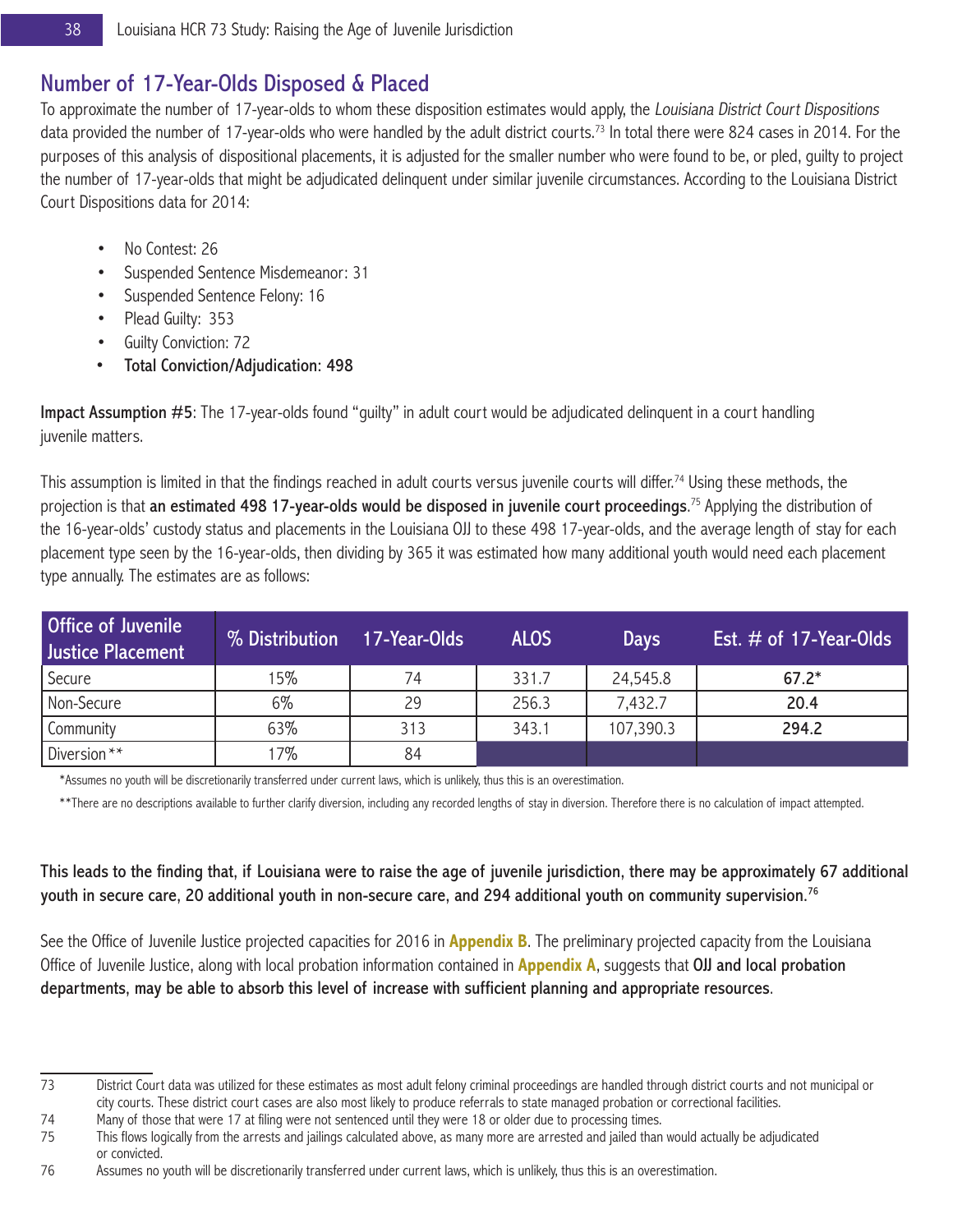# Stakeholder Input

The study team conducted outreach and surveys of several key stakeholders in Louisiana's justice system. These formal and informal discussions, with groups and individuals, captured perspectives from law enforcement, judges, district attorneys, public defenders, probation officers, and juvenile justice system administrators on the issue of raising the age of juvenile justice jurisdiction to include 17-year-olds. These findings are based on convenience samples and voluntary responses and should not be interpreted as representative of all stakeholder opinions.

Law Enforcement input was captured in a variety of meetings and individual discussions. Based on these conversations, there seemed to be some agreement that it is at least problematic and undesirable to have 17-year-olds in adult jails. Other respondents offered comments concerning a lack of uniformity in legal codes governing arrests. One sheriff noted, "Louisiana laws lack consistency. A 17-year-old could be a status offender, a delinquent, or an adult criminal depending on how the arresting officers approach the situation." Another law enforcement officer expressed his opinion that, "having 17-year-olds treated as adults makes arrest procedures less complicated then having to follow juvenile arrest and questioning procedures, which require involving parents." As a group, the Louisiana Sheriff's Association did not offer any data or comment in support of, or opposition to, including 17-year-olds in the juvenile justice system.

District Attorney opinions were captured via meetings, an invitation to present initial findings of this study at a statewide meeting of elected District Attorneys, and during individual conversations with study team members. As a professional association, the District Attorney Association was reported to have voted to take no position until further data were made available. In individual discussions and smaller informal meetings, several District Attorneys and Assistant District Attorneys described understanding research on adolescent development and the rationale for raising the age of jurisdiction, to include 17-year-olds, based on that research; a few described concern about current resources available in the OJJ to accommodate such a change; and most District Attorneys consistently voiced an opinion that the discretion to transfer youth under current legal statutes remain even if the upper limit of juvenile jurisdiction is raised. An Assistant District Attorney summarized this saying, "Raising the age makes sense in relation to what we know developmentally, but DAs should also maintain the discretion to transfer youth when necessary for public safety."

Public Defense Attorney input was garnered through involvement of the Louisiana Public Defender Board administration, comments from juvenile public defenders at the Louisiana Center for Children's Rights, and individual discussions with public defense attorneys. All who participated in dialogs concerning raising the age of juvenile jurisdiction to include 17-year-olds, consistently voiced support for such efforts. Attorneys in offices that reported not having exclusively assigned juvenile public defenders have expressed a need to plan how any increases in juvenile caseloads would be triaged and managed. Several public defenders noted that a key reason for supporting raising the age would be greater access to developmentally appropriate placements and services. They also described better safeguards for confidentiality in juvenile proceedings. As a public defender stated, "An adult felony conviction closes all kinds of doors to a person – doors that should be opened for children, not closed. The structure of punishment and supervision in adult court is designed for adults and should not be imposed on children. Children need support to learn from their mistakes, get on the right path and start afresh. They cannot and do not receive this support in adult court. Instead, a child is branded for life with a criminal conviction, too often sentencing him to a life with fewer opportunities for success and growth."

Adult Jail Administrators, in individual discussions and meetings, described general support for raising the age of juvenile jurisdiction to include 17-year-olds. They frequently cited PREA compliance as a rationale for supporting the potential change. As one adult jail administer described, "We're not set up for this. We do a disservice to youthful offenders by bringing them into this kind of environment (jail). Juvenile facilities are much better designed to handle juveniles."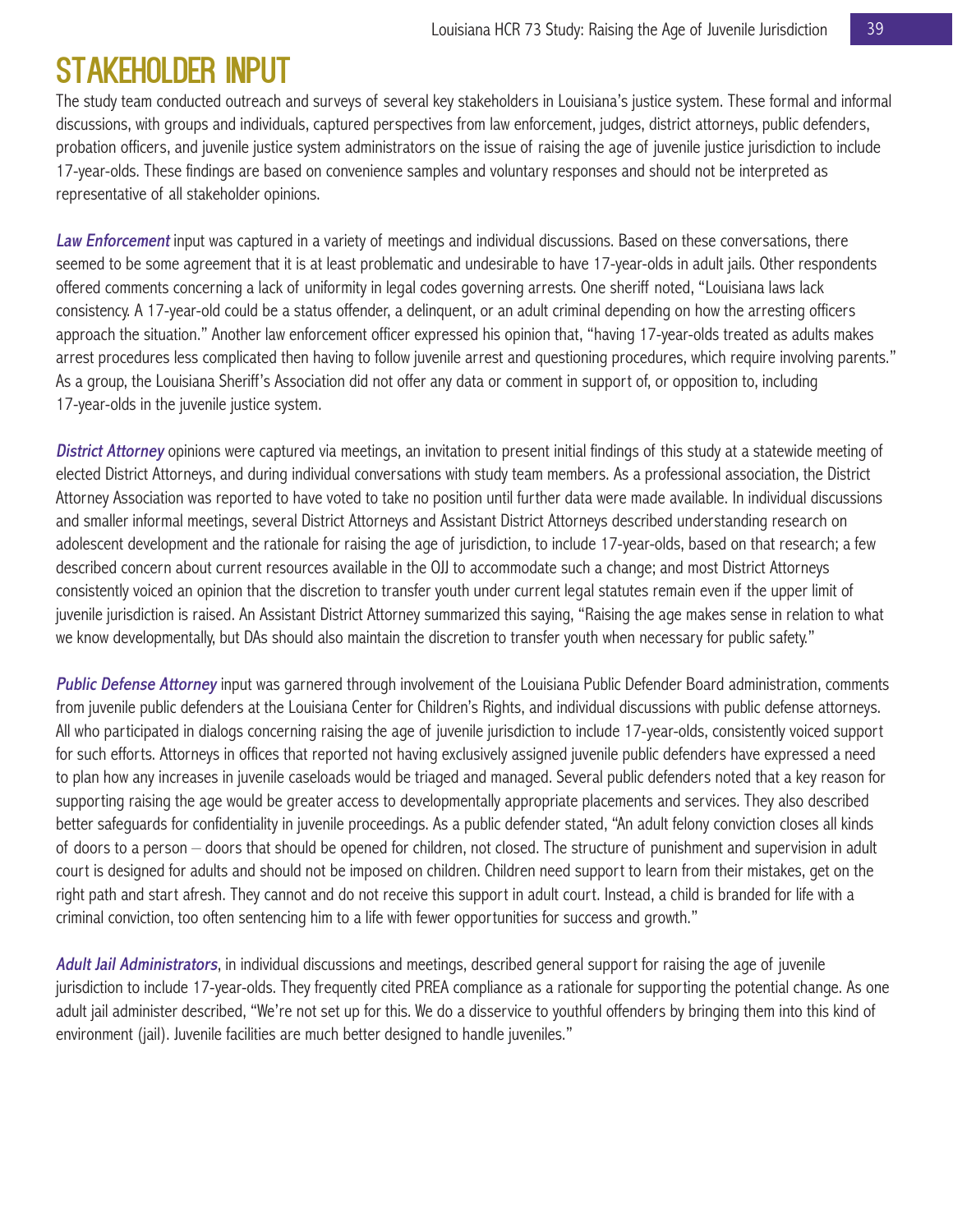Juvenile Detention Administrators, through group meetings, individual discussions, and anonymous surveys, discussed a mixture of opinions. In general, there was voiced support based on an expressed understanding that raising the age would be a developmentally responsible approach to managing most 17-year-olds. However, many juvenile detention administrators were concerned about the impact on detention capacity, and several described a jurisdictional change as more beneficial to adult jails and corrections than to juvenile detention centers. For example, one juvenile detention administrator stated, "Housing 17-year-olds (in juvenile detention) would assist adult corrections with (complying with) PREA." Others offered, "It (raising the age of juvenile jurisdiction to include 17-year-olds) would provide juveniles an extended period of treatment for mental or substance abuse issues." And another said, "I think it is important to not have youth 17-years-old mixing with adult offenders in jail. Nothing positive will come from those interactions and will even accelerate youth on the path to adult criminal behavior." Several administrators also shared concerns about mixing 17-year-old youth with 11- and 12- year-old youth in their detention centers, but these same administrators noted that this situation already exists to a limited extent.

Judges expressed their opinions on the idea of raising the age of juvenile jurisdiction in individual discussions with the study team, via open commentary at professional association meetings, and through an anonymous survey administered during one of their statewide association meetings in 2015. Forty-two judges responded to the anonymous, volunteer survey. Respondents self-identified as City Court Judges (45%), District Court Judges (43%), and Juvenile/Family Court Judges (12%). Seventy-seven percent said they supported raising the age of juvenile jurisdiction to include 17-year-olds, 14% reported being opposed, and 9% selected "undecided." Comments from judges and written statements on anonymous surveys included, "All too often 17-year-olds stand in front of me on a plea, dressed in their high school uniform, unknowingly pleading to something that will affect them for the rest of their lives – DWI, possession of marijuana, etc. They are children and should be protected through 18." Another judge stated, "Too many 17-year-olds are in adult courts for misdemeanors and first offenses. It would be better if they were in juvenile court to keep their 'first' offense out of adult court and a permanent criminal history." And other judges offered, "I agree with the literature that suggests that 17-year-olds lack sufficient development to make fully informed decisions;" "Having 17-year-olds in the juvenile justice system will allow better opportunities to provide services and support;" and "…resources in the juvenile justice area are more focused on rehabilitation as opposed to punishment."

Juvenile Justice Administrators were also given opportunities to make comments in group and individual meetings as well as respond to information requests. In these discussions, there appeared to be general concern about the yet unknown impact of 17-year-olds on their systems, the resources required to respond to their needs, and the capacity of parts of their systems to manage these youth. Capacity was particularly a point of concern if the administrator ran a local detention or were responsible for state secure juvenile facilities. Probation capacity seemed to be less of a concern but there was voiced interest in planning for alternative education, vocational training, and substance abuse treatment offerings for this older age group. In general, most described support for raising the age based on its appropriateness under adolescent developmental considerations. All requested a planning period, should any legislation pass, to allow them to address capacity, budget, and resource concerns.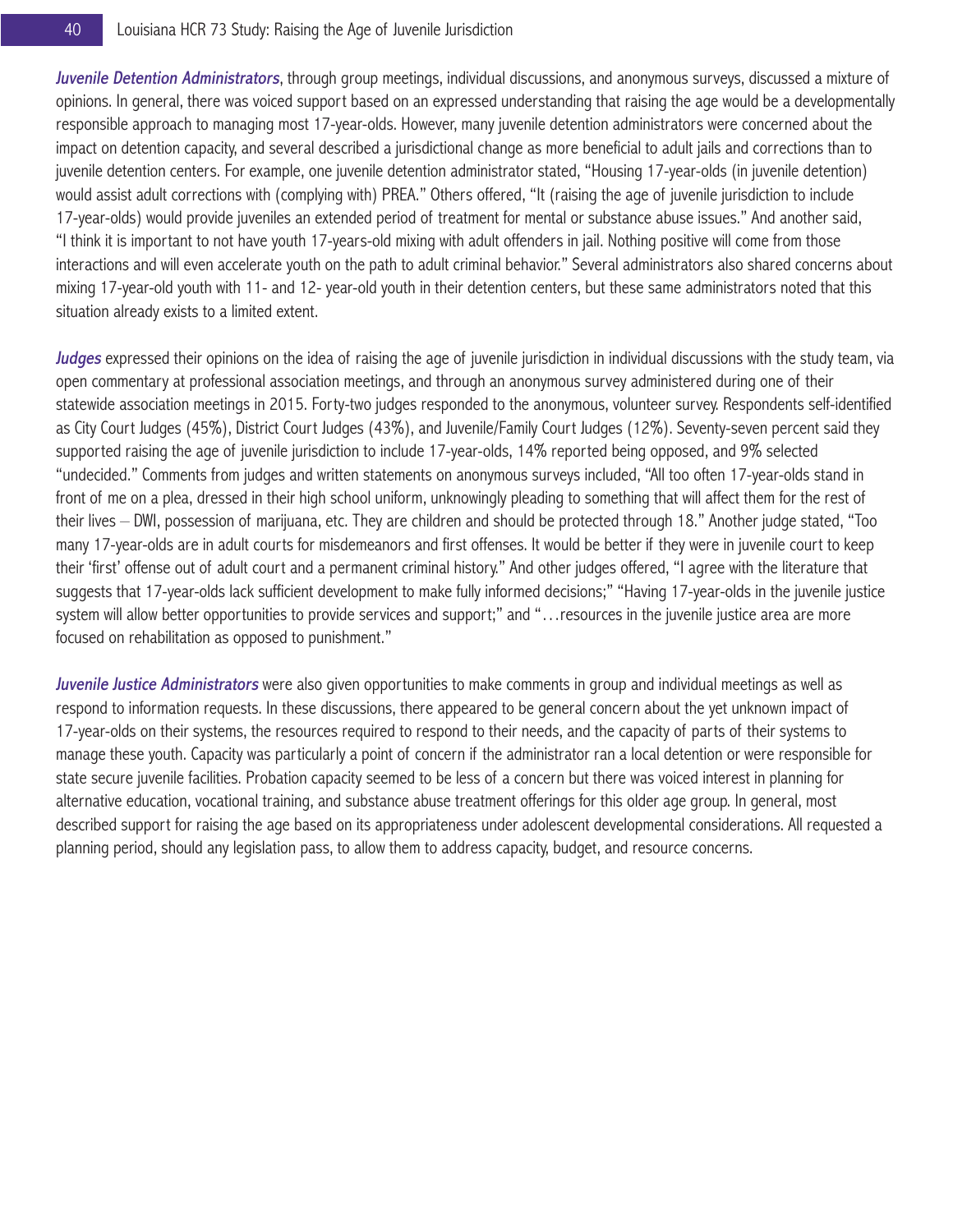# Cost-Benefit Projections

A complete cost-benefit analysis requires much more data than were available during the study period. However, several general points can aid in a meaningful decision-making discussion. There are three types of costs that must be considered. The net cost to taxpayers in a shift of 17-year-olds to the juvenile system would be the difference between the new costs in the juvenile system less the costs that would have been incurred by keeping them in the adult system. In addition to general or net taxpayer costs, it is also important to consider the costs to victims and the costs to juvenile offenders in the long-term. These include the costs of additional crimes committed (e.g. victim costs), and costs to offenders (e.g. lower long-term wages, smaller income trajectories, and reduced contributions as citizens).

New costs in the juvenile system include treatment, placement, and community supervision, each with a unique price tag, but also with significantly better outcomes for 17-year-olds, as compared to adult system impacts discussed in other sections. The adult system costs include the current usage of jail and prison space, adult probation expenses, as well as the costs of the additional crimes committed by these 17-year-olds. It is important to note that it is widely accepted (and discussed in other sections) that 17-year-olds in adult systems have higher recidivism for more serious offending than 17-year-olds in juvenile systems across various national studies.

Any initial costs of including 17-year-olds in the juvenile justice system will be an investment in long-term improved outcomes, as well as long-term savings. In Louisiana, current data do not afford a full understanding of the cost of 17-year-olds in the adult system. This means approaching a shift in jurisdiction of 17-year-olds with awareness that the up-front cost will be met with a return on investment in a matter of just a few years. Connecticut began this shift starting in 2007, when it moved both 16- and 17-year-olds to the jurisdiction of the juvenile court. As reported by Connecticut officials, "This has reduced overall spending on juvenile justice in the state by \$2 million (annually)."77

Combined with reform that includes the increased utilization of community-based sanctions and treatments, like those increasingly being utilized in many states – including Louisiana – significant savings can be realized for those served in juvenile systems. The Washington State Institute for Public Policy provides research showing that effective youth programming in both facilities and communities can have a net benefit of up to \$30,000 per youth. This is a result of cost-benefit analyses looking at long-term reduction in reoffending and savings realized in system and community costs.<sup>78</sup> Programing such as Functional Family Therapy, Multi-systemic Therapy, and Aggression Replacement Training have a \$22,000 to \$34,000 per youth benefit, according to Washington State's research. Total gross benefits are calculated to range from \$29,000 to \$48,000 per youth including both taxpayer and potential victim savings. Functional Family Therapy, for example, cost \$3,405 per youth. However, the taxpayer benefits average \$8,000 per youth, and non-taxpayer benefits (victims, offenders) average \$30,000. The net savings is nearly \$35,000 per youth. These savings are calculated based on consistently observed reductions in recidivism that result in a reduction in costs for the system to bear in prosecution and punishment, as well as victim costs borne as lost wages, injuries, and related expenses. Overall, the Washington State Institute for Public Policy analyses of juvenile programming shows that the average net benefit of using evidence-based programming in the juvenile justice system is \$14,000 per youth.

In Louisiana we have community-based programs that have been documented by other states to reduce long-term justice system costs. These include Multi-systemic Therapy, Functional Family Therapy, and Aggression Replacement Training (the first two currently funded under Louisiana Medicaid and all three utilized by Louisiana probation services to varying degrees). If Louisiana experienced the same benefits noted by the Washington State Institute for Public Policy's research, for every \$1 spent on programming, the return on investment would be \$4.07 for Multi-systemic Therapy, \$10.42 for Functional Family Therapy, and \$20.70 for Aggression Replacement Training.<sup>79</sup> As Louisiana continues to expand its use of these programs, and similar practices, greater savings in juvenile justice will predictably be realized.

<sup>77</sup> See National Conference of State Legislatures (2012). Supra note 2.

<sup>78</sup> Washington State Institute for Public Policy (2012). Return on Investment: Evidence-Based Options to Improve Statewide Outcomes. Available at http://www.wsipp.wa.gov/BenefitCost?topicId=1.

<sup>79</sup> See Washington State Institute for Public Policy (2012). Supra note 76. http://www.wsipp.wa.gov/rptfiles/12-04-1201.pdf.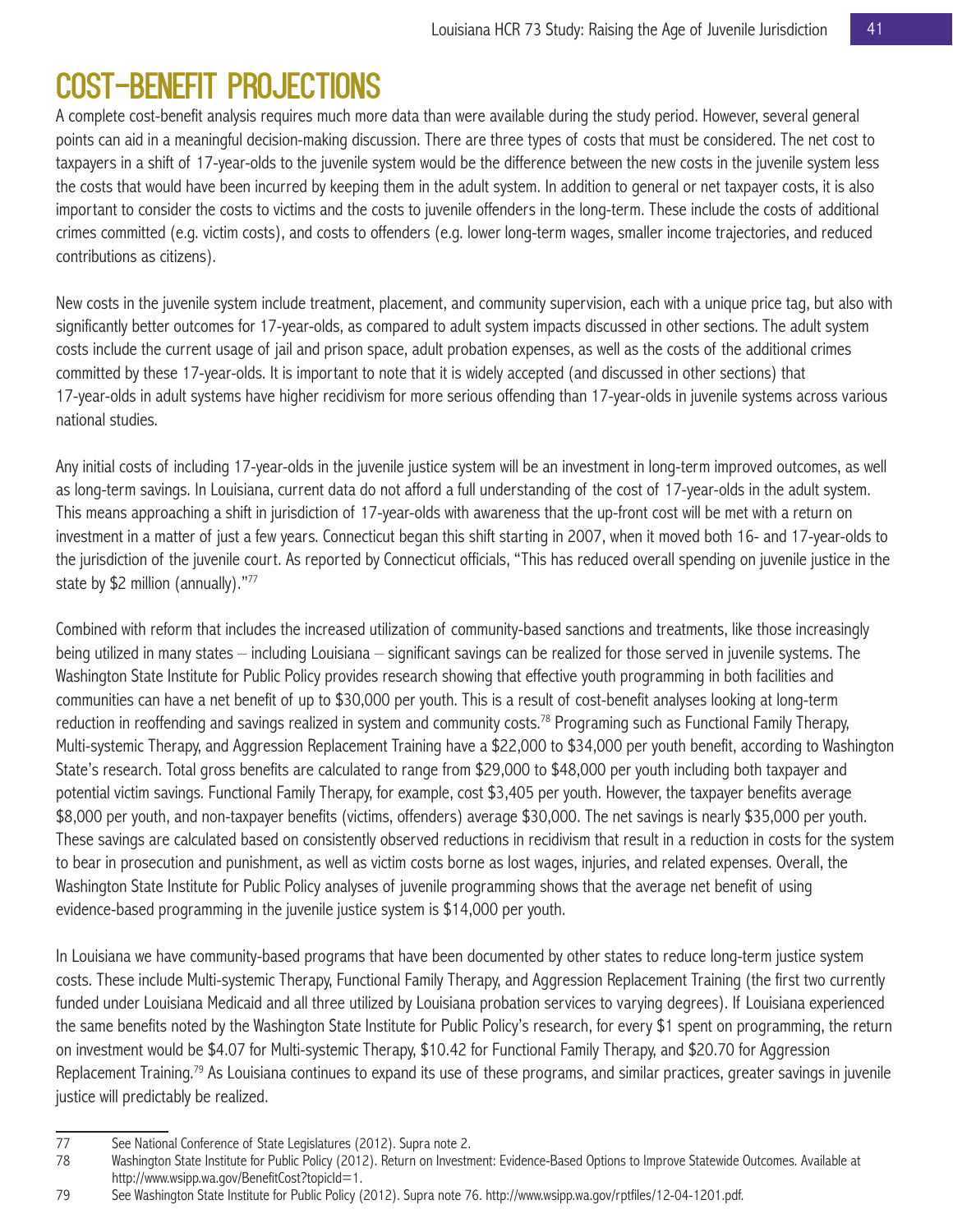In addition to the savings that can be estimated for victims and taxpayers, it is important to consider the literature, cited elsewhere in this report, which indicates that youth released after serving time in adult facilities will have lower initial wages and poorer long-term earning potential, compared to youth served by the juvenile justice system. Seventeen-year-olds faced with adult criminal justice involvement are more likely to experience a lifetime of reduced wages and slower wage growth. Using the analysis of how many 17-year-olds may be impacted by the jurisdictional change alongside the discussion of possible costs and benefits, a compelling argument emerges. Specifically, taking the 498 disposed 17-year-olds and assuming they will have 34% lower recidivism rates than they had in the adult system (meaning 34% fewer of them will commit new offenses), there will be savings in taxpayer costs, lower loss due to crime and the victims of crimes, gains in each of these youth's earning potential, and taxes generated. Even the most conservative estimates, place those benefits to the state in the millions. Even those that reoffend, according to the research on youth maintained in the juvenile justice system versus the adult system, will predictable be involved in less serious and less violent offenses.

In 2011, the VERA Institute of Justice performed a cost-benefit analysis in North Carolina as the state began considering plans to raise the age of juvenile jurisdiction from 16 to 18. This study concluded that the economic benefits of raising the age of juvenile jurisdiction outweighed the economic costs projected for North Carolina.<sup>80</sup> The analysis describes benefits to taxpayers, victims, and youth based on projections of lower recidivism.<sup>81</sup> See Figure 22.

## Figure 22: VERA Institute Costs and Benefits (in Millions) Projections of Adding 30,500 North Carolina Youth Aged 16-17 to Juvenile Jurisdiction in 2011

|                                                 | <b>Recidivism Reduction*</b> |           |  |  |  |
|-------------------------------------------------|------------------------------|-----------|--|--|--|
| $Cost - Benefit$                                | 30 Percent 40 Percent        |           |  |  |  |
| Direct Taxpayer Costs                           | \$(70.90)                    | \$(70.90) |  |  |  |
| Direct Taxpayer Benefits                        | \$29.00                      | \$32.70   |  |  |  |
| Avoided Losses to Crime Victims                 | \$10.80                      | \$14.40   |  |  |  |
| Net Youth Earning Benefit**                     | \$77.15                      | \$77.15   |  |  |  |
| Youth-Paid State and Local Taxes (10.9%)<br>*** | \$10.67                      | \$10.08   |  |  |  |
| Youth-Paid Federal Taxes (10.3%)****            | \$10.08                      | \$10.08   |  |  |  |
| Net Benefit of Raising the Age                  | \$66.80                      | \$74.10   |  |  |  |

\*VERA calculated the costs and benefits at recidivism reductions ranging from 0-40% based on broad literature review suggesting a 34% reduction in recidivism could be projected.

\*\*The salary estimate assumes high school completion but no college, 35 years in the workforce (age 20-65), and a 72 percent employment rate across 1,586 youth with no criminal record who otherwise would have one.

\*\*\*Effective state tax rate on the second income quintile (\$18,000-\$36,000) including sales tax, excise tax, property tax, and income tax.

\*\*\*\*Households with income in the second quintile (averaging \$45,600 before-tax income) paid an average of 10.3% in federal taxes (income, excise, social insurance, and corporate income tax, less refundable tax credits in 2008 and 2009).

Other options to address capacity needs for moving 17-year-olds into the juvenile justice system may have long-term cost benefits as well. Stakeholders have discussed serving youth at the younger end of the spectrum of juvenile justice, including 10-, 11-, and 12-year-olds, by better matching them to diversion programs to avoid mixing them with older youth. Diversion tends to be much less expensive as an option, produces better outcomes than those of youth formally processed, and is generally more appropriate to younger offenders. Access to accurate diversion figures or costs at the time of this report were not available to estimate impact.

<sup>80</sup> Henrichson, C. & Levshin, V. (2011). Cost-Benefit Analysis of Raising the Age of Juvenile Jurisdiction in North Carolina. VERA Institute of Justice. Available at http://www.vera.org/pubs/cost-benefit-analysis-raising-age-juvenile-jurisdiction-north-carolina.

<sup>81</sup> See Henrichson, C. & Levshin, V. (2011). Supra note 77.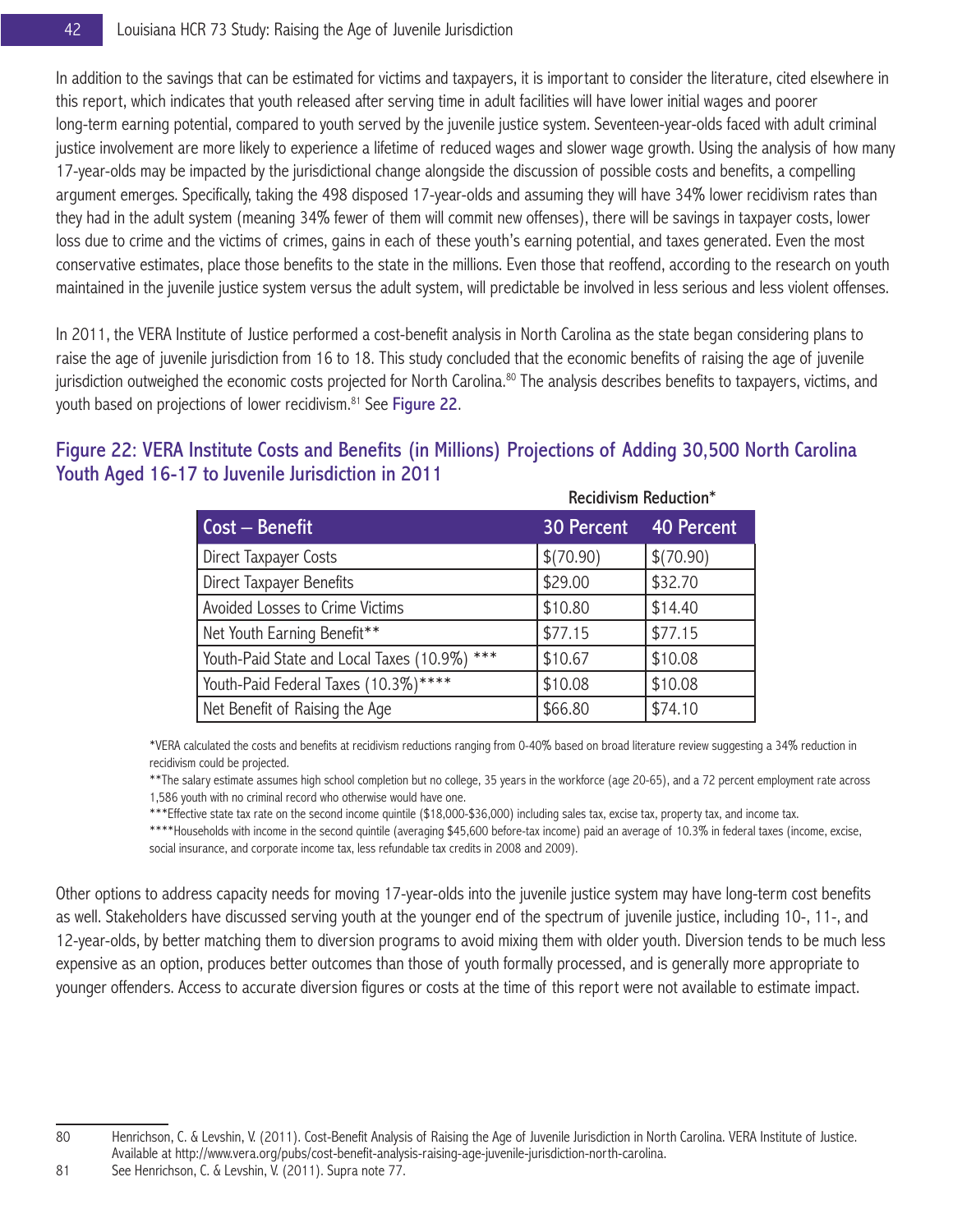The increased use of the Juvenile Detention Alternatives Initiative<sup>82</sup> in Louisiana would suggest that many, if not most, 17-year-olds would be screened out of detention if trends for this age group are consistent with trends already established for other adolescents arrested and facing juvenile detention in Louisiana. This is another clear cost savings. The Juvenile Detention Alternatives Initiative, and similar initiatives, have opened up bed space at several detention facilities that could be used to absorb a modest increase, if any, in detention to accommodate 17-year-olds in some areas of the state.

Regardless, the reality is that the initial investment of serving 17-year-olds in the juvenile system will be higher than that of serving them in the adult system because of the extensive, developmentally appropriate services dedicated to this age group. However, that is precisely an argument for why 17-year-olds should be served in the juvenile system – their needs are different than those that can be met in the adult system. Furthermore, dispositions are typically more expedited in the juvenile court process; and, based on sentencing structures, youth spend less time in custody compared to what may have been served in the adult system. These all translate into potential cost savings.

<sup>82</sup> Juvenile Detention Alternatives Initiative, or JDAI, is a strategy to move low-risk youth from secure detention and into community-based alternatives. JDAI has been shown to promote public safety, minimize detention over-crowding, and generate tax savings/reduce costs.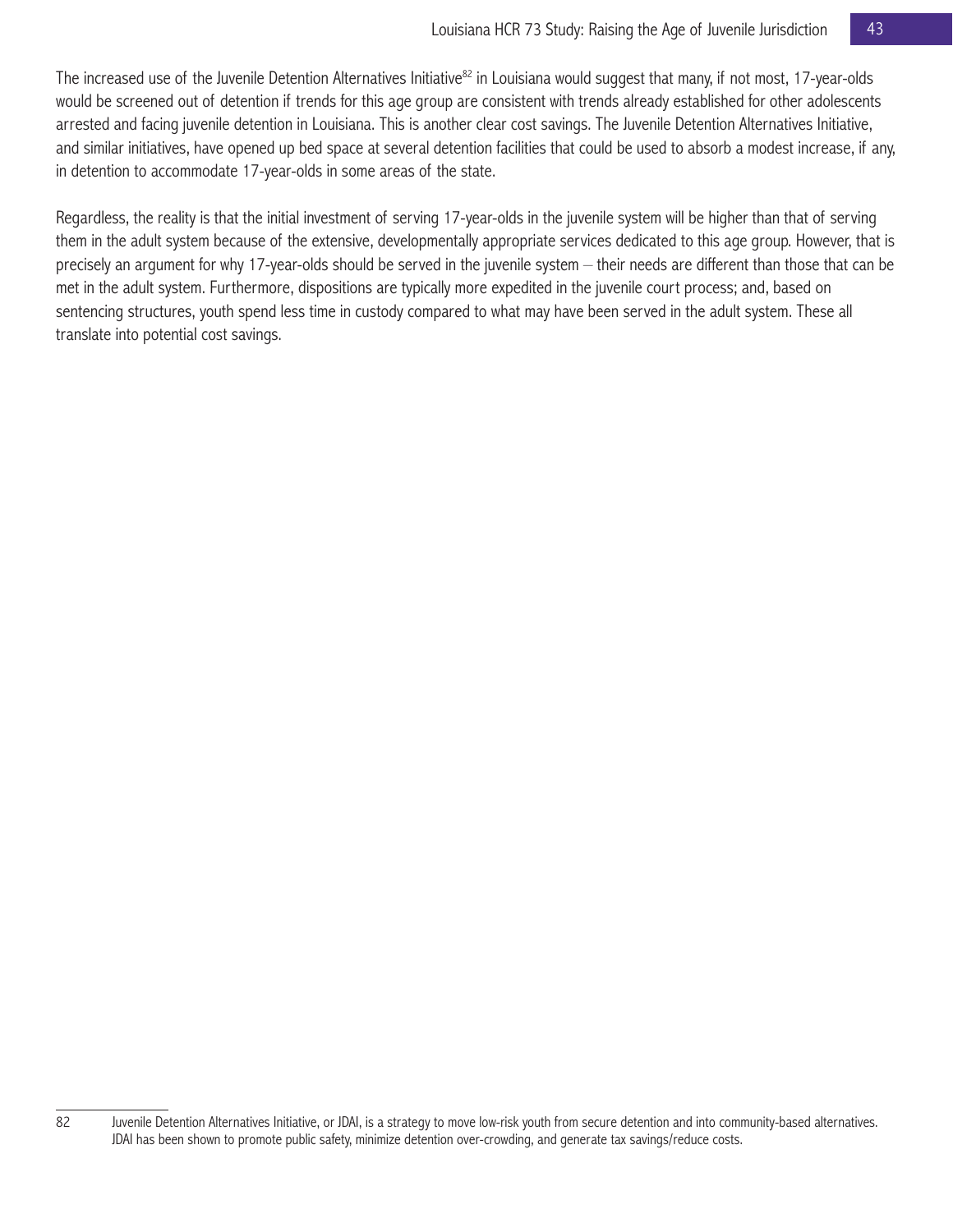# Lessons from other states

Phone interviews were conducted with individuals who helped facilitate studies and reports in four states that recently changed the upper age of juvenile jurisdiction to include 17-year-olds: Connecticut, Illinois, Massachusetts, and Mississippi. Interviewees were asked about precipitators of change, barriers to legislative changes, models of change implementation, and shifts in system culture they noticed once the change had been enacted. Common patterns emerged among states that have raised the age of juvenile jurisdiction include:

- Research on adolescent brain development has comprised the main argument for raising the age of juvenile jurisdiction.
- Collaboration, especially through the formation of multi-disciplinary coalitions, is key to generating momentum and ensuring successful implementation.
- Despite concerns that moving 17-year-olds to the juvenile justice system would place an unsustainable burden on the system, these states effectively managed the increase or realized much less increase than originally projected by preliminary studies. In fact, the more common experience has been continued drop in juvenile arrests, detention, and placement.

# **CONNECTICUT**

Prior to 2007, Connecticut placed all 16- and 17-year-olds under adult jurisdiction. Led by juvenile advocates and members of the public sector, the Raise the Age (RTA) campaign enacted significant juvenile justice reforms. Raising the age of juvenile jurisdiction has led to a reported \$2 million savings in the annual state budget – noting that this happened with the higher predictable juvenile justice system costs as compared to adult correctional costs.

As part of these reforms, the state reduced its over-reliance on confinement. From 2006 to 2011, the average daily population in pretrial detention centers decreased by nearly 30%, and the under-18 population in the state's adult prisons dropped from 403 in 2007 to 151 in 2012. Instead of placing youth in detention centers or jails, Connecticut provided non-residential, community-based programs and services.

Connecticut additionally reformed how it addressed status offenders. Youth convicted of status offenses (e.g. truancy, running away, alcohol possession) are no longer sent to juvenile detention centers, but are instead sent to Family Support Centers that provide community-based services.

Connecticut identified several keys to its successful RTA campaign. One of the primary drivers for success was the formation of the Connecticut Juvenile Justice Alliance, an umbrella organization that provided capacity-building, dedicated staff, data analysis, and policy development for the RTA effort. Additionally, the two agencies responsible for most of the state's juvenile services – the Court Support Services Division of the Judicial Branch and the Department of Children and Families – committed to incorporating evidence-based approaches into their reform efforts. The state also conducted a comprehensive, statewide strategic planning process that included input from local communities, state officials, philanthropies, and academia.

# Illinois

In Illinois, the impetus for the RTA effort came largely from advocacy groups, with some support from the MacArthur Foundation and other nonprofit organizations. Juvenile justice practitioners across the state recognized that their state's juvenile jurisdiction did not align with the body of research about adolescent brain development or Supreme Court rulings on juvenile justice (e.g. Miller v. Alabama and Graham v. Florida).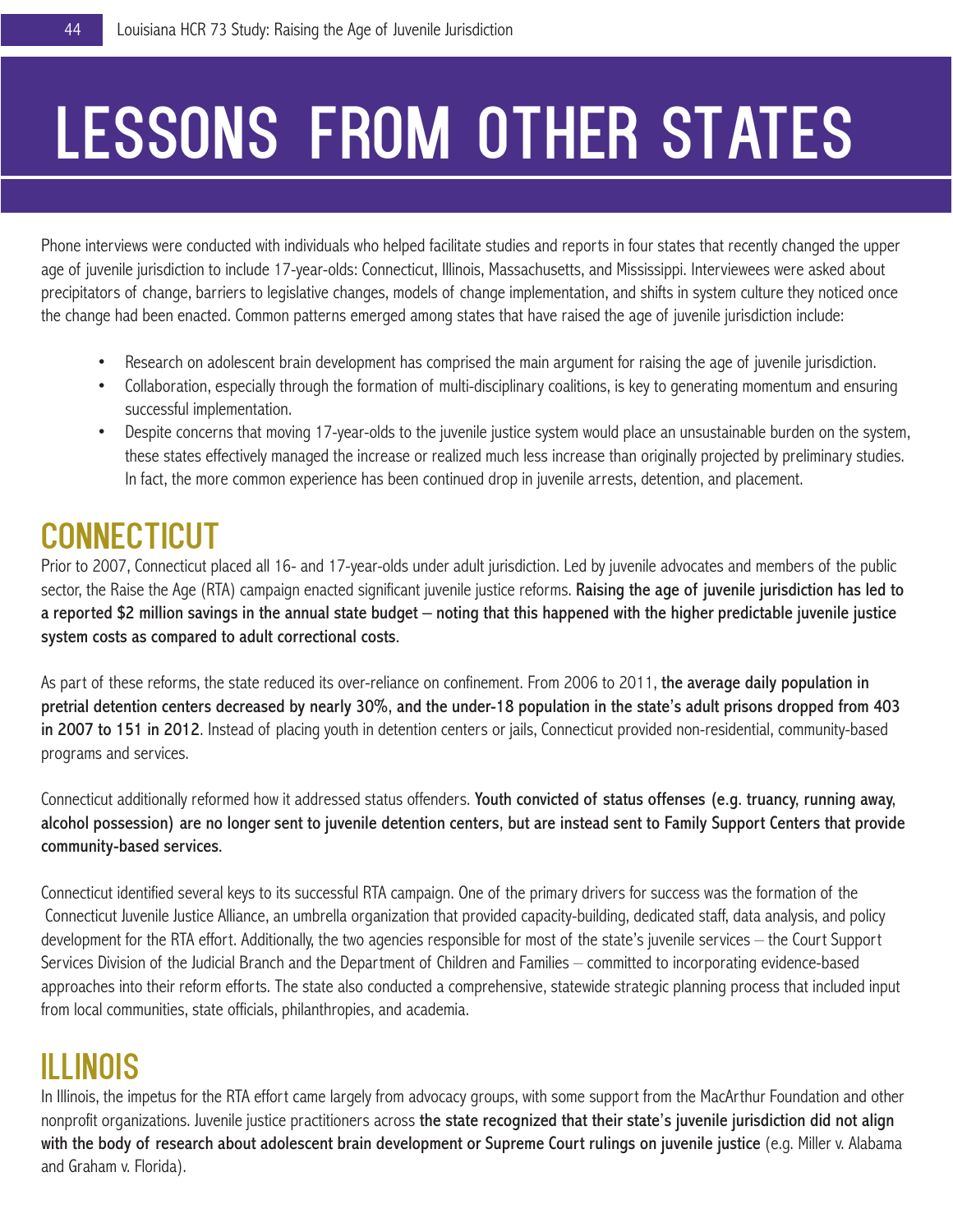As with many of the states that have recently implemented RTA, there was concern that Illinois' existing juvenile justice system could not accommodate an influx of new youth into its facilities and services. To address this concern, although now strongly recommended against by Illinois officials, the state enacted the law in two phases. The first phase occurred in 2010, the year the law went into effect, and required that all 17-year-olds convicted of misdemeanor crimes be placed to the juvenile system. In 2014 the second phase commenced, which placed all 17-year-olds convicted of felony crimes in the juvenile system.

The organizational culture within the state's justice system changed as these systems had to adapt to addressing the needs of these adolescents. The RTA effort incorporated adequate time for planning prior to implementation to address ambiguity concerns (e.g. should some felony cases be reduced to misdemeanor cases?). The effort also attempted to address concerns about the juvenile system's capacity to manage and address the educational needs of these older adolescents. There was concern that existing resources and staff would not be adequate to accommodate this new influx of youth, although in retrospect, no large increase in numbers was realized. The impact was much lower than projected.

# Massachusetts

In Massachusetts, the RTA legislation went into effect in September of 2013. As one of the policy changes, the state implemented an alternative to the lock-up at arrest admissions process. This places 17-year-olds in an alternative holding program while they await arraignment. Prior to this policy change, 17-year-olds were held with adult populations while awaiting their court dates. Through this program, 17-year-olds are reported to be held more safely until the next available juvenile hearing date.

The Massachusetts Department of Youth Services' acknowledges that raising the age of juvenile jurisdiction and the related revised policies and standards have been helpful. They specifically report offering these older youth increased opportunities for educational and vocational development; community resources such as housing support and behavioral healthcare; and the ability to enter adulthood without a criminal record. One challenge reported was engaging these 17-year-olds as they approach 18. Some of these youth appear to be less fully invested as they know they will age out of youth programming. However, engagement issues observed as youth approach aging out of the system are also not new.

# **MISSISSIPPI**

In 2010, Mississippi became the 39th state to raise the age of juvenile jurisdiction. The effort was reported to have faced several challenges, even from juvenile justice supporters and advocates. Many state and government officials were described as fearing that the juvenile system could not handle the projected increase from 17-year-olds being sent to youth services. They reported a belief that the increase of additional adolescents would deteriorate an already resource-strained juvenile justice system and would place younger children in facilities at risk for physical violence.

Officials reported implementing Mississippi's jurisdictional change with the understanding that juvenile justice resources were already strained but with the commitment to providing the best quality care for these adolescents. The overall intent of the RTA effort was reported to both move youth from the adult system to the juvenile system and to prevent them from entering the justice system at all. RTA effort leaders recounted addressing these concerns through a comprehensive strategy. This strategy included litigation, policy recommendations, news reports, and coalition formation. Litigation included multiple lawsuits against the Mississippi adult correctional facilities regarding injustices alleged within the facilities.

Also noting the potential safety concerns stemming from younger children being housed with 16- and 17-year-olds, the Mississippi RTA advocates reviewed daily facility rosters to determine the age of youth housed in these facilities. The majority of youth were found to be 14- to 16-years-old, so Mississippi stakeholders concluded that there was minimal risk that younger children would be attacked or assaulted by 17-year-olds. Additionally, groups supportive of the RTA efforts in Mississippi performed analyses to determine if it was it safer to house 17-year-olds in 1,000-bed facilities with minimal staff or in heavily-staffed, highly-structured juvenile facilities. This retrospective analysis indicated that raising the age of juvenile jurisdiction, to include 17-year-olds, has not caused spikes in either juvenile facility populations or violence observed within these facilities.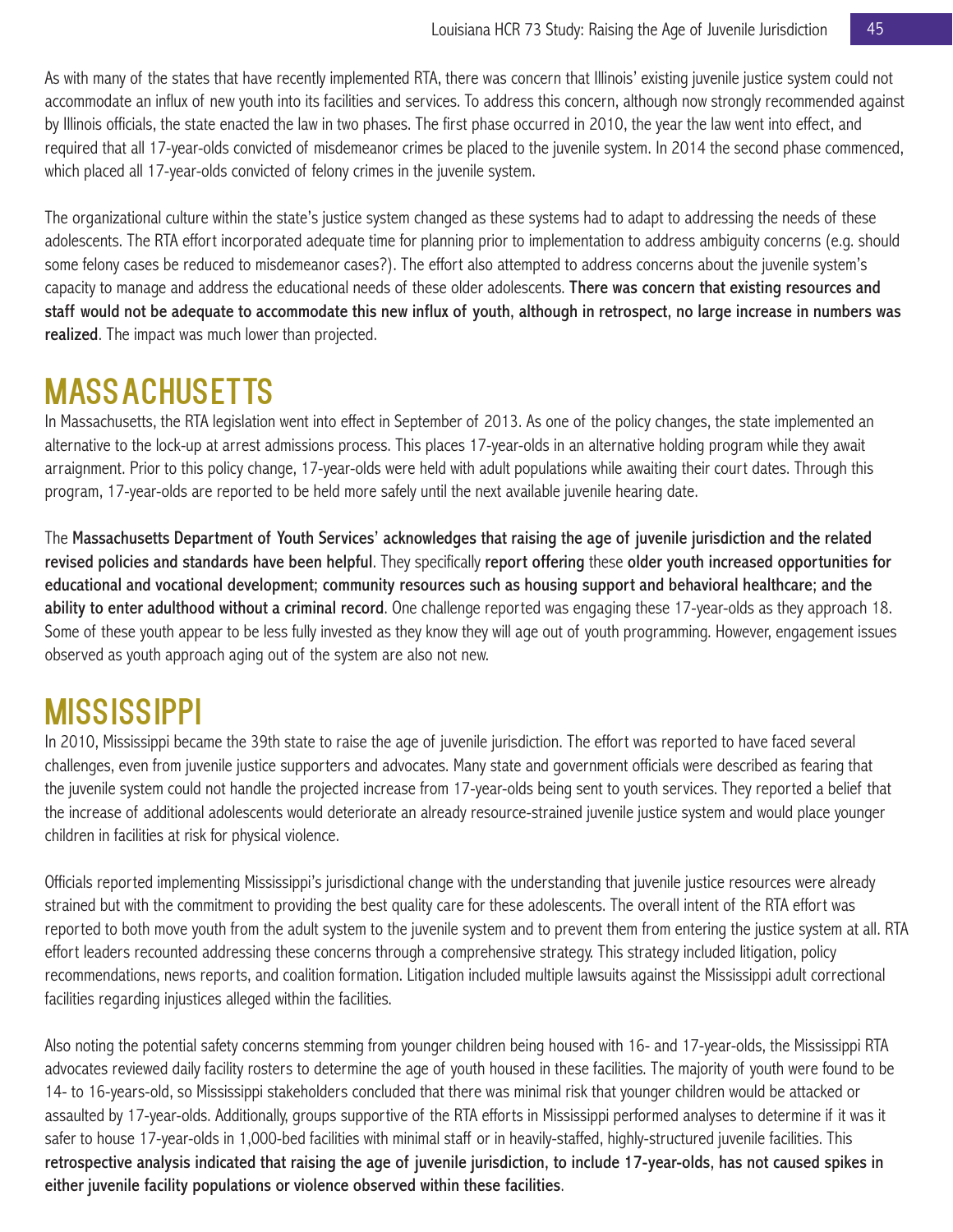# CONCLUSIONS & RECOMMENDATIONS

Findings of this study suggest raising the age of juvenile jurisdiction to include 17-year-olds in Louisiana would be consistent with legal trends and a growing body of research on adolescent development and behavior and is likely to:

- improve the consistent handling of juvenile matters;
- provide continuity for law enforcement in arrest and jailing situations (particularly in regard to PREA);
- improve public safety; and
- lower the long-term costs compared to addressing these same youth in the adult criminal justice system.

Furthermore, three general conclusions can be reasoned. First, there is a growing consensus across justice system disciplines, including our Louisiana professionals, that 17-year-olds are developmentally different than adults and should be treated as such. In fact, the findings in this report suggest Louisiana's 17-year-old offenders are very similar to our 16-year-old offenders on objective measures of violence risk, delinquency risk, and areas of need. Second, the reforms in Louisiana's juvenile justice system have afforded an opportunity in its capacity to accept, manage, and rehabilitate these youth in a manner that will predictably generate better outcomes than the adult system. And third, initial impact projections for Louisiana are generally lower than states that also generated projections and have recently raised their age of juvenile jurisdiction. Those states found that the impact on the system was less adverse than first predicted. As noted in the report, states have also realized cost savings. We have reason to suspect this will be the same for Louisiana.

# Primary Recommendation

Crime by youthful offenders continues to trouble Louisiana communities but at reduced rates according to arrest trends over the last decade. This reduction in juvenile crime, accompanied with several reforms in the justice system, have created a smaller and more resilient juvenile justice system. Appropriately resourced, Louisiana should be able to absorb the impact of raising the age of juvenile jurisdiction while increasing public safety. Thus,

# *it is recommended that Louisiana strongly consider raising the age of juvenile jurisdiction for the multiple reasons detailed in this report.*

*Furthermore, it is recommended that a one-year planning period be afforded to transition systems to be prepared to receive these youth and manage them according to juvenile system's laws, policies, and procedures.*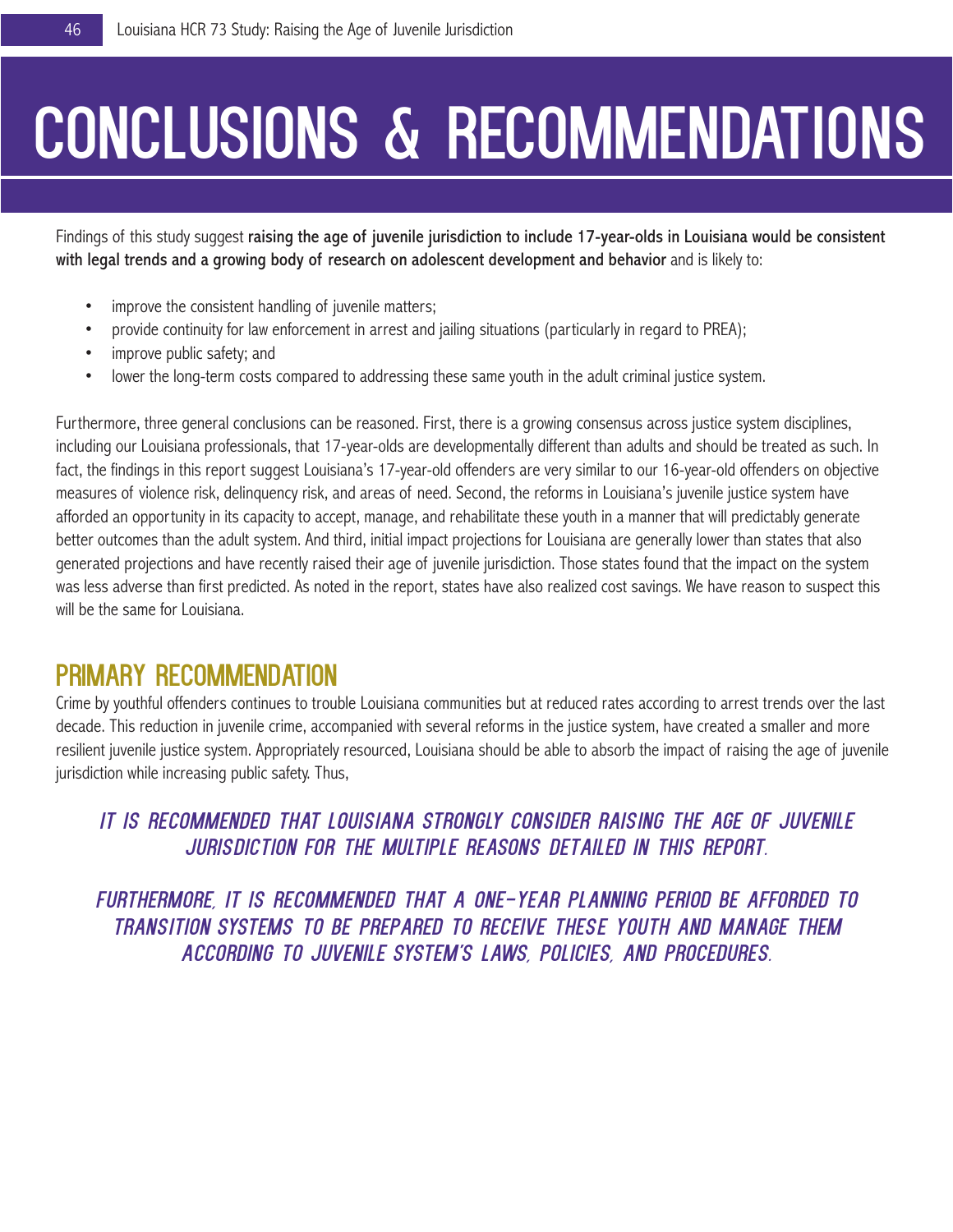# Implementation

In regards to implementation, the following practices should be considered to ease transition, promote clarity, and ensure system integrity during the jurisdictional change.

- 1. A one-year planning period should commence immediately after passage of legislation raising the age of juvenile jurisdiction to assist justice agencies planning for processing, managing, and, when necessary, housing youth under the age of 18 in juvenile facilities, not adult jails or lockups, whenever possible.
- 2. State and local workgroups should be created to resolve technical and procedural issues including:
	- a. Identifying discipline-specific training needs (e.g. law enforcement, prosecution, defense, courts, detention, and probation).
	- b. Assisting detention centers with providing safe, developmentally appropriate care and supervision of adolescents, including the possibility of raising the minimum age of juvenile detention from 10 to 13 and developing appropriate placement alternatives for children under 13.
	- c. Reviewing aggregate screening and assessment information to analyze system performance and youth outcomes in order to inform local and state juvenile justice planning and resource allocation.
- 3. Identifying opportunities to harness federal, state, and local funds to support evidence-based, effective programming for older youth in community settings, further developing alternatives to detention, and continuing to develop processes to focus incarceration and re-entry resources on the highest-risk youth.

# Supplemental Recommendation

To respond to the many changes in scientific, legal, and regulatory environments, Louisiana should take the opportunity to create its next comprehensive five-year strategic plan for juvenile justice, including the transition of 17-year-olds. This plan should focus on the use of the latest evidence-based practices and the development of a comprehensive data infrastructure to inform policy, practice, and decision making at all stages in the juvenile justice system, including:

- law enforcement contact, arrest, and diversion decisions;
- community-based prevention and intervention services;
- detention use and detention alternatives;
- facility-based services;
- commitment and sentencing decisions;
- community-based supervision strategies (e.g. probation and parole);
- aftercare and reentry services and strategies.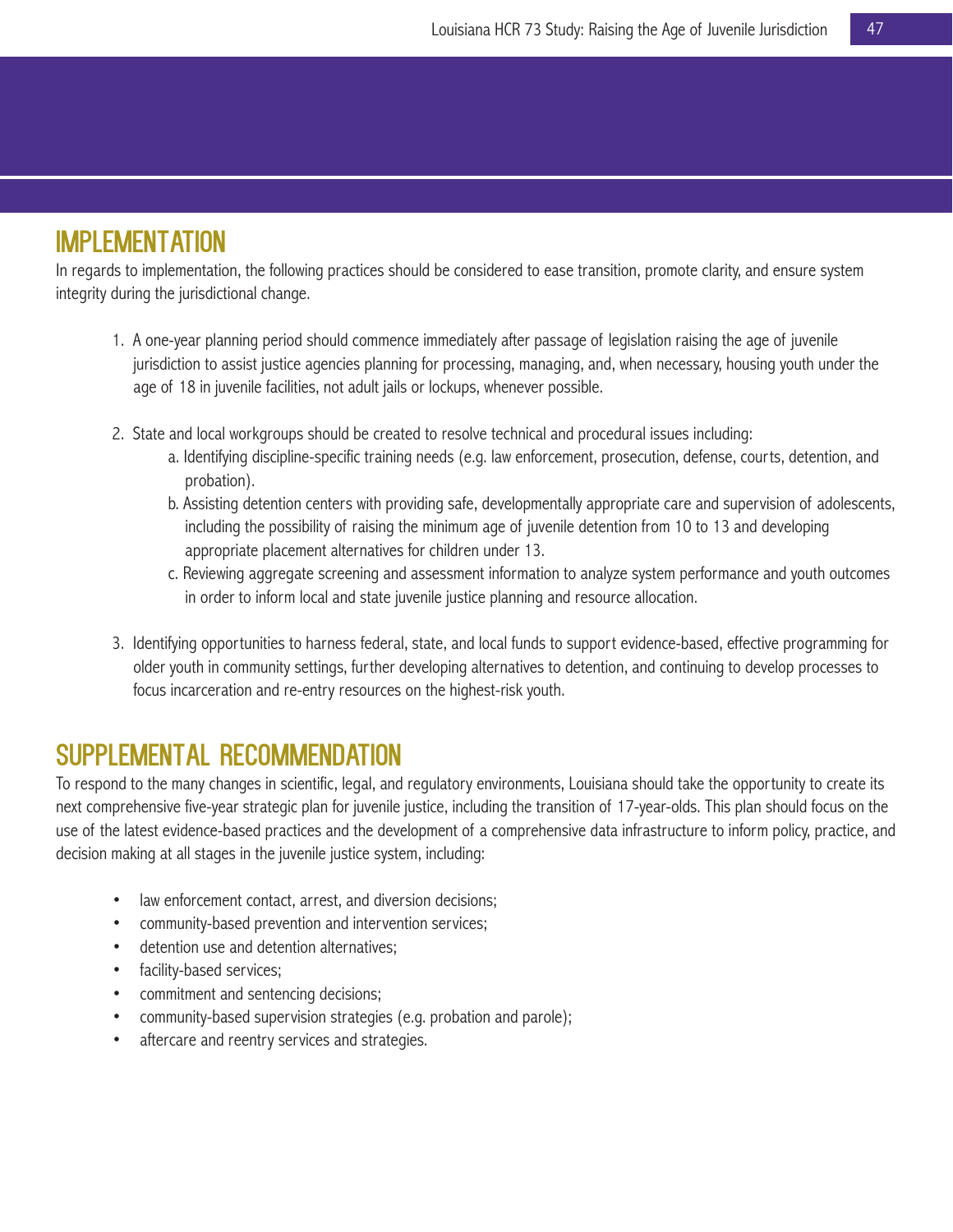# **APPENDIX A**

# Local Juvenile Probation Data Summaries

In Louisiana, there are five parishes that operate local juvenile probation services (Caddo, Calcasieu, East Baton Rouge, Jefferson, and Rapides parishes) independent of the Louisiana Office of Juvenile Justice. Local juvenile probation data were requested from each of these jurisdictions and data from the responding parishes are summarized below.

It is important to note that each local juvenile probation department in Louisiana tracks data in somewhat different ways. Some of these parishes have more internal data capacities and resources to compile and report data than others.

# Calcasieu Parish

## General Findings

- Calcasieu Parish data include combined totals of youth on probation for delinquency, Informal Adjustment Agreements, and FINS.
- Calcasieu Parish indicated there were approximately 113 total youth who were 17-years-old and 85 total 16-year-old youth who were on local juvenile probation for at least some period during CY 2014.
- Calcasieu officials indicated that they seldom transfer cases to the adult system (perhaps as few as three in the past 10 years).

## Caseload Sizes for Juvenile Probation in Calcasieu Parish

- In CY 2014, Calcasieu Parish juvenile probation caseloads ranged from a low of 28 cases to a high of 41 cases per probation officer.
- Per local policy, caseloads are divided by SAVRY risk levels. The maximum allowable or recommended juvenile probation caseloads are 15 high risk, 25 medium risk, or 45 low risk.

# Lengths of Time on Local Juvenile Probation in Calcasieu Parish During CY 2014

- Most frequent terms (i.e. sentence) are "not to exceed 18th birthday and 12 month terms.
- Delinquency cases were on juvenile probation an average of 14 months and FINS cases an average of 27 months.
- Drug court cases were on juvenile probation for an average of 25 months.
- Mental health cases were on juvenile probation for an average of 12 months.
- Sex offense cases were on juvenile probation for an average of 30 months.

## Minimum Contact Requirements for Juvenile Probation Cases in Calcasieu Parish

• Overall, during CY 2014, juvenile probationers who were 17 for at least a period of time, received an average of 1.3 contacts per month, but actual contact levels (for all ages) are based on the SAVRY risk assessment and type of offense.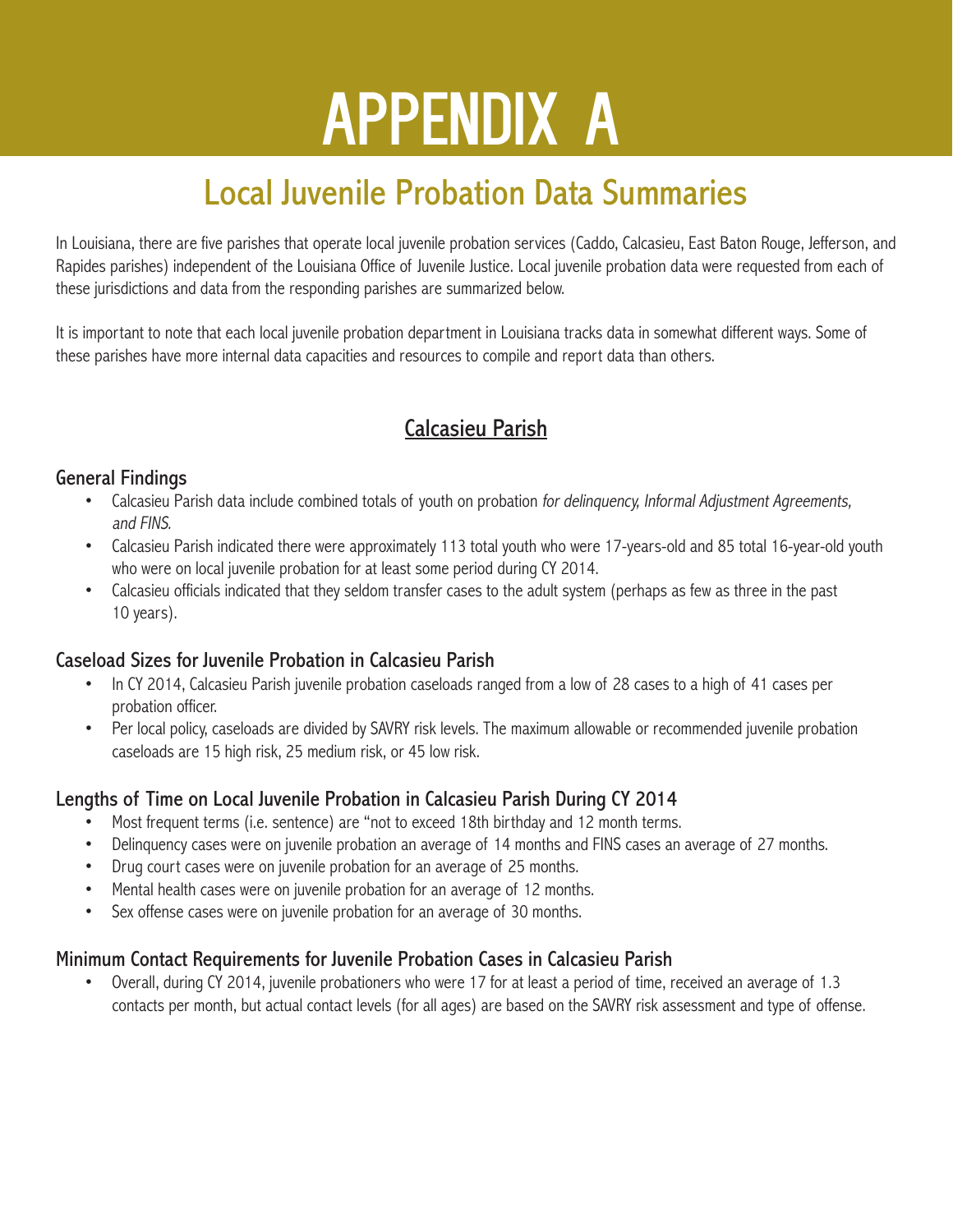## Minimum Contact Requirements in Calcasieu Parish per SAVRY Risk Levels

- Level I (low to moderate risk) Minimum of one face-to-face contact per month with 25% of all contacts/visits during CY conducted in the home/residence.
- Level II (Moderate) Minimum of two contacts per month of which one must be face-to-face. 50% of all face-to-face contacts must be in the home/residence.
- Level III (High) Minimum of four contacts per month. At least two must be face-to-face, with at least one face-to-face contact in the home/residence.
- Unsupervised (lowest risk cases, generally do not reoffend) Monthly contact not required, left to officer's discretion. One contact every 90 days.
- Contact requirements for juveniles adjudicated for sex offenses are more stringent.

## Most Serious Adjudicated Offense for Youth on Local Juvenile Probation in Calcasieu Parish

- Over half of the 16- and 17-year olds on local probation in Calcasieu Parish during CY 2014 were on probation for a felony (i.e., 54% of 16-year-olds and 57% of 17-year-olds).
- Approximately 39 youth who were 16-years-old at some point during their probation period were on probation for a felony adjudication.
- Approximately 33 youth who were 16-years-old at some point during their probation period were on probation for a misdemeanor adjudication.
- Approximately 59 youth who were 17-years-old at some point during their probation period were on probation for a felony adjudication.
- Approximately 45 youth who were 17-years-old at some point during their probation period were on probation for a misdemeanor adjudication.

## Risk and Needs Assessment Data (SAVRY)

• In CY 2014, Calcasieu Parish did not administer the SAVRY on 17-year-olds, though they do now.

## Recidivism/Completion of Local Juvenile Probation

• Calcasieu provided data that indicate a small percentage of the 17-year-olds supervised during CY 2014 were released "unsatisfactorily" from juvenile probation "due to adult charges pending."

## Use of Juvenile Detention for 17-year-olds on Local Juvenile Probation in Calcasieu Parish

• During CY 2014, three 17-year-olds who were on local juvenile probation were booked into juvenile detention with an average length of stay of just over 15 days.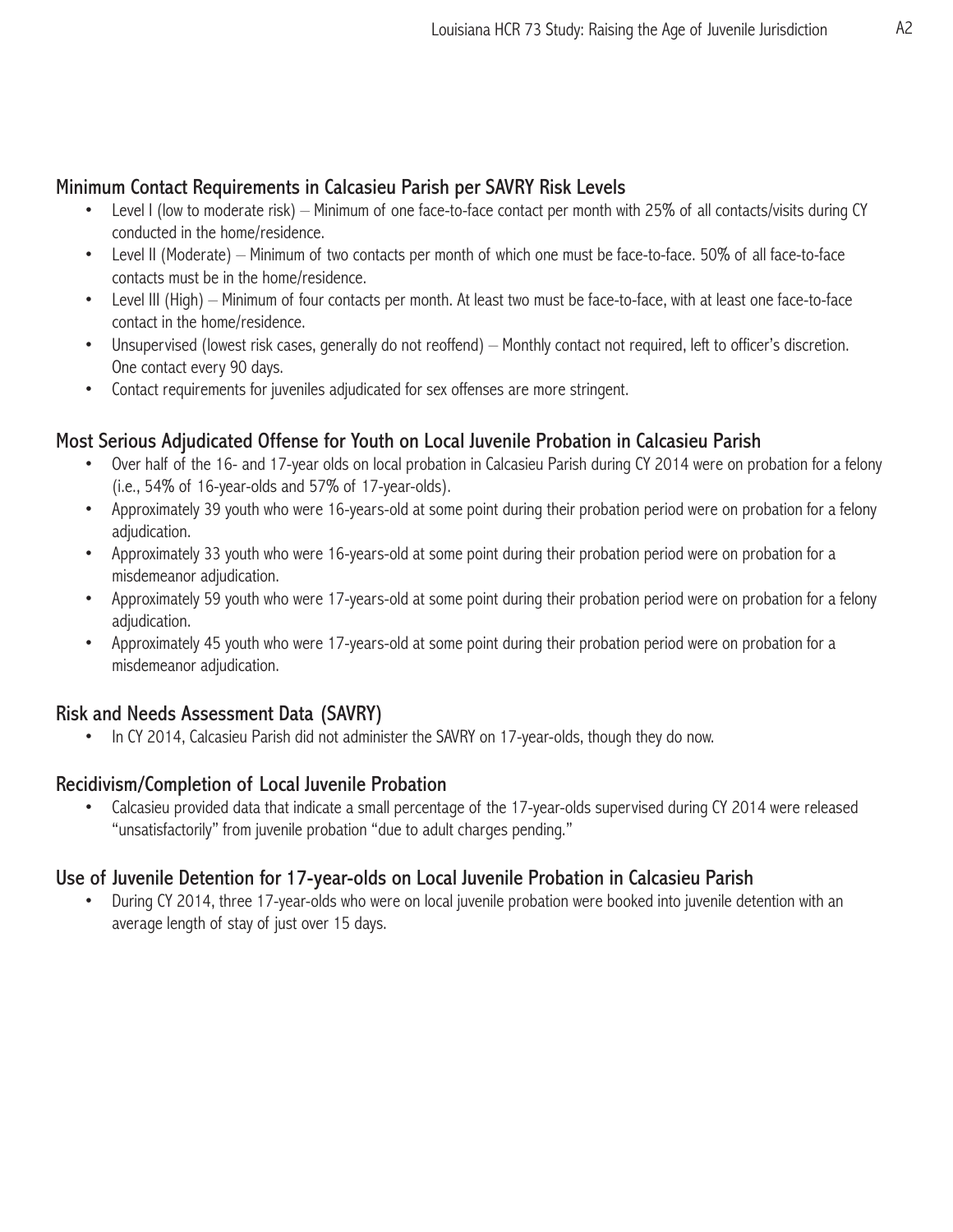# East Baton Rouge Parish

## General Findings for East Baton Rouge Parish Local Juvenile Probation

- Approximately 79 youth on juvenile probation for a delinquent act and who were 16-years-old at some point during CY 2014.
- Approximately 28 youth on juvenile probation for a delinquent act and who were 17-years-old at some point during CY 2014.
- Approximately 33 youth on FINS probation and who were 16-years-old at some point during CY 2014.
- Approximately 4 youth on FINS probation and who were 17-years-old at some point during CY 2014.
- At any one time during CY 2014, approximately 268 total youth of all ages (10-17) on juvenile probation.

## Caseload sizes for Juvenile Probation in East Baton Rouge Parish

- Overall average caseload was 34 delinquency cases per regular probation officer and 16 FINS cases per FINS probation officer in East Baton Rouge Parish during CY 2014.
- East Baton Rouge Parish does not set a maximum caseload number but noted increased numbers can decrease quality of supervision.

## Lengths of Time on Local Juvenile Probation in East Baton Rouge Parish

• Average length of juvenile probation supervision for 17-year-olds was six months for delinquency and six months for FINS during CY 2014.

## Minimum Contact Requirements for Juvenile Probation Cases in East Baton Rouge Parish

The SAVRY risk assessment tool determines risk levels.

- Low risk youth are seen a minimum of once a month, plus a minimum of one collateral contact per month, and a minimum of one parent contact per month.
- Medium/Moderate risk youth are seen a minimum of two times per month, a minimum of one collateral contact per month, and a minimum of one parent contact per month.
- High risk youth are seen a minimum of four times per month, a minimum of two collateral contacts per month, and a minimum of one parent contact per month.

## Most Serious Adjudicated Offense types for Youth on Local Probation in East Baton Rouge Parish

• Most serious adjudicated offense data were not available from East Baton Rouge Parish at the time of this report.

## Risk and Needs Assessment Data (SAVRY) for East Baton Rouge Parish

• East Baton Rouge maintains SAVRY data.

## Recidivism/Completion of Local Juvenile Probation in East Baton Rouge Parish

• Recidivism data were not available from East Baton Rouge Parish at the time of this report.

## Services in East Baton Rouge Parish

• East Baton Rouge indicated that 17-year-olds on local juvenile probation receive the same services as those offered to other youth on probation.

## Use of Detention for 17-year-olds in East Baton Rouge Parish

- There were 59 youth who were 17-years-old and were detained in the EBR juvenile detention center during CY 2014 (this includes all 17-year-old youth who were detained during that year, not just youth who were on probation during that period).
- The average length of stay for these 17-year-old youth was just over 18 days.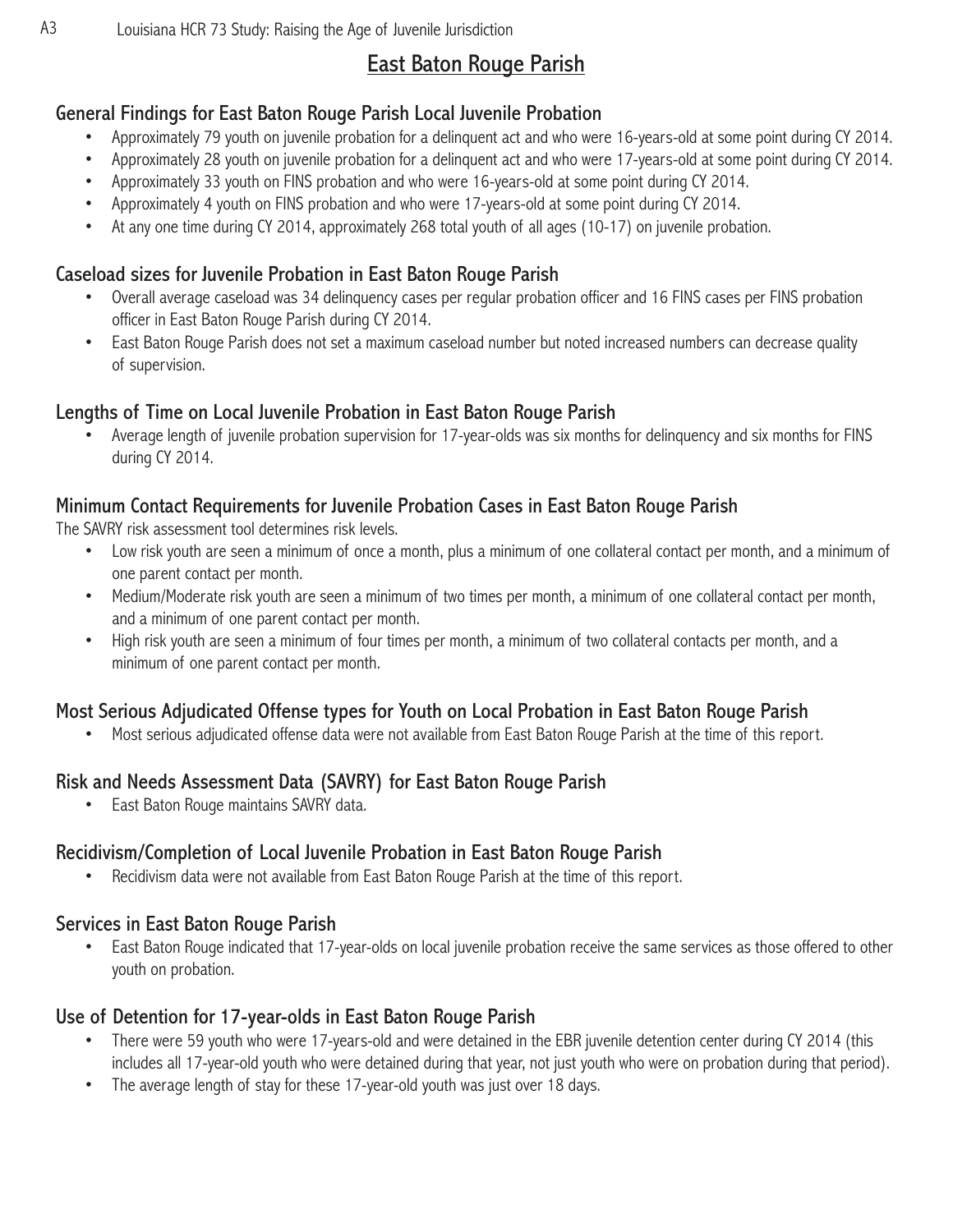# Jefferson Parish

## General Findings for Jefferson Parish Local Juvenile Probation

- Approximately 81 youth who were on juvenile probation for a delinquent act and who were 16-years-old at some point during CY 2014.
- Approximately 58 youth who were on juvenile probation for a delinquent act and who were 17-years-old at some point during CY 2014.
- Approximately 37 youth who were on FINS probation and who were 16-years-old at some point during CY 2014.
- Approximately 26 youth who were on FINS probation and who were 17-years-old at some point in CY 2014.
- At any one time during CY 2014, Jefferson Parish averaged approximately 329 total youth of all ages (10-17) on juvenile probation.

## Caseload sizes for Juvenile Probation in Jefferson Parish

- Juvenile probation caseloads ranged from a low of 10 cases to a high of 20 cases.
- Maximum caseload of 20 is recommended in Jefferson Parish.

## Lengths of Time on Local Juvenile Probation in Jefferson Parish

• Average length of juvenile probation supervision for 17-year-olds was 12 months for delinquency and 18 months for FINS during CY 2014.

## Minimum Contact Requirements for Juvenile Probation Cases in Jefferson Parish

The SAVRY risk assessment tool determines risk levels in Jefferson Parish.

- Low risk youth are seen a minimum of once per month.
- Moderate risk youth are seen a minimum of two times per month.
- High risk youth are seen a minimum of four times per month.

## Most Serious Adjudicated Offense Types for Youth on Local Juvenile Probation in Jefferson Parish

- Over 40% of 16- and 17-year-old youth were on juvenile probation in Jefferson Parish during CY 2014 for a felony offense (43% for both age groups).
- 71 youth who were 16-years-old at some point during CY 2014 were on probation for felonies.
- 94 youth who were 16-years-old at some point during CY 2014 were on probation for misdemeanors.
- 51 youth who were 17-years-old at some point during CY 2014 were on probation for felonies.
- 67 youth who were 17-years-old at some point during CY 2014 were on probation for misdemeanors.

## Risk and Needs Assessment Data (SAVRY) for Jefferson Parish

Data reflect best estimate based on the number of 17-year-olds in the 2014 probation census (delinquency cases only) who received SAVRY assessments.

- High risk: 35 youth
- Moderate risk: 74 youth
- Low risk : 45 youth

## Recidivism/Completion of local juvenile probation in Jefferson Parish

- Recidivism data for all youth (not just 17-year-olds) 24 months after successful probation completion in Jefferson Parish, based on an adjudication for a new delinquent offense are:
	- 2009: 17%
	- 2010: 29%
	- $-2011:17\%$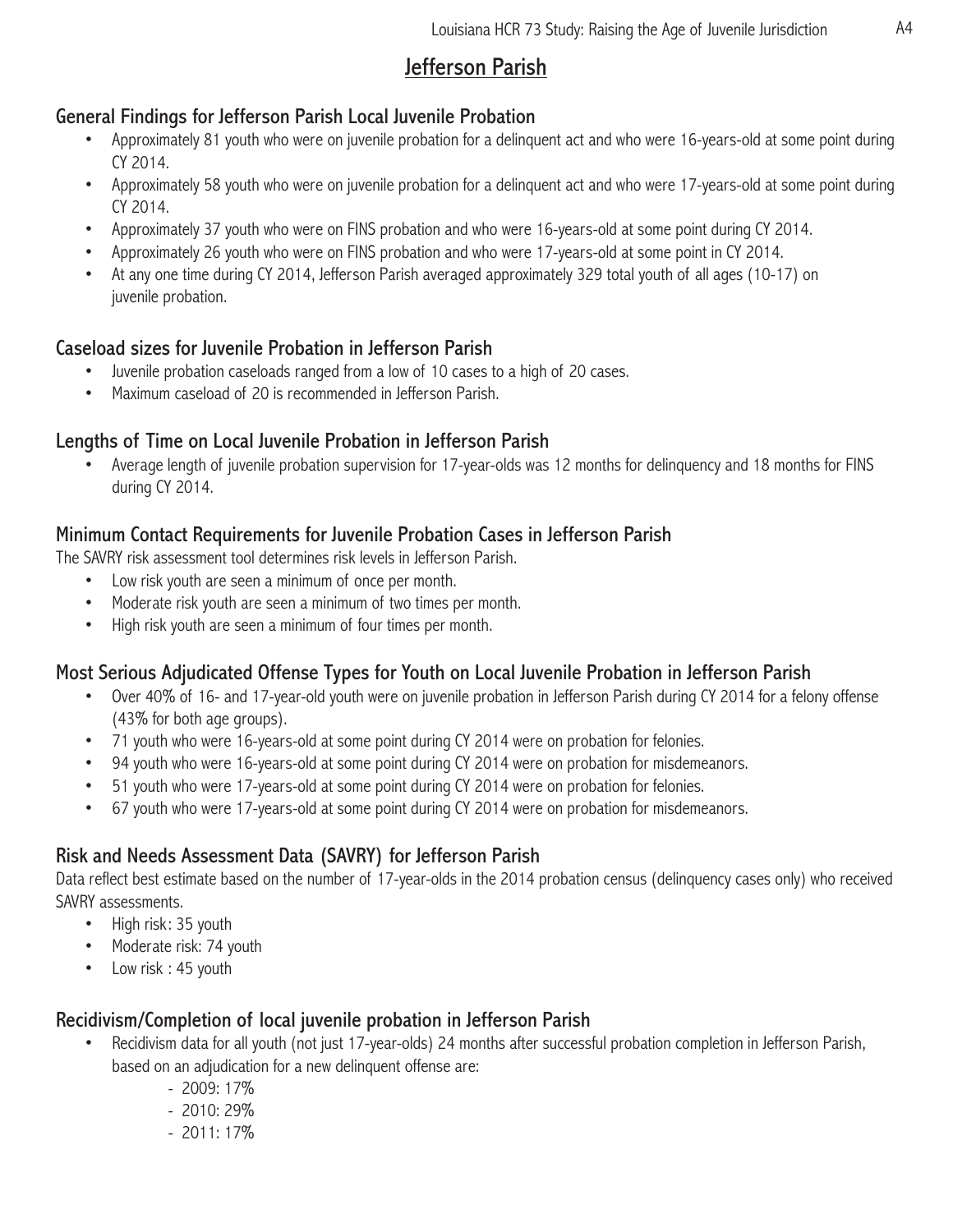- Local recidivism indicators/measures include re-arrest, charge accepted, and adjudicated delinquent (of new charges, post-successful completion).
- The Jefferson Parish Department of Juvenile Services estimates that about 70% of youth (all ages) with dispositions to local probation end up successfully completing their probation terms. The roughly 30% who do not "successfully complete" involve multiple closure reasons including revocations, transfers to adult court, transfers out of the parish, unable to benefit further from probation services, and aging out of the juvenile system.

## Services in Jefferson Parish

- Categories of services begin with the use of "objective screening and assessment instruments along with semi-structured interviews to identify needs and strengths."
- Jefferson Parish offers a wide range of services with categories including mentoring, tutoring, job placement training, individual/family therapy, group therapy, substance abuse therapy, sexual perpetrator therapy, and other services that are generally not available to youth on adult probation/parole.
- Jefferson Parish provided an extensive list of services reported to be evidence-based and available to 17-year-olds, as well as other youth on local juvenile probation. Specific services provided to specific youth depend on identified needs. The reported research-supported services include:
	- Aggression Replacement Training (ART),
	- Functional Family Therapy (FFT),
	- Moral Reconation Therapy (MRT),
	- Multi-Systemic Therapy (MST),
	- Cognitive-Behavioral Therapy (CBT),
	- Dialectic Behavior Therapy (DBT),
	- Motivational Interviewing (MI),
	- Boys Town In-Home Family Services,
	- Trauma-Focused Cognitive Behavioral Therapy (TF-CBT),
	- Positive Parenting Program (Triple-P), and
	- Family Systems Therapy.

## Use of Juvenile Detention for 17-year olds on Local Probation in Jefferson Parish

• There were 90 detention admissions of 17-year-olds who were on local juvenile probation during CY 2014 with an average length of stay of 12 days.

## Jefferson Parish Self-Generated Impact Assessment of Raising the Age of Juvenile Jurisdiction to Include 17-year-olds at Rivarde Juvenile Detention Center

Data estimations taken from 2014 Annual Detention Statistics

737 arrest incidents of 17-year-olds were reported in Jefferson Parish for 2014

Going by the most serious charge at the time of arrest:

- 607 New Delinquent
	- 436 Misdemeanor
	- 171 Felony
- 113 Contempt of Court
- 7 Delinquency Re-bookings
- 6 Status
- 4 Traffic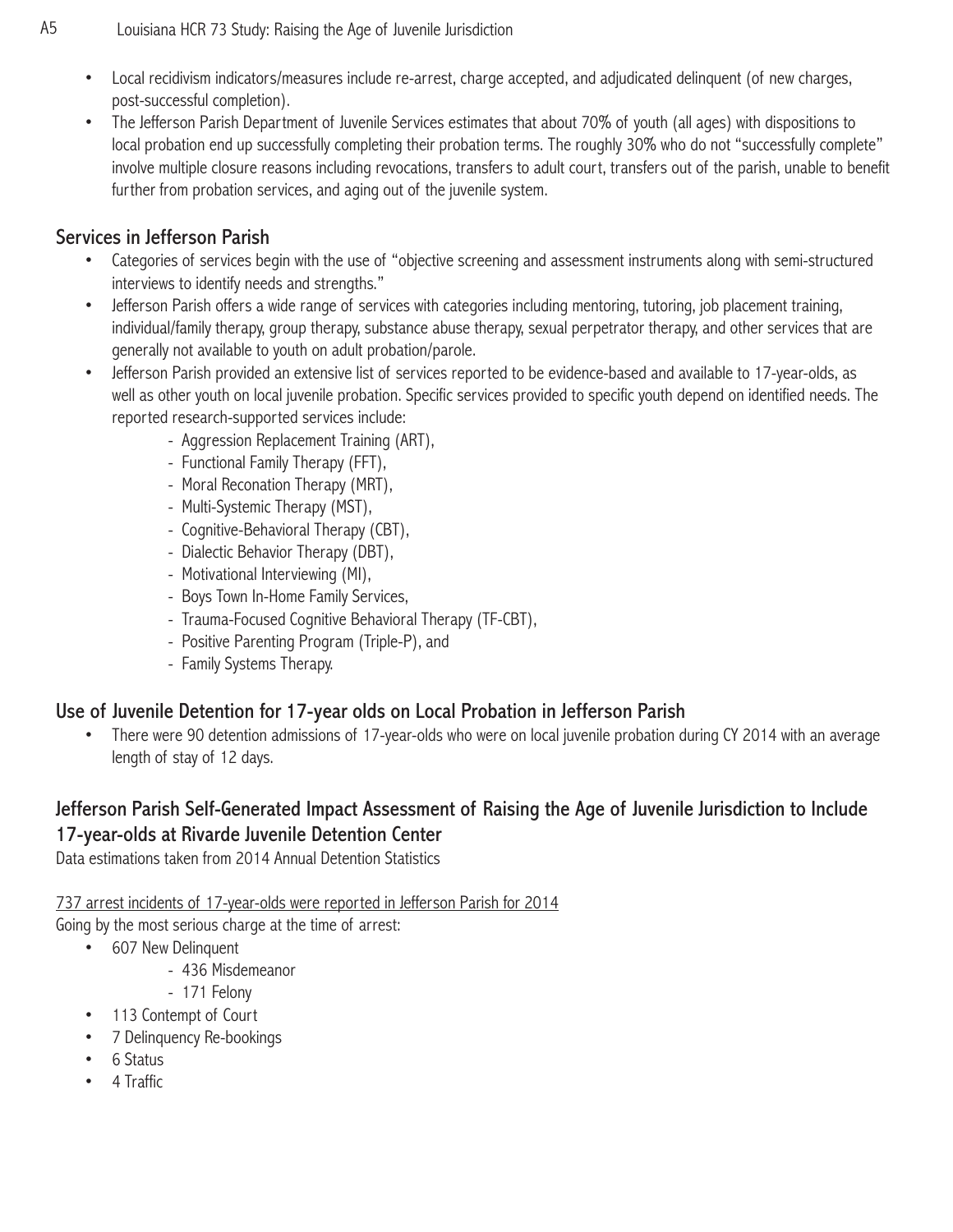Detention Assessment Instrument (DAI) Scores for 607 New Delinquent

High:  $30$   $ALOS = 22$  Days Medium:  $88$  ALOS =  $8$  Days Low 489

Low DAI Score Policy Holds for Detention

Firearms:  $13$  ALOS = 31 Days Fugitives:  $45$  ALOS = 7 Days Code 6: 32  $ALOS = 12$  Days 399 Low DAI Scores eligible for release

Low DAI Score Administrative Overrides for Detention

ESTIMATION based on below Q3 2015 Detention Admissions:

- 205 new delinquent arrests eligible for release
- 66, or 32% held on an Administrative Override

Approximately 128 (32%) of Low DAI scores eligible for release would be detained on an Administrative Override. ALOS = 4 Days

Jefferson Parish Detention Estimation for 607 new delinquent arrest incidents (misdemeanor and felony): 336 (55%) detained with 2,978 detention days

#### Contempt of Court Detention Admissions

ESTIMATE based on:

- Number of contempt arrests for adult court violations for 17-year-olds: 113
- Percentage of contempt detention admissions in 2014

Detention admissions for 17-year-olds for contempt could be as low as 113 and as high as 206.

 $ALOS = 10$  Days.

Estimation:

• Approximately 160 admissions to Jefferson Parish juvenile detention for contempt with 1,600 detention days

#### Jefferson Parish Impact Projections Based on 2014 Detention Data

|                          | 2014 Actual | 2014 with 17-Year-Olds* | <b>Impact</b>         |
|--------------------------|-------------|-------------------------|-----------------------|
| Estimates                | 56          | 23%                     | 20%                   |
| Admissions               | 1,168       | $1.664*$                | (496) 42%* in-crease  |
| Detention Days           | 11,713 Days | 16,291 Days*            | (4578) 39%* in-crease |
| Average Length of Stay   | 10 Days     | 10 Days*                | None <sup>*</sup>     |
| Average Daily Population | 32          | $45*$                   | $(13)$ 41%* in-crease |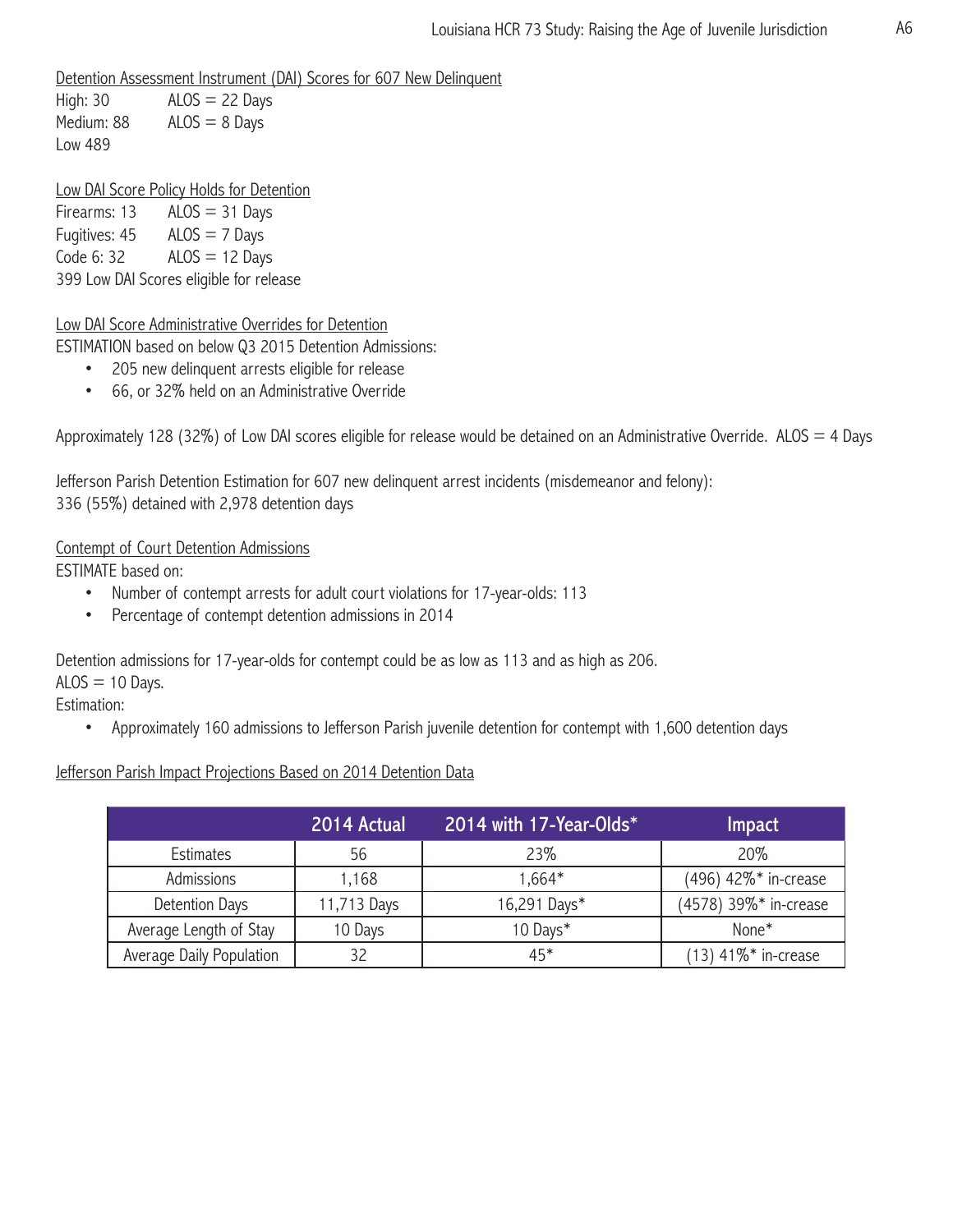# Rapides Parish

### General preliminary findings for Rapides Parish local juvenile probation include:

- During CY 2014, the total number of youth of all ages who were supervised on juvenile probation in Rapides Parish reached 50 cases.
- There were 9 youth on juvenile probation in Rapides Parish for a delinquent act who were 16-years-old at some point during CY 2014.
- There were 2 youth on juvenile probation in Rapides Parish for a delinguent act who were 17-years-old at some point during CY 2014.
- There were 4 youth on FINS probation who were 16-years-old at some point during CY 2014.
- There were no youth on FINS probation who were 17-years-old at some point during CY 2014.

### Caseloads for juvenile probation in Rapides Parish

- Juvenile probation caseloads in Rapides Parish ranged from 20 to 25 cases per probation officer with delinquency/FINS cases estimated to be about a 50/50 split.
- A maximum of 25 cases per officer is recommended (Rapides Parish has a total of three juvenile probation officers).

### Lengths of time on local juvenile probation in Rapides Parish

• Average length of juvenile probation supervision for 17-year-olds is generally the same as for other youth on probation and does not exceed two years.

#### Minimum contact requirements for juvenile probation cases in Rapides Parish

Local juvenile probation contact frequencies are determined by probation officers.

### Most serious adjudicated offense types for youth on local probation in Rapides Parish

- 7 youth who were 16-years-old at some point during CY 2014 were on probation for felony offenses.
- 2 youth who were 16-years-old at some point during CY 2014 were on probation for misdemeanor offenses.
- 2 youth who were 17-years-old at some point during CY 2014 were on probation for felony or misdemeanor offenses (one each).

## Risk and Needs Assessment data (SAVRY) for Rapides Parish

• Rapides Parish has implemented the SAVRY; however, the numbers of 16- and 17-year-olds on probation are too small to provide generalizable findings.

#### Recidivism/Completion of local juvenile probation in Rapides Parish

The numbers of youth who were 17-years-old for at least some period of their juvenile probation in Rapides Parish are too small to produce meaningful recidivism indicators.

### Services in Rapides Parish

- Youth on juvenile probation at any age in Rapides Parish generally receive the same types of services, including counseling.
- Youth who present with substance abuse issues may be eligible for juvenile drug court.

### Use of juvenile detention for 17-year-olds on local probation in Rapides Parish

• Rapides Parish officials indicated that neither of the two 17-year-olds who were on juvenile probation during CY 2014 spent any time in juvenile detention.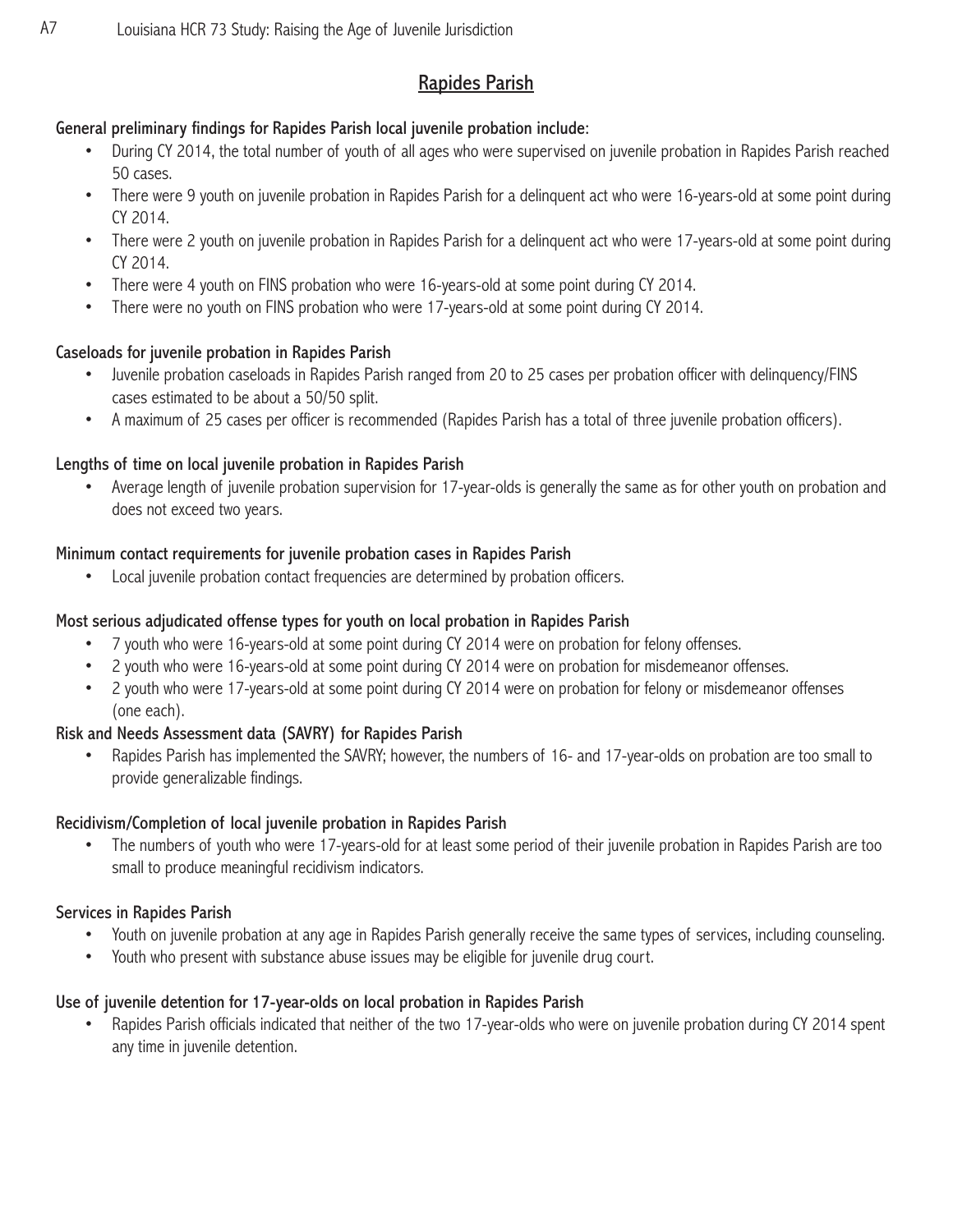# Appendix B

# Supplemental Louisiana Office of Juvenile Justice Data Summaries

# Projected Capacities for 2016

OJJ provided the following information on current system capacities – it is important to keep in mind that these capacities relate to youth of all ages, not just a 17-year-old subgroup.

Secure care capacity for boys total is projected to be 325 in 2016. This includes:

- Swanson Center for Youth, Monroe = 100 (projected 2016 capacity)
- Swanson Center for Youth, Columbia  $=$  48 (projected 2016 capacity)
- Bridge City Center for Youth, New Orleans  $= 105$  (projected 2016 capacity)
- Acadiana Center for Youth, Bunkie = 72 (projected 2016 capacity)
- Secure care (intensive residential treatment) for girls is provided at the privately contracted Ware facility in Coushatta and operates at 24 bed capacity.
- Non-secure custody capacity is estimated at 300-325, based on average daily population.

## **OJJ Average Daily Census (Population) Data**

OJJ has been operating at or near capacity in its secure facilities for boys for at least the last two calendar years. This trend has continued through the most recent 12 months, as illustrated in Table A. The contract residential treatment facility for girls at Ware serves a maximum of 24 girls and, as shown, during October and November of 2015, that center was operating at or near capacity.

#### Daily Population - OJJ Secure Custody (most recent 12 months)

| <b>Daily Population</b> |            |                      |                     |     |         |      |     |          |      |     |                                 |      |                 |
|-------------------------|------------|----------------------|---------------------|-----|---------|------|-----|----------|------|-----|---------------------------------|------|-----------------|
|                         |            | <b>Male Facility</b> |                     |     |         |      |     |          |      |     | <b>Female Contract Facility</b> |      |                 |
|                         |            | <b>Bridge City</b>   |                     |     | Swanson |      |     | Columbia |      |     | Ware                            |      |                 |
| Day of Month            |            | 1st                  | 10th<br>20th<br>1st |     | 10th    | 20th | 1st | 10th     | 20th | 1st | 10th                            | 20th |                 |
| 2015                    | Nov        | 133                  | 134                 | 135 | 153     | 52   | 153 | 47       | 46   | 47  | 24                              | 23   | 23              |
|                         | <b>Oct</b> | 135                  | 135                 | 132 | 149     | 50   | 150 | 47       | 48   | 47  | 22                              | 24   | 24              |
|                         | Sept       | 135                  | 132                 | 136 | 150     | 152  | 149 | 48       | 48   | 48  | 17                              | 18   | 20              |
|                         | Aug        | 137                  | 133                 | 130 | 153     | 153  | 148 | 47       | 48   | 48  | 18                              | 18   | 18              |
|                         | July       | 136                  | 136                 | 135 | 152     | 153  | 155 | 47       | 47   | 48  | 11                              | 14   | 15 <sub>1</sub> |
|                         | June       | 136                  | 135                 | 134 | 153     | 153  | 154 | 46       | 46   | 47  | 10                              | 11   | 11              |
|                         | May        | 136                  | 136                 | 136 | 152     | 152  | 154 | 46       | 46   | 46  | 15                              | 15   | 10              |
|                         | April      | 135                  | 135                 | 136 | 156     | 156  | 154 | 44       | 44   | 44  | 17                              | 18   | 18              |
|                         | March      | 134                  | 135                 | 135 | 156     | 155  | 151 | 44       | 43   | 44  | 17                              | 17   | 18              |
|                         | Feb        | 135                  | 134                 | 135 | 153     | 154  | 156 | 44       | 44   | 44  | 15                              | 15   | 18              |
|                         | Jan        | 135                  | 134                 | 134 | 151     | 154  | 155 | 44       | 44   | 44  | 18                              | 18   | 20              |
| 2014                    | Dec        | 134                  | 134                 | 131 | 155     | 153  | 152 | 44       | 43   | 44  | 17                              | 18   | 17              |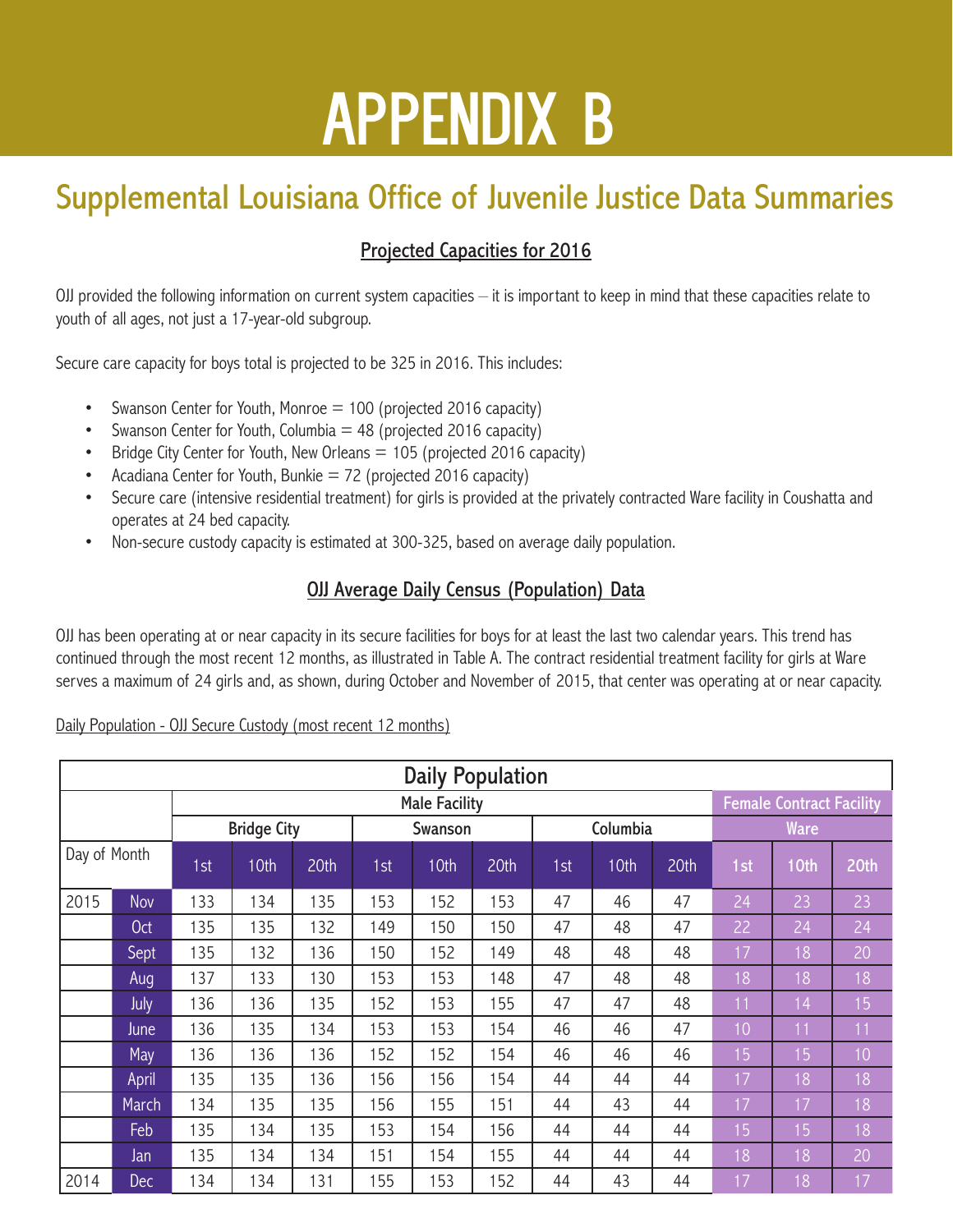## Non-Secure Custody & Community Supervision Utilization

- The following briefly summarizes utilization related to non-secure residential placement capacities and OJJ parole/probation/community supervision capacities.
- Recent snapshot data for November 1st, 2015 indicate:
	- 284 youth in non-secure residential placements,
	- 2,190 youth on probation (community supervision), and
	- 147 youth on parole (community supervision).
- OJJ reports trying to maintain a maximum probation/parole supervision caseload of no more than 25 youth per officer.

#### Sources:

Office of Juvenile Justice. Stored Process:Daily Census; Exact Daily Census. December 21, 2015.

OJJ unduplicated census data. National Center for Juvenile Justice. Models for Change Vital Signs Data Summary Update, 2014: Louisiana. May 2014. Louisiana Office of Juvenile Justice. Demographic Profiles of the Secure Youth Population as of November 01, 2015.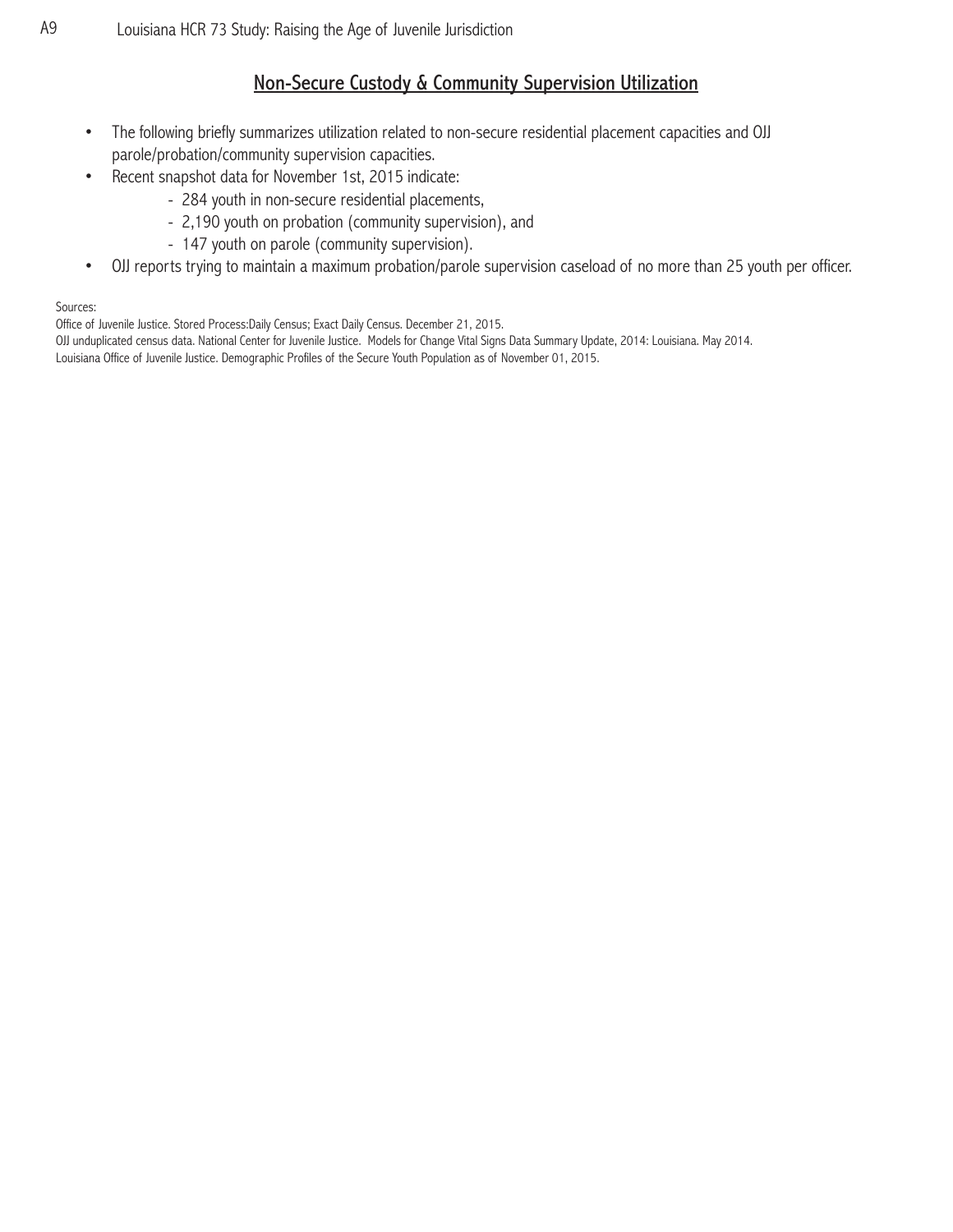